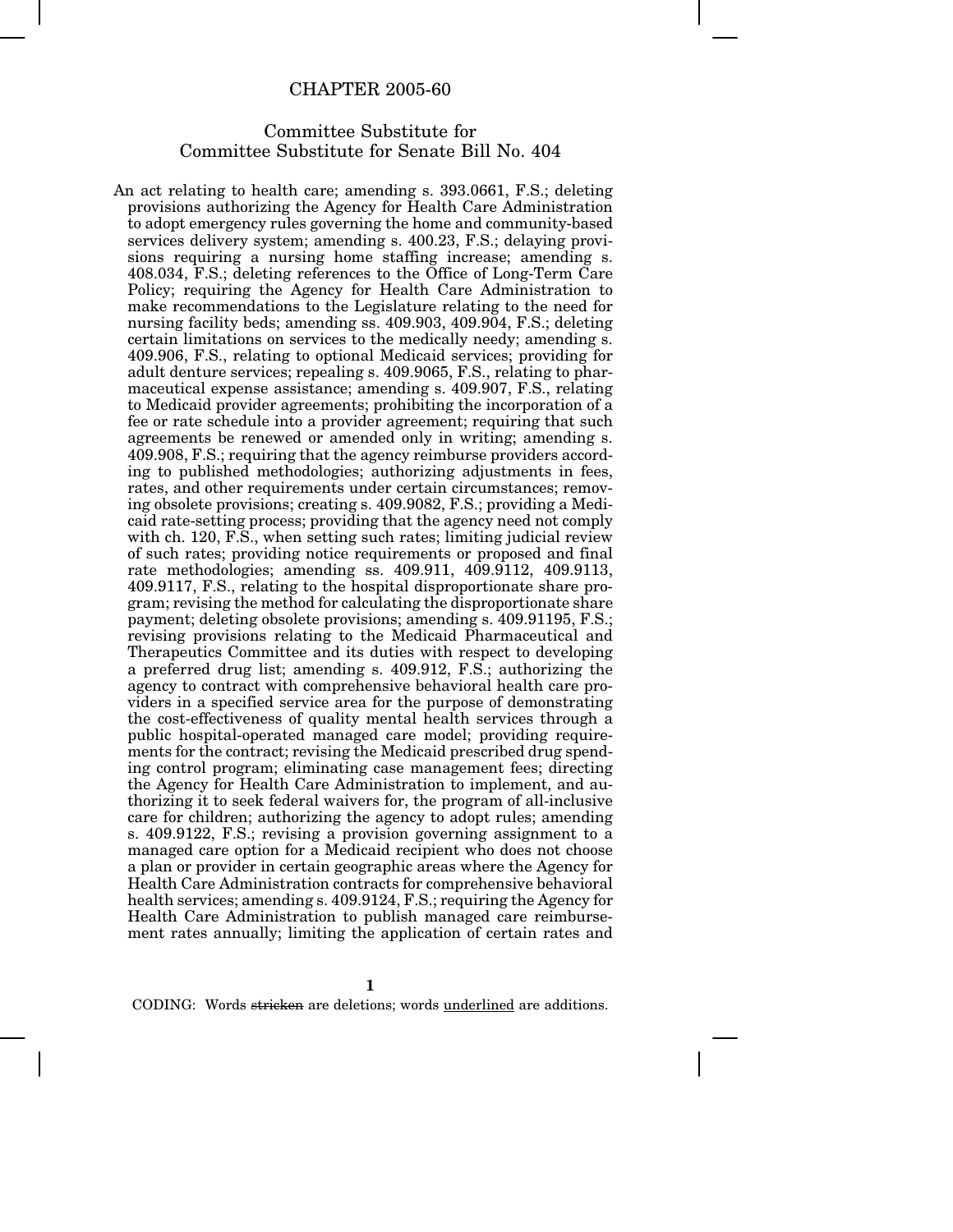rate reductions; providing for rates applicable to children under 1 year of age; repealing s. 430.041, F.S., relating to establishing the Office of Long-Term Care Policy; amending s. 430.502, F.S.; establishing a memory disorder clinic at Florida Atlantic University; amending s. 440.02, F.S.; excluding from the term "employee" as used in ch. 440, F.S., certain Medicaid-enrolled clients served under the Family and Supported Living Medicaid Waiver program; amending s. 21, ch. 2004-270, Laws of Florida; providing criteria for clientele to be served by organizations in Lee County and Martin County under the Program of All-inclusive Care for the Elderly; providing legislative intent with respect to the applicability of provisions of the act governing contracts, fees, rates, and other methods of payment; providing for severability; providing effective dates.

Be It Enacted by the Legislature of the State of Florida:

Section 1. Section 393.0661, Florida Statutes, is amended to read:

393.0661 Home and community-based services delivery system; comprehensive redesign.—The Legislature finds that the home and communitybased services delivery system for persons with developmental disabilities and the availability of appropriated funds are two of the critical elements in making services available. Therefore, it is the intent of the Legislature that the Agency for Persons with Disabilities shall develop and implement a comprehensive redesign of the system.

(1) The redesign of the home and community-based services system shall include, at a minimum, all actions necessary to achieve an appropriate rate structure, client choice within a specified service package, appropriate assessment strategies, an efficient billing process that contains reconciliation and monitoring components, a redefined role for support coordinators that avoids potential conflicts of interest, and ensures that family/client budgets are linked to levels of need.

(a) The agency shall use an assessment instrument that is reliable and valid. The agency may contract with an external vendor or may use support coordinators to complete client assessments if it develops sufficient safeguards and training to ensure ongoing inter-rater reliability.

(b) The agency, with the concurrence of the Agency for Health Care Administration, may contract for the determination of medical necessity and establishment of individual budgets.

(2) A provider of services rendered to persons with developmental disabilities pursuant to a federally approved waiver shall be reimbursed according to a rate methodology based upon an analysis of the expenditure history and prospective costs of providers participating in the waiver program, or under any other methodology developed by the Agency for Health Care Administration, in consultation with the Agency for Persons with Disabilities, and approved by the Federal Government in accordance with the waiver.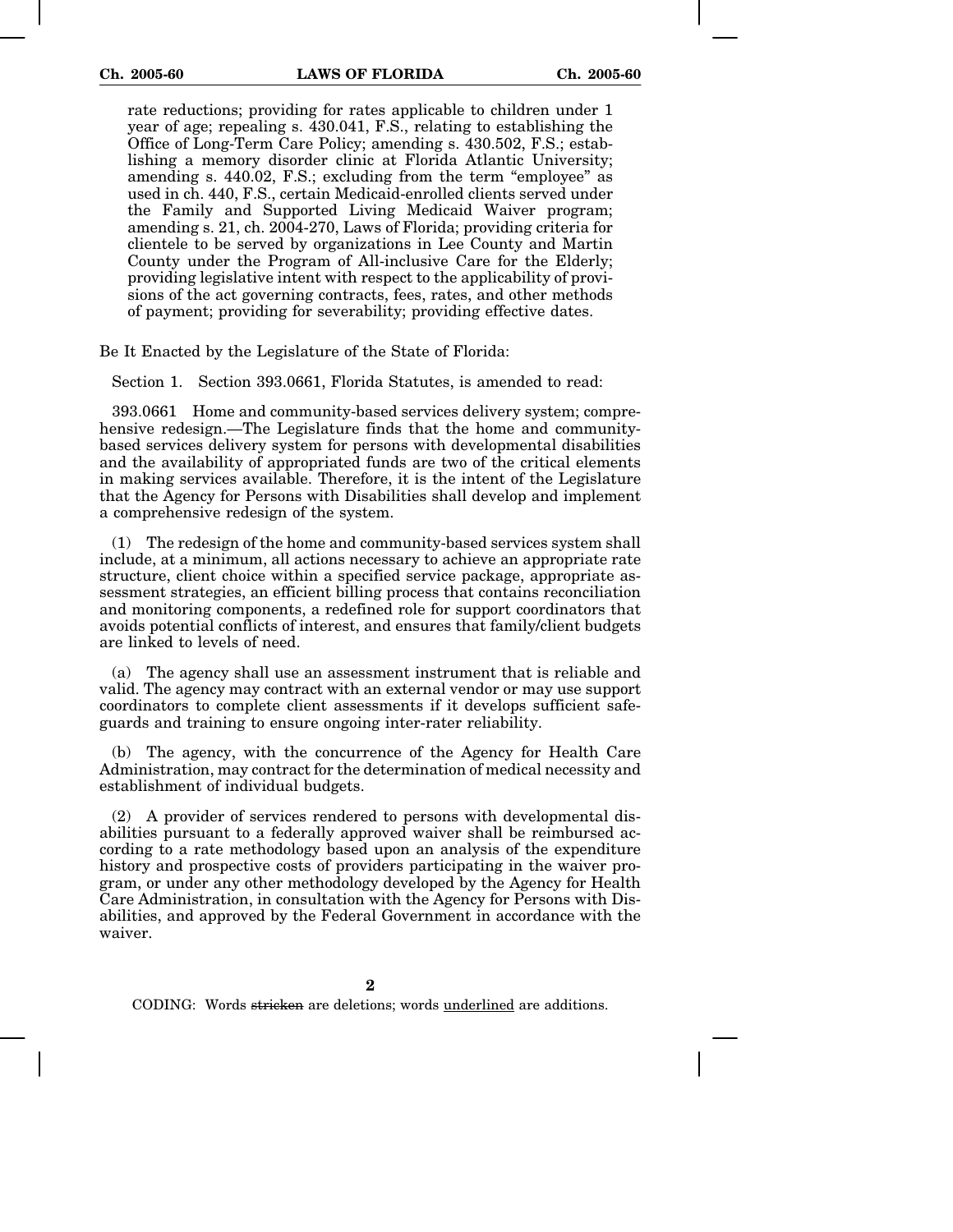(3) Pending the adoption of rate methodologies pursuant to nonemergency rulemaking under s. 120.54, the Agency for Health Care Administration may, at any time, adopt emergency rules under s. 120.54(4) in order to comply with subsection  $(4)$ . In adopting such emergency rules, the agency need not make the findings required by  $s$ ,  $120.54(4)(a)$ , and such rules shall be exempt from time limitations provided in s. 120.54(4)(c) and shall remain in effect until replaced by another emergency rule or the nonemergency adoption of the rate methodology.

(3)(4) Nothing in this section or in any administrative rule shall be construed to prevent or limit the Agency for Health Care Administration, in consultation with the Agency for Persons with Disabilities, from adjusting fees, reimbursement rates, lengths of stay, number of visits, or number of services, or from limiting enrollment, or making any other adjustment necessary to comply with the availability of moneys and any limitations or directions provided for in the General Appropriations Act. If at any time, based upon an analysis by the Agency for Health Care Administration in consultation with the Agency for Persons with Disabilities, the cost of home and community-based waiver services are expected to exceed the appropriated amount, the Agency for Health Care Administration may implement any adjustment, including provider rate reductions, within 30 days in order to remain within the appropriation.

Section 2. Paragraph (a) of subsection (3) of section 400.23, Florida Statutes, is amended to read:

400.23 Rules; evaluation and deficiencies; licensure status.—

 $(3)(a)$  The agency shall adopt rules providing for the minimum staffing requirements for nursing homes. These requirements shall include, for each nursing home facility, a minimum certified nursing assistant staffing of 2.3 hours of direct care per resident per day beginning January 1, 2002, increasing to 2.6 hours of direct care per resident per day beginning January 1, 2003, and increasing to 2.9 hours of direct care per resident per day beginning July 1, 2006 2005. Beginning January 1, 2002, no facility shall staff below one certified nursing assistant per 20 residents, and a minimum licensed nursing staffing of 1.0 hour of direct resident care per resident per day but never below one licensed nurse per 40 residents. Nursing assistants employed under s.  $400.211(2)$  may be included in computing the staffing ratio for certified nursing assistants only if they provide nursing assistance services to residents on a full-time basis. Each nursing home must document compliance with staffing standards as required under this paragraph and post daily the names of staff on duty for the benefit of facility residents and the public. The agency shall recognize the use of licensed nurses for compliance with minimum staffing requirements for certified nursing assistants, provided that the facility otherwise meets the minimum staffing requirements for licensed nurses and that the licensed nurses so recognized are performing the duties of a certified nursing assistant. Unless otherwise approved by the agency, licensed nurses counted toward the minimum staffing requirements for certified nursing assistants must exclusively perform the duties of a certified nursing assistant for the entire shift and shall not also be counted toward the minimum staffing requirements for licensed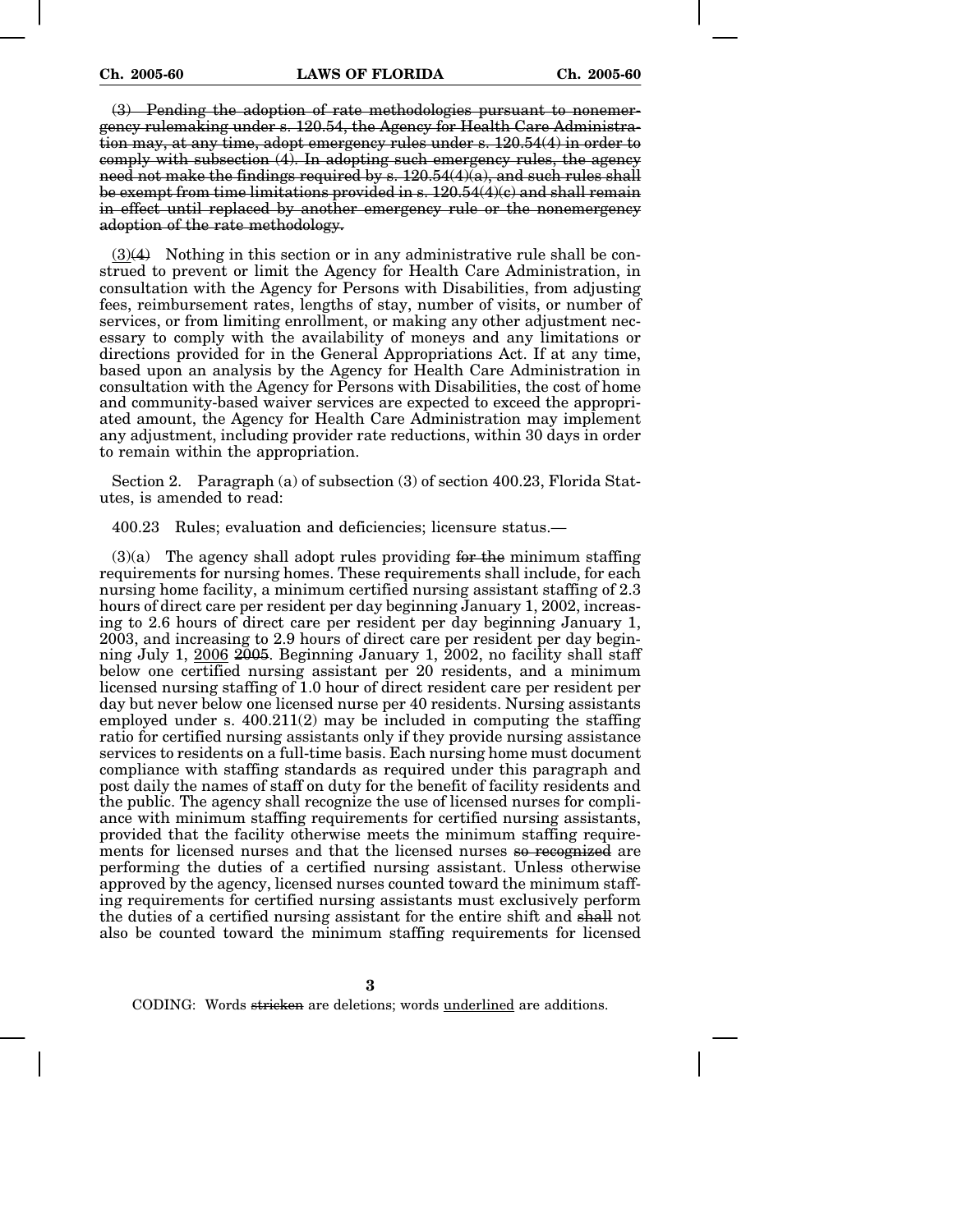nurses. If the agency approved a facility's request to use a licensed nurse to perform both licensed nursing and certified nursing assistant duties, the facility must allocate the amount of staff time specifically spent on certified nursing assistant duties for the purpose of documenting compliance with minimum staffing requirements for certified and licensed nursing staff. In no event may the hours of a licensed nurse with dual job responsibilities be counted twice.

Section 3. Subsection (4) of section 408.034, Florida Statutes, is amended to read:

408.034 Duties and responsibilities of agency; rules.—

(4) Prior to determining that there is a need for additional community nursing facility beds in any area of the state, the agency shall determine that the need cannot be met through the provision, enhancement, or expansion of home and community-based services. In determining such need, the agency shall examine nursing home placement patterns and demographic patterns of persons entering nursing homes and the availability of and effectiveness of existing home-based and community-based service delivery systems at meeting the long-term care needs of the population. The agency shall recommend to the Legislature Office of Long-Term Care Policy changes that could be made to existing home-based and community-based delivery systems to lessen the need for additional nursing facility beds.

Section 4. Subsection (5) of section 409.903, Florida Statutes, is amended to read:

409.903 Mandatory payments for eligible persons.—The agency shall make payments for medical assistance and related services on behalf of the following persons who the department, or the Social Security Administration by contract with the Department of Children and Family Services, determines to be eligible, subject to the income, assets, and categorical eligibility tests set forth in federal and state law. Payment on behalf of these Medicaid eligible persons is subject to the availability of moneys and any limitations established by the General Appropriations Act or chapter 216.

(5) A pregnant woman for the duration of her pregnancy and for the postpartum period as defined in federal law and rule, or a child under age 1, if either is living in a family that has an income which is at or below 150 percent of the most current federal poverty level, or, effective January 1, 1992, that has an income which is at or below 185 percent of the most current federal poverty level. Such a person is not subject to an assets test. Further, a pregnant woman who applies for eligibility for the Medicaid program through a qualified Medicaid provider must be offered the opportunity, subject to federal rules, to be made presumptively eligible for the Medicaid program. Effective July 1, 2005, eligibility for Medicaid services is eliminated for women who have incomes above 150 percent of the most current federal poverty level.

Section 5. Subsections (1) and (2) of section 409.904, Florida Statutes, are amended to read: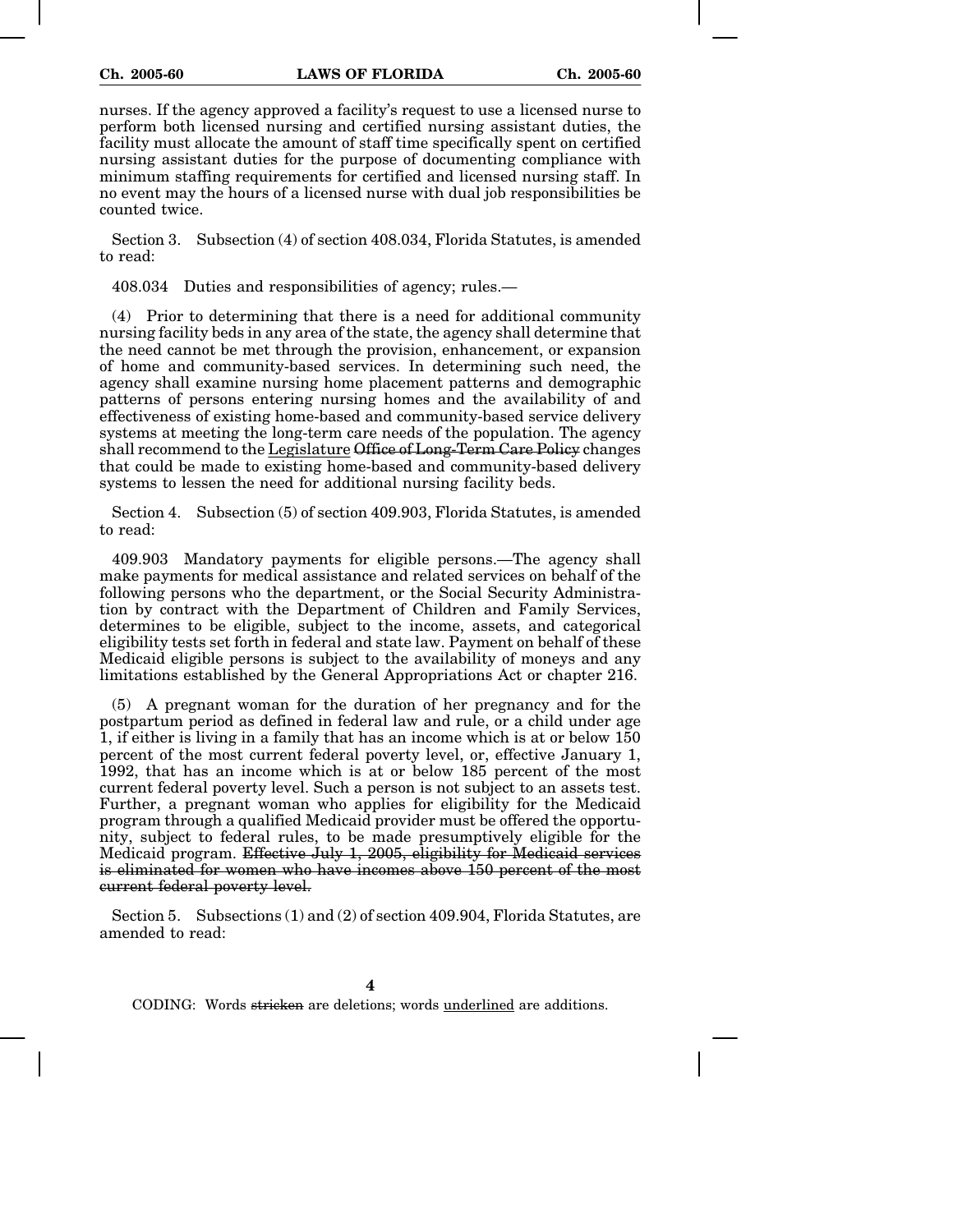409.904 Optional payments for eligible persons.—The agency may make payments for medical assistance and related services on behalf of the following persons who are determined to be eligible subject to the income, assets, and categorical eligibility tests set forth in federal and state law. Payment on behalf of these Medicaid eligible persons is subject to the availability of moneys and any limitations established by the General Appropriations Act or chapter 216.

 $(1)(a)$  From July 1, 2005, through December 31, 2005, a person who is age 65 or older or is determined to be disabled, whose income is at or below 88 percent of federal poverty level, and whose assets do not exceed established limitations.

(b) Effective January 1, 2006, and subject to federal waiver approval, a person who is age 65 or older or is determined to be disabled, whose income is at or below 88 percent of the federal poverty level, whose assets do not exceed established limitations, and who is not eligible for Medicare or, if eligible for Medicare, is also eligible for and receiving Medicaid-covered institutional care services, hospice services, or home and community-based services. The agency shall seek federal authorization through a waiver to provide this coverage.

(2) A family, a pregnant woman, a child under age 21, a person age 65 or over, or a blind or disabled person, who would be eligible under any group listed in s.  $409.903(1)$ ,  $(2)$ , or  $(3)$ , except that the income or assets of such family or person exceed established limitations. For a family or person in one of these coverage groups, medical expenses are deductible from income in accordance with federal requirements in order to make a determination of eligibility. A family or person eligible under the coverage known as the "medically needy," is eligible to receive the same services as other Medicaid recipients, with the exception of services in skilled nursing facilities and intermediate care facilities for the developmentally disabled. Effective July 1, 2005, the medically needy are eligible for prescribed drug services only.

Section 6. Paragraph (b) of subsection (1) of section 409.906, Florida Statutes, is amended to read:

409.906 Optional Medicaid services.—Subject to specific appropriations, the agency may make payments for services which are optional to the state under Title XIX of the Social Security Act and are furnished by Medicaid providers to recipients who are determined to be eligible on the dates on which the services were provided. Any optional service that is provided shall be provided only when medically necessary and in accordance with state and federal law. Optional services rendered by providers in mobile units to Medicaid recipients may be restricted or prohibited by the agency. Nothing in this section shall be construed to prevent or limit the agency from adjusting fees, reimbursement rates, lengths of stay, number of visits, or number of services, or making any other adjustments necessary to comply with the availability of moneys and any limitations or directions provided for in the General Appropriations Act or chapter 216. If necessary to safeguard the state's systems of providing services to elderly and disabled persons and subject to the notice and review provisions of s. 216.177, the Governor may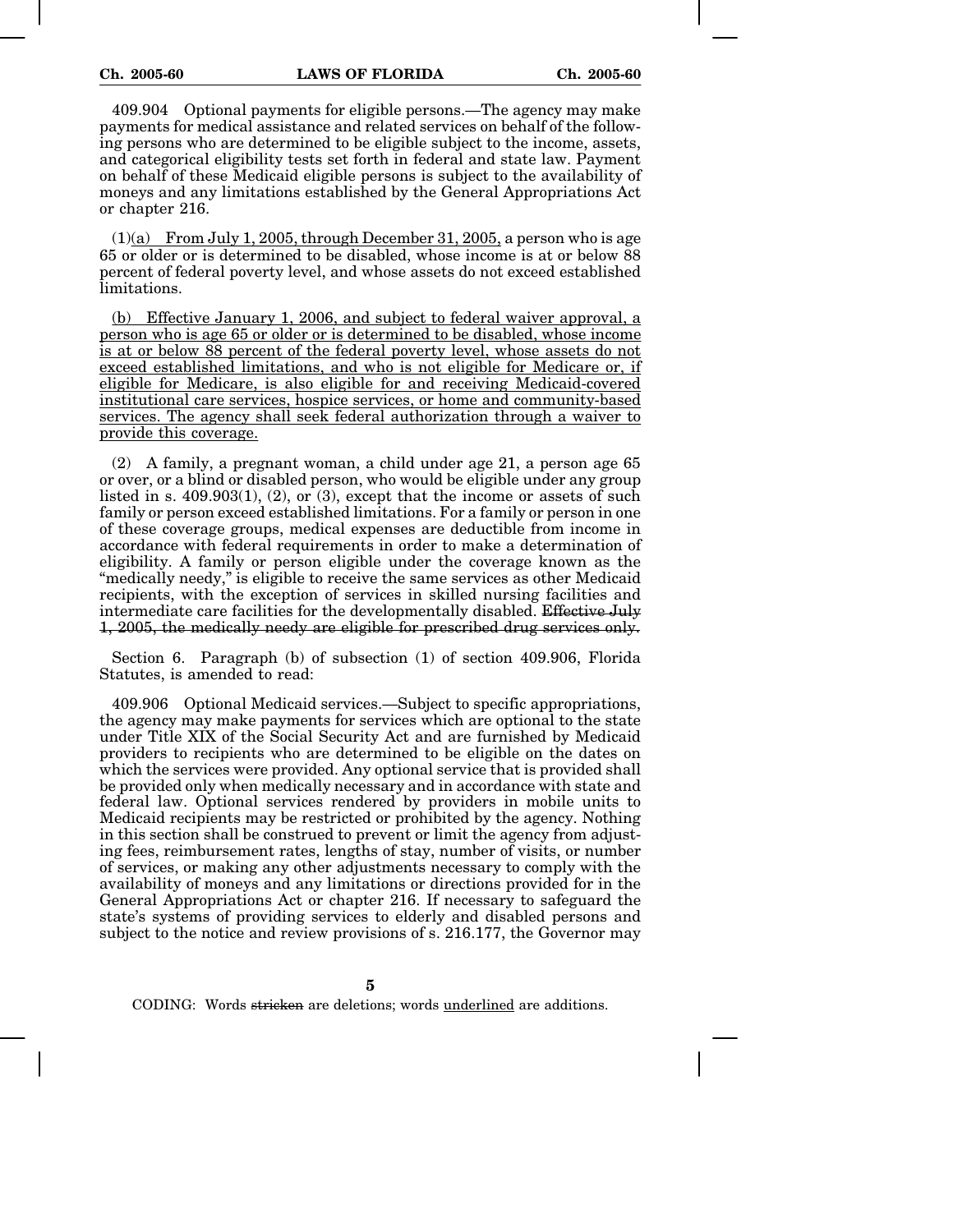direct the Agency for Health Care Administration to amend the Medicaid state plan to delete the optional Medicaid service known as "Intermediate Care Facilities for the Developmentally Disabled." Optional services may include:

(1) ADULT DENTAL SERVICES.—

(b) Beginning January 1, 2005, the agency may pay for dentures, the procedures required to seat dentures, and the repair and reline of dentures, provided by or under the direction of a licensed dentist, for a recipient who is 21 years of age or older. This paragraph is repealed effective July 1, 2005.

Section 7. Effective January 1, 2006, section 409.9065, Florida Statutes, is repealed.

Section 8. Subsection (2) of section 409.907, Florida Statutes, is amended to read:

409.907 Medicaid provider agreements.—The agency may make payments for medical assistance and related services rendered to Medicaid recipients only to an individual or entity who has a provider agreement in effect with the agency, who is performing services or supplying goods in accordance with federal, state, and local law, and who agrees that no person shall, on the grounds of handicap, race, color, or national origin, or for any other reason, be subjected to discrimination under any program or activity for which the provider receives payment from the agency.

(2) Each provider agreement shall be a voluntary contract between the agency and the provider, in which the provider agrees to comply with all laws and rules pertaining to the Medicaid program when furnishing a service or goods to a Medicaid recipient and the agency agrees to pay a  $\text{sum}_{\tau}$ determined by the agency fee schedule, payment methodology, or other manner, for the service or goods provided to the Medicaid recipient. The agency may require a provider to be subject to a fee or rate schedule or other payment methodology, but a fee or rate schedule or any payment methodology shall not be incorporated into the provider agreement or any other agreement relating to the provision of Medicaid goods or services. The provider agreement and other agreement shall require that the provider agrees to accept the compensation established from time to time by the agency for Medicaid goods and services. Each provider agreement shall be effective for a stipulated period of time, shall be terminable by either party after reasonable notice, and shall be renewable by mutual agreement. Provider agreements and other agreements relating to the provision of Medicaid goods and services shall be renewed or amended only in writing. Any term of any provider agreement or other Medicaid agreement which is inconsistent with this section shall be amended by operation of law to conform to the requirements set forth in this subsection.

Section 9. Section 409.908, Florida Statutes, is amended to read:

409.908 Reimbursement of Medicaid providers.—Subject to specific appropriations, the agency shall reimburse Medicaid providers, in accordance with state and federal law, according to published methodologies set forth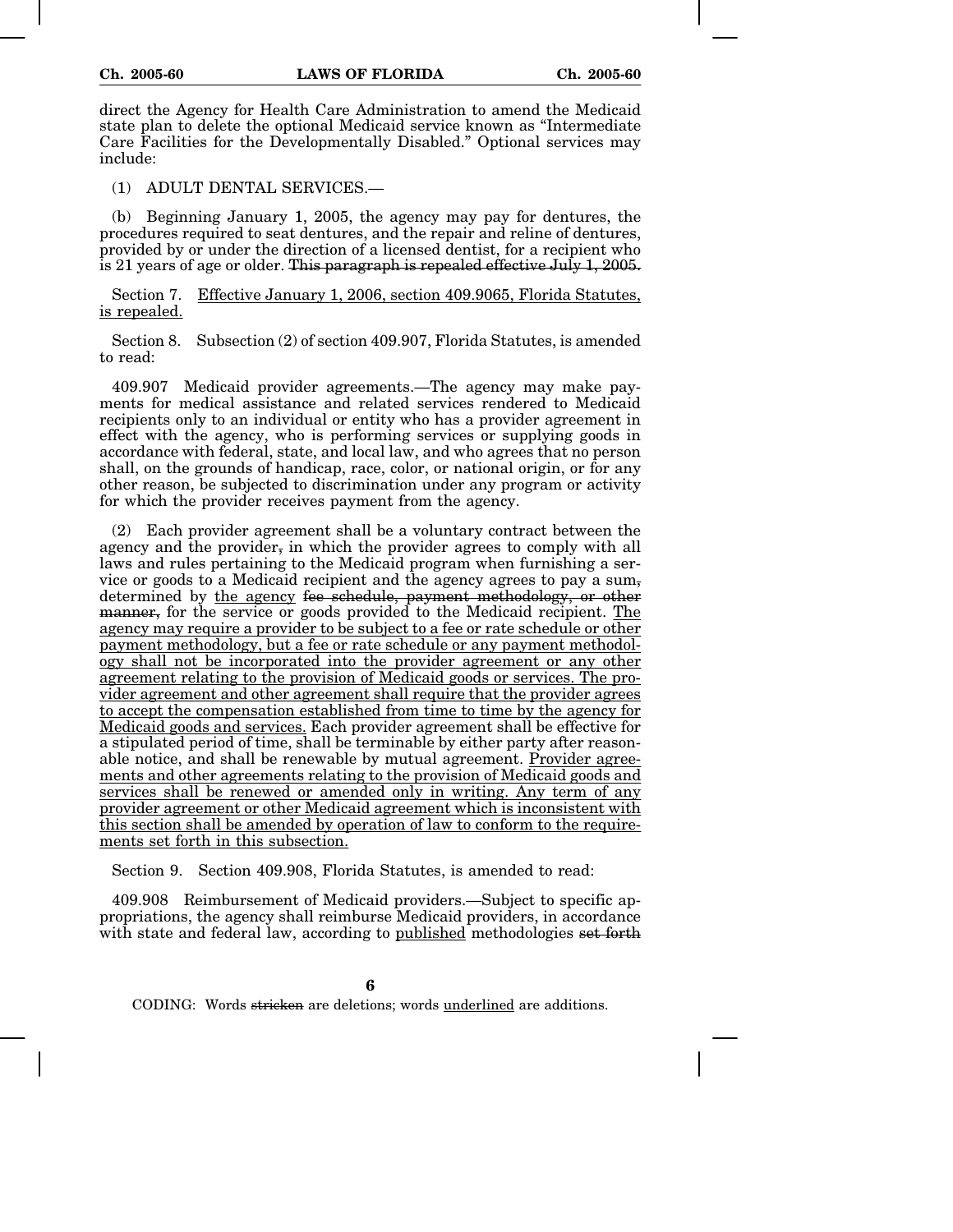in the rules of the agency and in policy manuals and handbooks incorporated by reference therein. These methodologies may include fee schedules, reimbursement methods based on cost reporting, negotiated fees, competitive bidding pursuant to s. 287.057, and other mechanisms the agency considers efficient and effective for purchasing services or goods on behalf of recipients. If a provider is reimbursed based on cost reporting and submits a cost report late and that cost report would have been used to set a lower reimbursement rate for a rate semester, then the provider's rate for that semester shall be retroactively calculated using the new cost report, and full payment at the recalculated rate shall be effected retroactively. Medicaregranted extensions for filing cost reports, if applicable, shall also apply to Medicaid cost reports. Payment for Medicaid compensable services made on behalf of Medicaid eligible persons is subject to the availability of moneys and any limitations or directions provided for in the General Appropriations Act or chapter 216. The agency may adjust Further, nothing in this section shall be construed to prevent or limit the agency from adjusting fees, reimbursement rates, lengths of stay, number of visits, or number of services, or make making any other adjustments necessary to comply with the availability of moneys and any limitations or directions provided for in the General Appropriations Act, provided the adjustment is consistent with legislative intent.

(1) Reimbursement to hospitals licensed under part I of chapter 395 must be made prospectively or on the basis of negotiation.

(a) Reimbursement for inpatient care is limited as provided for in s. 409.905(5), except for:

- 1. The raising of rate reimbursement caps, excluding rural hospitals.
- 2. Recognition of the costs of graduate medical education.
- 3. Other methodologies recognized in the General Appropriations Act.

4. Hospital inpatient rates shall be reduced by 6 percent effective July 1, 2001, and restored effective April 1, 2002.

During the years funds are transferred from the Department of Health, any reimbursement supported by such funds shall be subject to certification by the Department of Health that the hospital has complied with s. 381.0403. The agency is authorized to receive funds from state entities, including, but not limited to, the Department of Health, local governments, and other local political subdivisions, for the purpose of making special exception payments, including federal matching funds, through the Medicaid inpatient reimbursement methodologies. Funds received from state entities or local governments for this purpose shall be separately accounted for and shall not be commingled with other state or local funds in any manner. The agency may certify all local governmental funds used as state match under Title XIX of the Social Security Act, to the extent that the identified local health care provider that is otherwise entitled to and is contracted to receive such local funds is the benefactor under the state's Medicaid program as determined under the General Appropriations Act and pursuant to an agreement be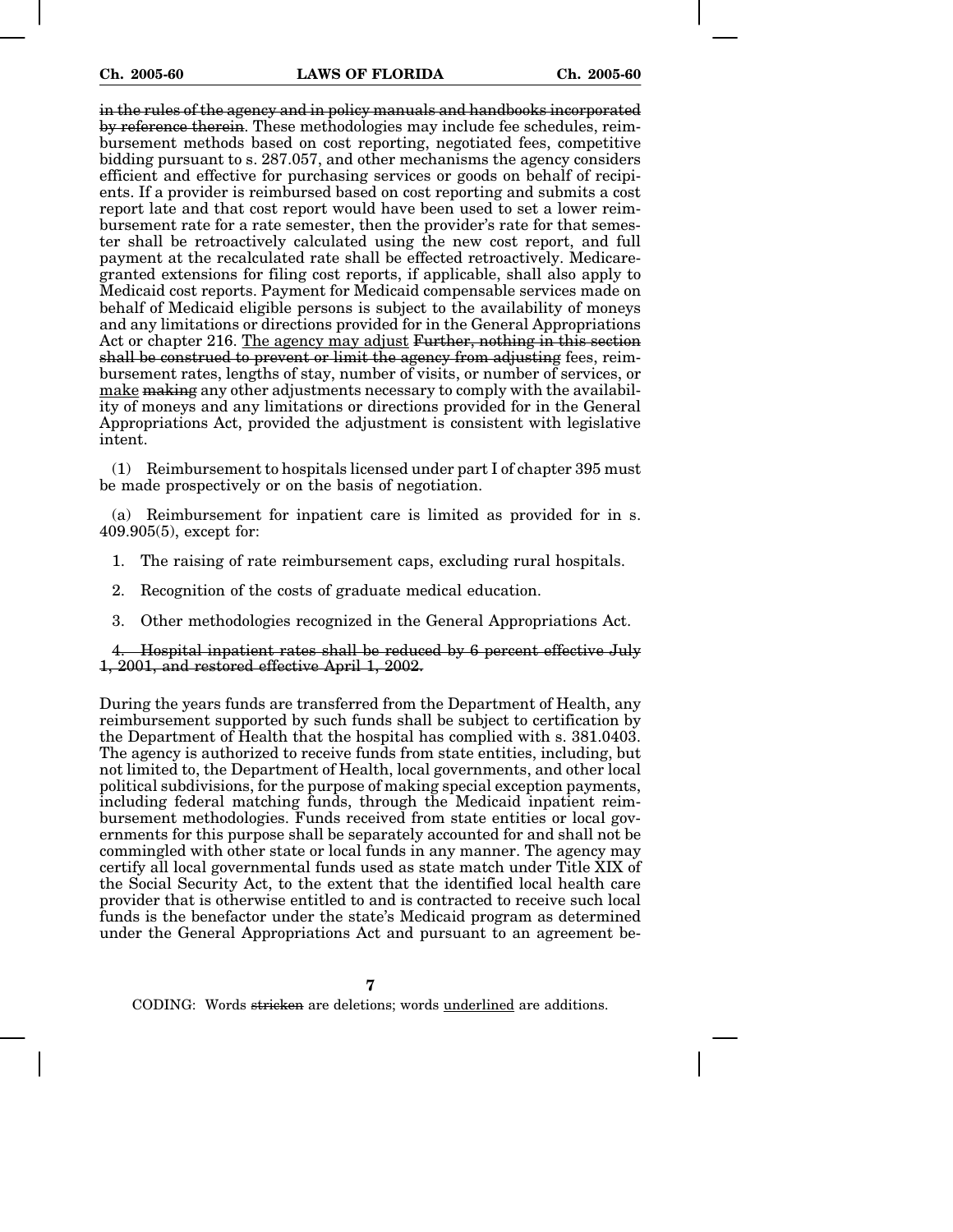tween the Agency for Health Care Administration and the local governmental entity. The local governmental entity shall use a certification form prescribed by the agency. At a minimum, the certification form shall identify the amount being certified and describe the relationship between the certifying local governmental entity and the local health care provider. The agency shall prepare an annual statement of impact which documents the specific activities undertaken during the previous fiscal year pursuant to this paragraph, to be submitted to the Legislature no later than January 1, annually.

(b) Reimbursement for hospital outpatient care is limited to \$1,500 per state fiscal year per recipient, except for:

Such care provided to a Medicaid recipient under age 21, in which case the only limitation is medical necessity.

2. Renal dialysis services.

3. Other exceptions made by the agency.

The agency is authorized to receive funds from state entities, including, but not limited to, the Department of Health, the Board of Regents, local governments, and other local political subdivisions, for the purpose of making payments, including federal matching funds, through the Medicaid outpatient reimbursement methodologies. Funds received from state entities and local governments for this purpose shall be separately accounted for and shall not be commingled with other state or local funds in any manner.

(c) Hospitals that provide services to a disproportionate share of lowincome Medicaid recipients, or that participate in the regional perinatal intensive care center program under chapter 383, or that participate in the statutory teaching hospital disproportionate share program may receive additional reimbursement. The total amount of payment for disproportionate share hospitals shall be fixed by the General Appropriations Act. The computation of these payments must be made in compliance with all federal regulations and the methodologies described in ss. 409.911, 409.9112, and 409.9113.

(d) The agency is authorized to limit inflationary increases for outpatient hospital services as directed by the General Appropriations Act.

 $(2)(a)1.$  Reimbursement to nursing homes licensed under part II of chapter 400 and state-owned-and-operated intermediate care facilities for the developmentally disabled licensed under chapter 393 must be made prospectively.

2. Unless otherwise limited or directed in the General Appropriations Act, reimbursement to hospitals licensed under part I of chapter 395 for the provision of swing-bed nursing home services must be made on the basis of the average statewide nursing home payment, and reimbursement to a hospital licensed under part I of chapter 395 for the provision of skilled nursing services must be made on the basis of the average nursing home payment for those services in the county in which the hospital is located. When a hospital is located in a county that does not have any community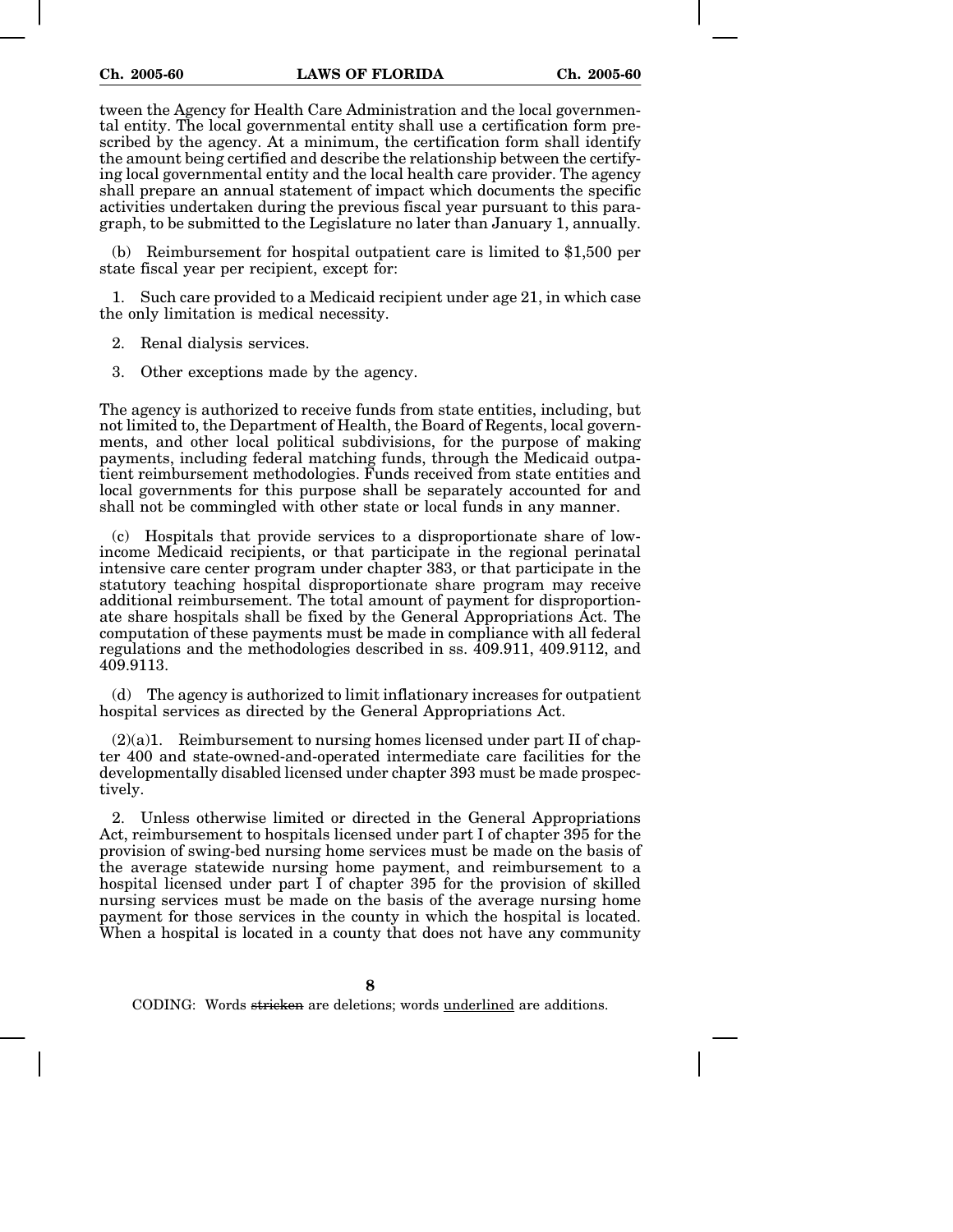nursing homes, reimbursement must be determined by averaging the nursing home payments, in counties that surround the county in which the hospital is located. Reimbursement to hospitals, including Medicaid payment of Medicare copayments, for skilled nursing services shall be limited to 30 days, unless a prior authorization has been obtained from the agency. Medicaid reimbursement may be extended by the agency beyond 30 days, and approval must be based upon verification by the patient's physician that the patient requires short-term rehabilitative and recuperative services only, in which case an extension of no more than 15 days may be approved. Reimbursement to a hospital licensed under part I of chapter 395 for the temporary provision of skilled nursing services to nursing home residents who have been displaced as the result of a natural disaster or other emergency may not exceed the average county nursing home payment for those services in the county in which the hospital is located and is limited to the period of time which the agency considers necessary for continued placement of the nursing home residents in the hospital.

(b) Subject to any limitations or directions provided for in the General Appropriations Act, the agency shall establish and implement a Florida Title XIX Long-Term Care Reimbursement Plan (Medicaid) for nursing home care in order to provide care and services in conformance with the applicable state and federal laws, rules, regulations, and quality and safety standards and to ensure that individuals eligible for medical assistance have reasonable geographic access to such care.

1. Changes of ownership or of licensed operator do not qualify for increases in reimbursement rates associated with the change of ownership or of licensed operator. The agency shall amend the Title XIX Long Term Care Reimbursement Plan to provide that the initial nursing home reimbursement rates, for the operating, patient care, and MAR components, associated with related and unrelated party changes of ownership or licensed operator filed on or after September 1, 2001, are equivalent to the previous owner's reimbursement rate.

2. The agency shall amend the long-term care reimbursement plan and cost reporting system to create direct care and indirect care subcomponents of the patient care component of the per diem rate. These two subcomponents together shall equal the patient care component of the per diem rate. Separate cost-based ceilings shall be calculated for each patient care subcomponent. The direct care subcomponent of the per diem rate shall be limited by the cost-based class ceiling, and the indirect care subcomponent shall be limited by the lower of the cost-based class ceiling, by the target rate class ceiling, or by the individual provider target. The agency shall adjust the patient care component effective January 1, 2002. The cost to adjust the direct care subcomponent shall be net of the total funds previously allocated for the case mix add-on. The agency shall make the required changes to the nursing home cost reporting forms to implement this requirement effective January 1, 2002.

3. The direct care subcomponent shall include salaries and benefits of direct care staff providing nursing services including registered nurses, licensed practical nurses, and certified nursing assistants who deliver care

**9**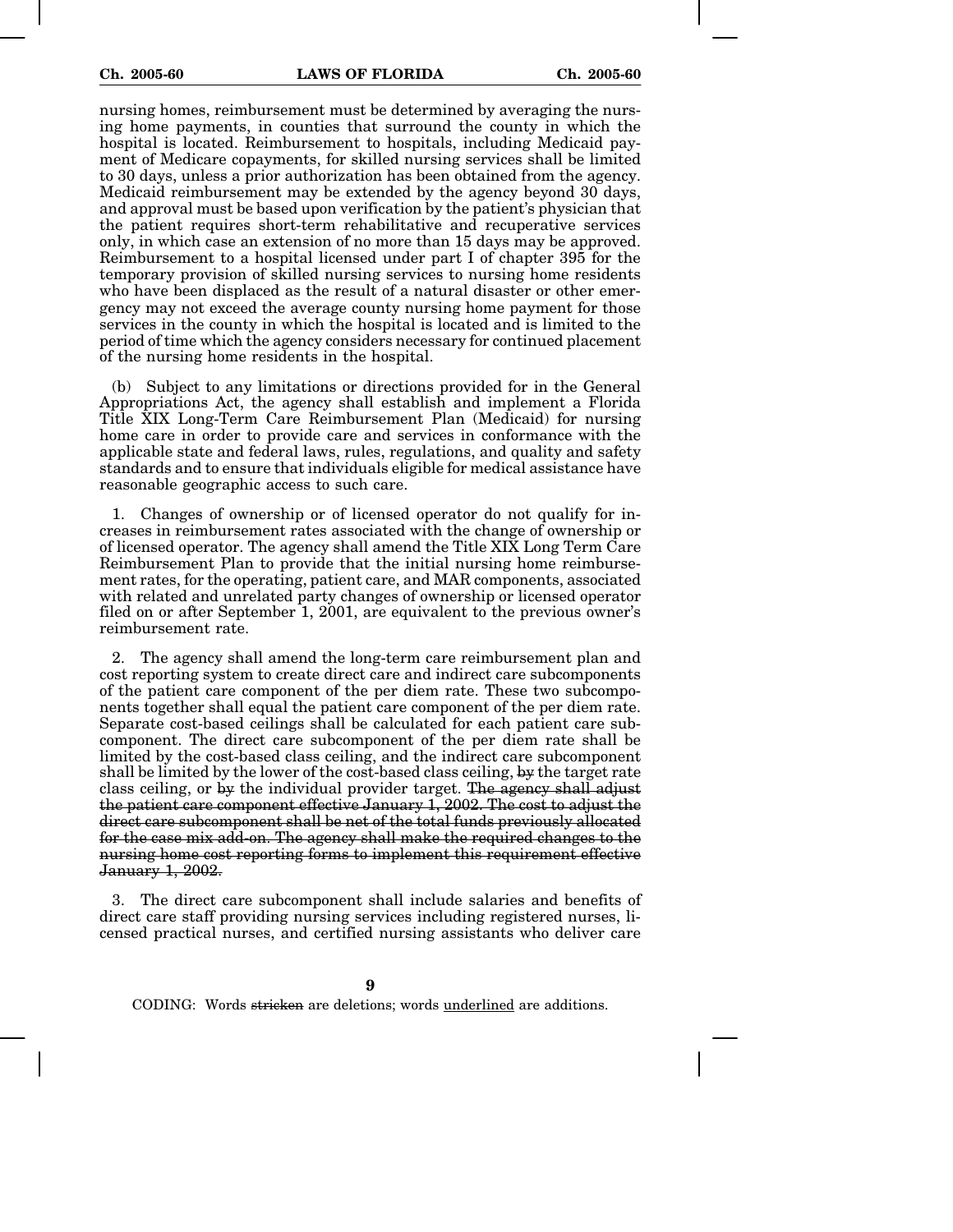directly to residents in the nursing home facility. This excludes nursing administration, minimum data set MDS, and care plan coordinators, staff development, and staffing coordinator.

4. All other patient care costs shall be included in the indirect care cost subcomponent of the patient care per diem rate. There shall be no costs directly or indirectly allocated to the direct care subcomponent from a home office or management company.

5. On July 1 of each year, the agency shall report to the Legislature direct and indirect care costs, including average direct and indirect care costs per resident per facility and direct care and indirect care salaries and benefits per category of staff member per facility.

6. In order to offset the cost of general and professional liability insurance, the agency shall amend the plan to allow for interim rate adjustments to reflect increases in the cost of general or professional liability insurance for nursing homes. This provision shall be implemented to the extent existing appropriations are available.

It is the intent of the Legislature that the reimbursement plan achieve the goal of providing access to health care for nursing home residents who require large amounts of care while encouraging diversion services as an alternative to nursing home care for residents who can be served within the community. The agency shall base the establishment of any maximum rate of payment, whether overall or component, on the available moneys as provided for in the General Appropriations Act. The agency may base the maximum rate of payment on the results of scientifically valid analysis and conclusions derived from objective statistical data pertinent to the particular maximum rate of payment.

(3) Subject to any limitations or directions provided for in the General Appropriations Act, the following Medicaid services and goods may be reimbursed on a fee-for-service basis. For each allowable service or goods furnished in accordance with Medicaid rules, policy manuals, handbooks, and state and federal law, the payment shall be the amount billed by the provider, the provider's usual and customary charge, or the maximum allowable fee established by the agency, whichever amount is less, with the exception of those services or goods for which the agency makes payment using a methodology based on capitation rates, average costs, or negotiated fees.

- (a) Advanced registered nurse practitioner services.
- (b) Birth center services.
- (c) Chiropractic services.
- (d) Community mental health services.
- (e) Dental services, including oral and maxillofacial surgery.
- (f) Durable medical equipment.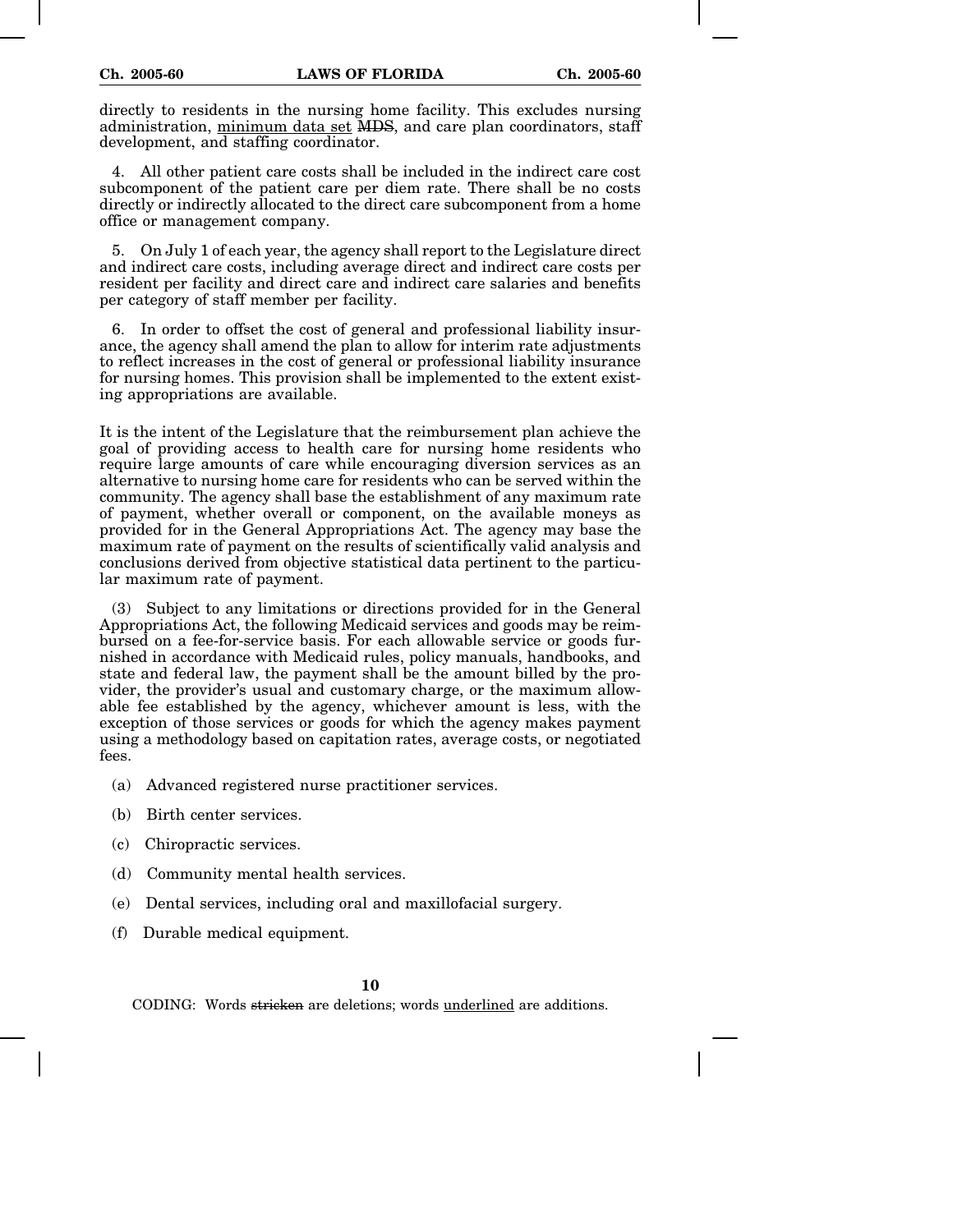- (g) Hearing services.
- (h) Occupational therapy for Medicaid recipients under age 21.
- (i) Optometric services.
- (j) Orthodontic services.
- (k) Personal care for Medicaid recipients under age 21.
- (l) Physical therapy for Medicaid recipients under age 21.
- (m) Physician assistant services.
- (n) Podiatric services.
- (o) Portable X-ray services.
- (p) Private-duty nursing for Medicaid recipients under age 21.
- (q) Registered nurse first assistant services.
- (r) Respiratory therapy for Medicaid recipients under age 21.
- (s) Speech therapy for Medicaid recipients under age 21.
- (t) Visual services.

(4) Subject to any limitations or directions provided for in the General Appropriations Act, alternative health plans, health maintenance organizations, and prepaid health plans shall be reimbursed a fixed, prepaid amount negotiated, or competitively bid pursuant to s. 287.057, by the agency and prospectively paid to the provider monthly for each Medicaid recipient enrolled. The amount may not exceed the average amount the agency determines it would have paid, based on claims experience, for recipients in the same or similar category of eligibility. The agency shall calculate capitation rates on a regional basis and, beginning September 1, 1995, shall include age-band differentials in such calculations.

(5) An ambulatory surgical center shall be reimbursed the lesser of the amount billed by the provider or the Medicare-established allowable amount for the facility.

(6) A provider of early and periodic screening, diagnosis, and treatment services to Medicaid recipients who are children under age 21 shall be reimbursed using an all-inclusive rate stipulated in a fee schedule established by the agency. A provider of the visual, dental, and hearing components of such services shall be reimbursed the lesser of the amount billed by the provider or the Medicaid maximum allowable fee established by the agency.

(7) A provider of family planning services shall be reimbursed the lesser of the amount billed by the provider or an all-inclusive amount per type of visit for physicians and advanced registered nurse practitioners, as established by the agency in a fee schedule.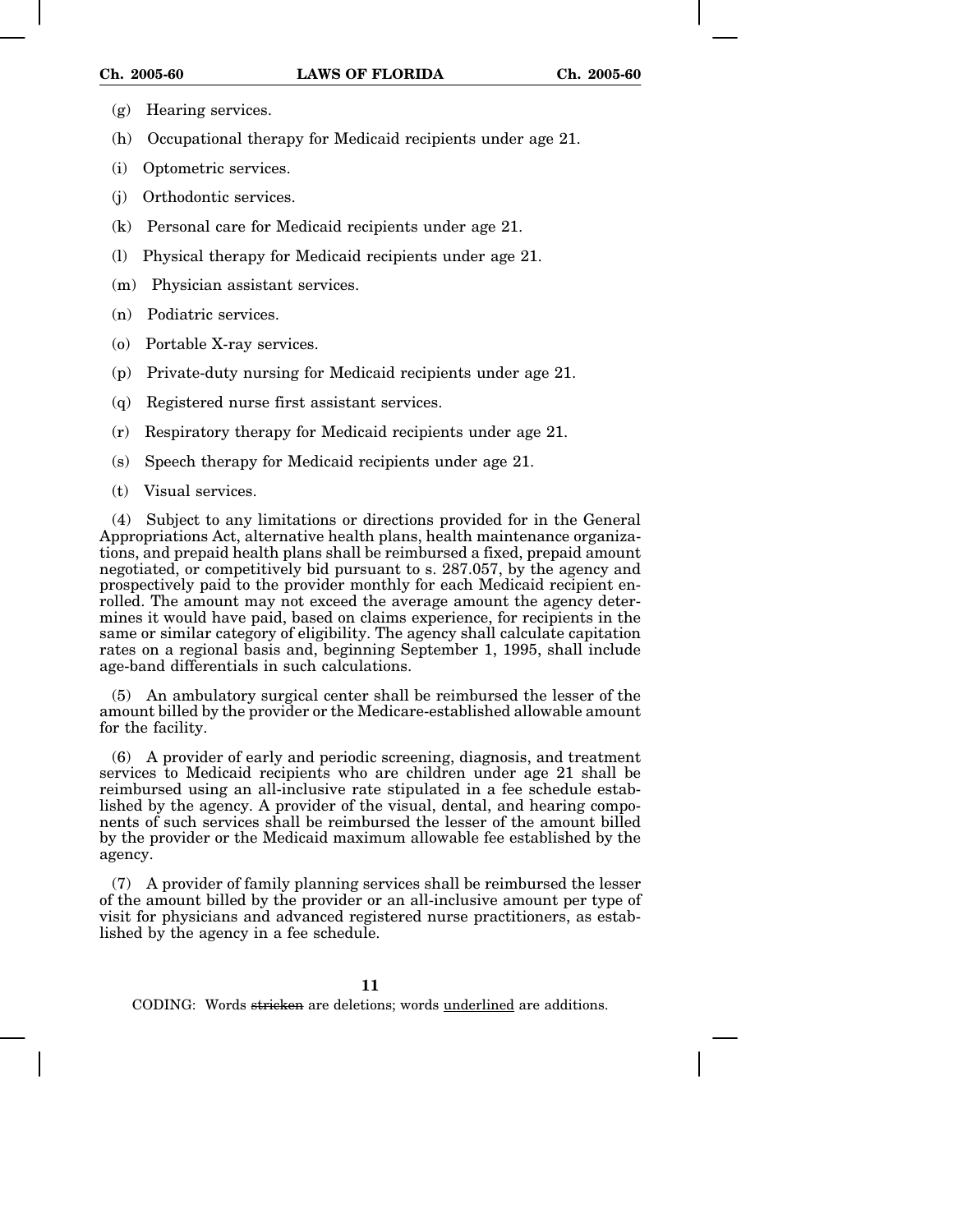(8) A provider of home-based or community-based services rendered pursuant to a federally approved waiver shall be reimbursed based on an established or negotiated rate for each service. These rates shall be established according to an analysis of the expenditure history and prospective budget developed by each contract provider participating in the waiver program, or under any other methodology adopted by the agency and approved by the Federal Government in accordance with the waiver. Effective July 1, 1996, privately owned and operated community-based residential facilities which meet agency requirements and which formerly received Medicaid reimbursement for the optional intermediate care facility for the mentally retarded service may participate in the developmental services waiver as part of a home-and-community-based continuum of care for Medicaid recipients who receive waiver services.

(9) A provider of home health care services or of medical supplies and appliances shall be reimbursed on the basis of competitive bidding or for the lesser of the amount billed by the provider or the agency's established maximum allowable amount, except that, in the case of the rental of durable medical equipment, the total rental payments may not exceed the purchase price of the equipment over its expected useful life or the agency's established maximum allowable amount, whichever amount is less.

(10) A hospice shall be reimbursed through a prospective system for each Medicaid hospice patient at Medicaid rates using the methodology established for hospice reimbursement pursuant to Title XVIII of the federal Social Security Act.

(11) A provider of independent laboratory services shall be reimbursed on the basis of competitive bidding or for the least of the amount billed by the provider, the provider's usual and customary charge, or the Medicaid maximum allowable fee established by the agency.

 $(12)(a)$  A physician shall be reimbursed the lesser of the amount billed by the provider or the Medicaid maximum allowable fee established by the agency.

(b) The agency shall adopt a fee schedule, subject to any limitations or directions provided for in the General Appropriations Act, based on a resource-based relative value scale for pricing Medicaid physician services. Under this fee schedule, physicians shall be paid a dollar amount for each service based on the average resources required to provide the service, including, but not limited to, estimates of average physician time and effort, practice expense, and the costs of professional liability insurance. The fee schedule shall provide increased reimbursement for preventive and primary care services and lowered reimbursement for specialty services by using at least two conversion factors, one for cognitive services and another for procedural services. The fee schedule shall not increase total Medicaid physician expenditures unless moneys are available, and shall be phased in over a 2 year period beginning on July 1, 1994. The Agency for Health Care Administration shall seek the advice of a 16-member advisory panel in formulating and adopting the fee schedule. The panel shall consist of Medicaid physicians licensed under chapters 458 and 459 and shall be composed of 50 percent primary care physicians and 50 percent specialty care physicians.

**12**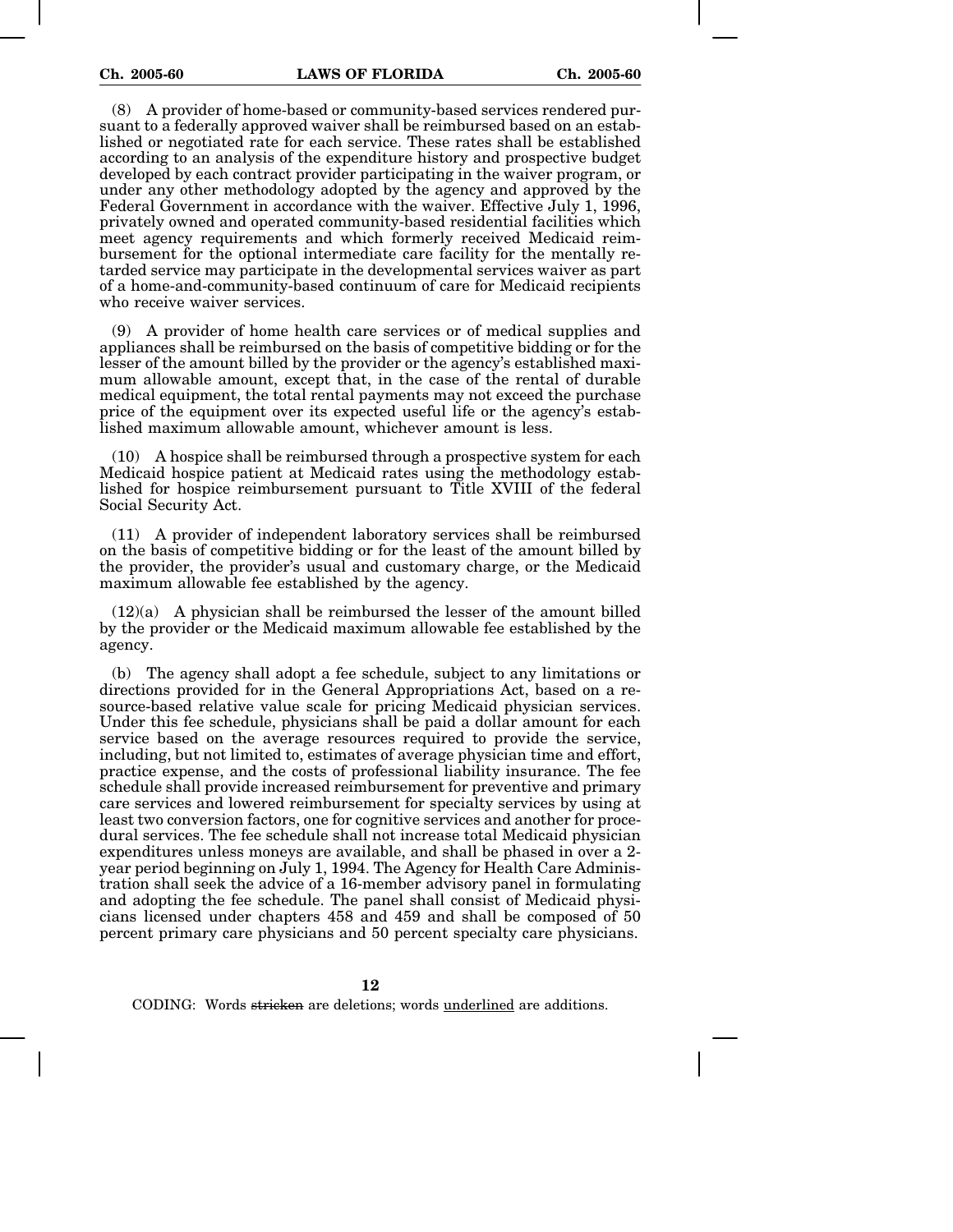(c) Notwithstanding paragraph (b), reimbursement fees to physicians for providing total obstetrical services to Medicaid recipients, which include prenatal, delivery, and postpartum care, shall be at least \$1,500 per delivery for a pregnant woman with low medical risk and at least \$2,000 per delivery for a pregnant woman with high medical risk. However, reimbursement to physicians working in Regional Perinatal Intensive Care Centers designated pursuant to chapter 383, for services to certain pregnant Medicaid recipients with a high medical risk, may be made according to obstetrical care and neonatal care groupings and rates established by the agency. Nurse midwives licensed under part I of chapter 464 or midwives licensed under chapter 467 shall be reimbursed at no less than 80 percent of the low medical risk fee. The agency shall by rule determine, for the purpose of this paragraph, what constitutes a high or low medical risk pregnant woman and shall not pay more based solely on the fact that a caesarean section was performed, rather than a vaginal delivery. The agency shall by rule determine a prorated payment for obstetrical services in cases where only part of the total prenatal, delivery, or postpartum care was performed. The Department of Health shall adopt rules for appropriate insurance coverage for midwives licensed under chapter 467. Prior to the issuance and renewal of an active license, or reactivation of an inactive license for midwives licensed under chapter 467, such licensees shall submit proof of coverage with each application.

(13) Medicare premiums for persons eligible for both Medicare and Medicaid coverage shall be paid at the rates established by Title XVIII of the Social Security Act. For Medicare services rendered to Medicaid-eligible persons, Medicaid shall pay Medicare deductibles and coinsurance as follows:

(a) Medicaid shall make no payment toward deductibles and coinsurance for any service that is not covered by Medicaid.

(b) Medicaid's financial obligation for deductibles and coinsurance payments shall be based on Medicare allowable fees, not on a provider's billed charges.

(c) Medicaid will pay no portion of Medicare deductibles and coinsurance when payment that Medicare has made for the service equals or exceeds what Medicaid would have paid if it had been the sole payor. The combined payment of Medicare and Medicaid shall not exceed the amount Medicaid would have paid had it been the sole payor. The Legislature finds that there has been confusion regarding the reimbursement for services rendered to dually eligible Medicare beneficiaries. Accordingly, the Legislature clarifies that it has always been the intent of the Legislature before and after 1991 that, in reimbursing in accordance with fees established by Title XVIII for premiums, deductibles, and coinsurance for Medicare services rendered by physicians to Medicaid eligible persons, physicians be reimbursed at the lesser of the amount billed by the physician or the Medicaid maximum allowable fee established by the Agency for Health Care Administration, as is permitted by federal law. It has never been the intent of the Legislature with regard to such services rendered by physicians that Medicaid be required to provide any payment for deductibles, coinsurance, or copayments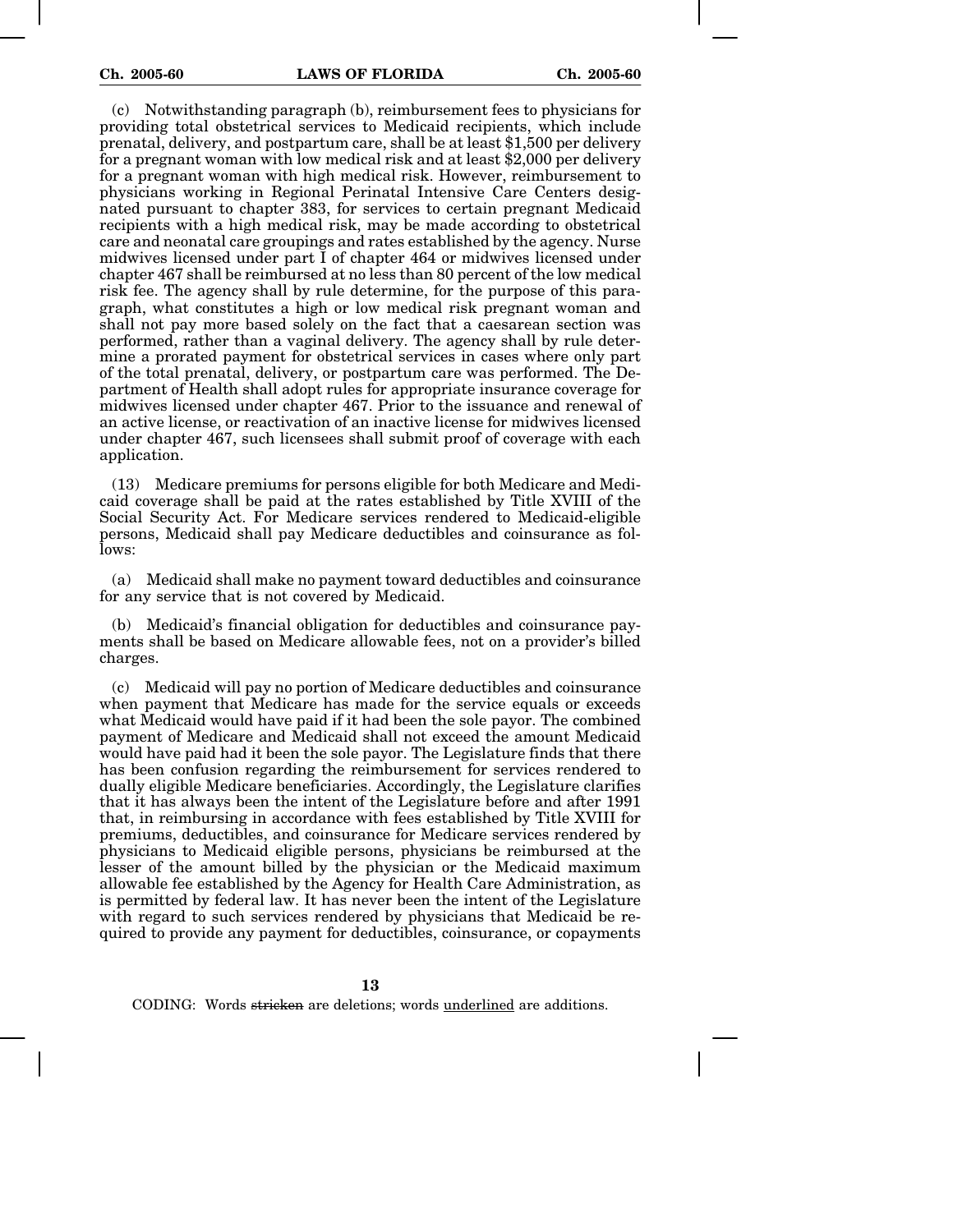for Medicare cost sharing, or any expenses incurred relating thereto, in excess of the payment amount provided for under the State Medicaid plan for such service. This payment methodology is applicable even in those situations in which the payment for Medicare cost sharing for a qualified Medicare beneficiary with respect to an item or service is reduced or eliminated. This expression of the Legislature is in clarification of existing law and shall apply to payment for, and with respect to provider agreements with respect to, items or services furnished on or after the effective date of this act. This paragraph applies to payment by Medicaid for items and services furnished before the effective date of this act if such payment is the subject of a lawsuit that is based on the provisions of this section, and that is pending as of, or is initiated after, the effective date of this act.

(d) Notwithstanding paragraphs (a)-(c):

1. Medicaid payments for Nursing Home Medicare part A coinsurance shall be the lesser of the Medicare coinsurance amount or the Medicaid nursing home per diem rate.

2. Medicaid shall pay all deductibles and coinsurance for Medicareeligible recipients receiving freestanding end stage renal dialysis center services.

3. Medicaid payments for general hospital inpatient services shall be limited to the Medicare deductible per spell of illness. Medicaid shall make no payment toward coinsurance for Medicare general hospital inpatient services.

4. Medicaid shall pay all deductibles and coinsurance for Medicare emergency transportation services provided by ambulances licensed pursuant to chapter 401.

(14) A provider of prescribed drugs shall be reimbursed the least of the amount billed by the provider, the provider's usual and customary charge, or the Medicaid maximum allowable fee established by the agency, plus a dispensing fee. The Medicaid maximum allowable fee for ingredient cost will be based on the lower of: average wholesale price (AWP) minus 15.4 percent, wholesaler acquisition cost (WAC) plus 5.75 percent, the federal upper limit (FUL), the state maximum allowable cost (SMAC), or the usual and customary (UAC) charge billed by the provider. Medicaid providers are required to dispense generic drugs if available at lower cost and the agency has not determined that the branded product is more cost-effective, unless the prescriber has requested and received approval to require the branded product. The agency is directed to implement a variable dispensing fee for payments for prescribed medicines while ensuring continued access for Medicaid recipients. The variable dispensing fee may be based upon, but not limited to, either or both the volume of prescriptions dispensed by a specific pharmacy provider, the volume of prescriptions dispensed to an individual recipient, and dispensing of preferred-drug-list products. The agency may increase the pharmacy dispensing fee authorized by statute and in the annual General Appropriations Act by \$0.50 for the dispensing of a Medicaid preferred-druglist product and reduce the pharmacy dispensing fee by \$0.50 for the dispensing of a Medicaid product that is not included on the preferred drug list.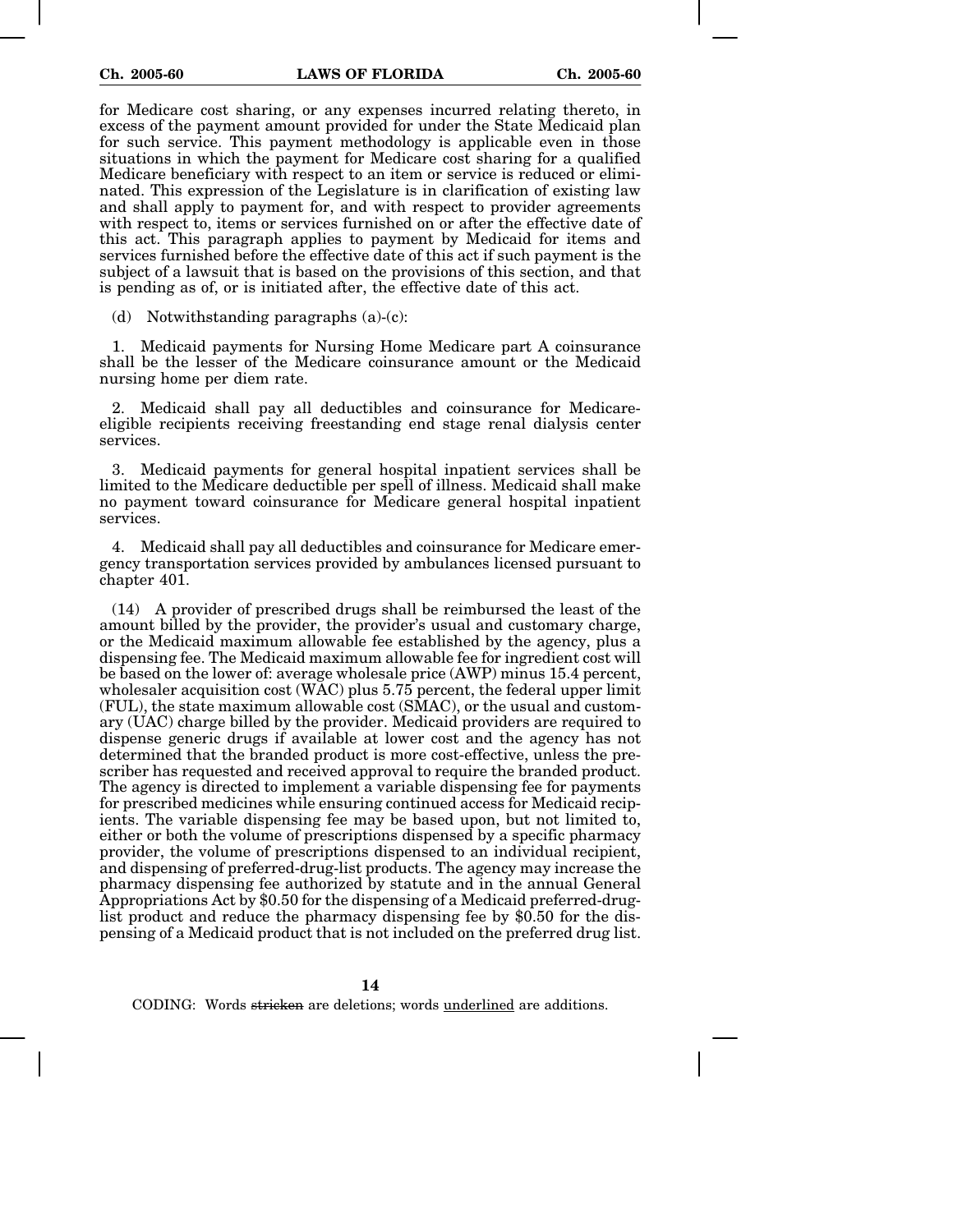The agency may establish a supplemental pharmaceutical dispensing fee to be paid to providers returning unused unit-dose packaged medications to stock and crediting the Medicaid program for the ingredient cost of those medications if the ingredient costs to be credited exceed the value of the supplemental dispensing fee. The agency is authorized to limit reimbursement for prescribed medicine in order to comply with any limitations or directions provided for in the General Appropriations Act, which may include implementing a prospective or concurrent utilization review program.

(15) A provider of primary care case management services rendered pursuant to a federally approved waiver shall be reimbursed by payment of a fixed, prepaid monthly sum for each Medicaid recipient enrolled with the provider.

(16) A provider of rural health clinic services and federally qualified health center services shall be reimbursed a rate per visit based on total reasonable costs of the clinic, as determined by the agency in accordance with federal regulations.

(17) A provider of targeted case management services shall be reimbursed pursuant to an established fee, except where the Federal Government requires a public provider be reimbursed on the basis of average actual costs.

(18) Unless otherwise provided for in the General Appropriations Act, a provider of transportation services shall be reimbursed the lesser of the amount billed by the provider or the Medicaid maximum allowable fee established by the agency, except when the agency has entered into a direct contract with the provider, or with a community transportation coordinator, for the provision of an all-inclusive service, or when services are provided pursuant to an agreement negotiated between the agency and the provider. The agency, as provided for in s. 427.0135, shall purchase transportation services through the community coordinated transportation system, if available, unless the agency determines a more cost-effective method for Medicaid clients. Nothing in this subsection shall be construed to limit or preclude the agency from contracting for services using a prepaid capitation rate or from establishing maximum fee schedules, individualized reimbursement policies by provider type, negotiated fees, prior authorization, competitive bidding, increased use of mass transit, or any other mechanism that the agency considers efficient and effective for the purchase of services on behalf of Medicaid clients, including implementing a transportation eligibility process. The agency shall not be required to contract with any community transportation coordinator or transportation operator that has been determined by the agency, the Department of Legal Affairs Medicaid Fraud Control Unit, or any other state or federal agency to have engaged in any abusive or fraudulent billing activities. The agency is authorized to competitively procure transportation services or make other changes necessary to secure approval of federal waivers needed to permit federal financing of Medicaid transportation services at the service matching rate rather than the administrative matching rate.

(19) County health department services shall be reimbursed a rate per visit based on total reasonable costs of the clinic, as determined by the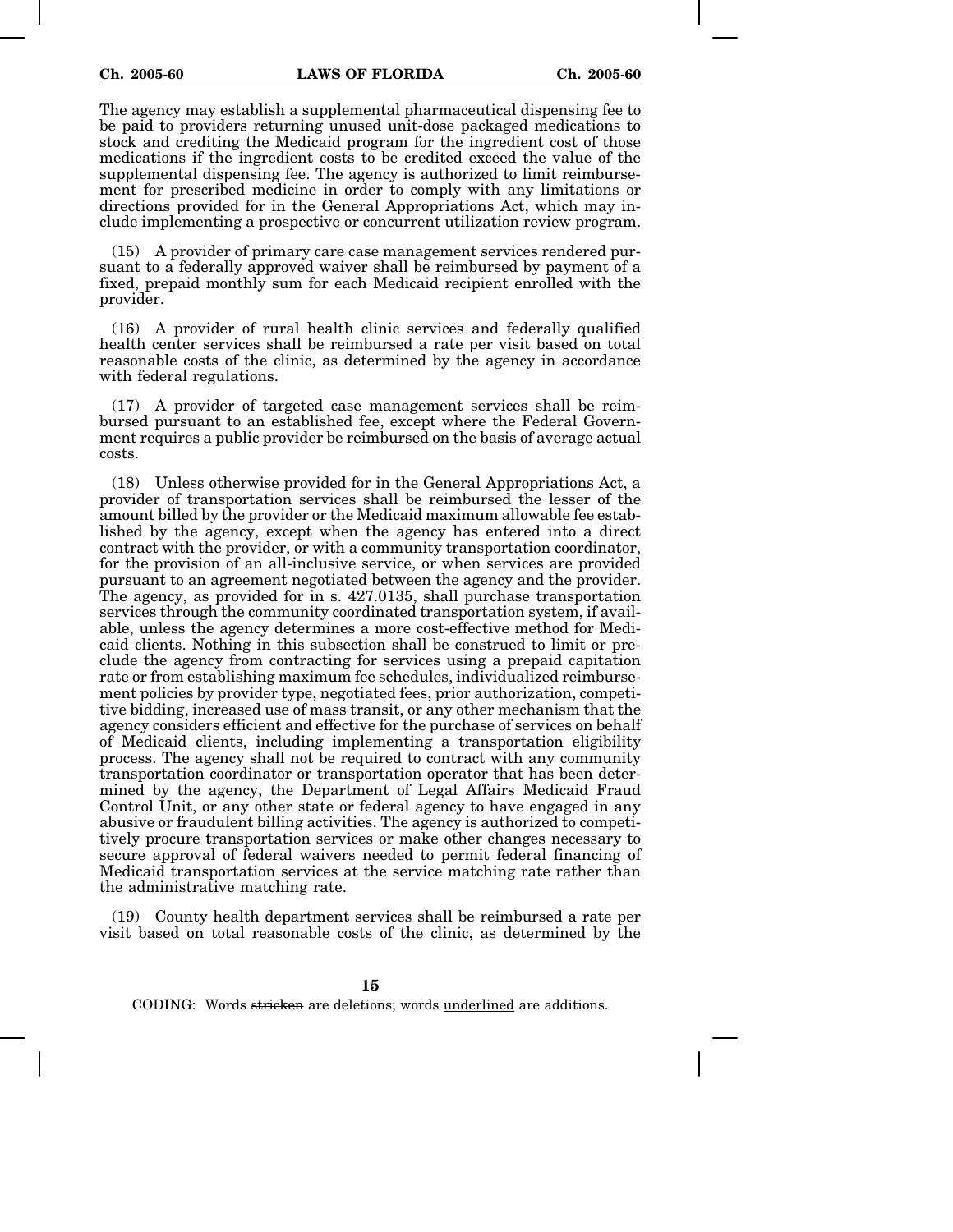agency in accordance with federal regulations under the authority of 42 C.F.R. s. 431.615.

(20) A renal dialysis facility that provides dialysis services under s. 409.906(9) must be reimbursed the lesser of the amount billed by the provider, the provider's usual and customary charge, or the maximum allowable fee established by the agency, whichever amount is less.

(21) The agency shall reimburse school districts which certify the state match pursuant to ss. 409.9071 and 1011.70 for the federal portion of the school district's allowable costs to deliver the services, based on the reimbursement schedule. The school district shall determine the costs for delivering services as authorized in ss. 409.9071 and 1011.70 for which the state match will be certified. Reimbursement of school-based providers is contingent on such providers being enrolled as Medicaid providers and meeting the qualifications contained in 42 C.F.R. s. 440.110, unless otherwise waived by the federal Health Care Financing Administration. Speech therapy providers who are certified through the Department of Education pursuant to rule 6A-4.0176, Florida Administrative Code, are eligible for reimbursement for services that are provided on school premises. Any employee of the school district who has been fingerprinted and has received a criminal background check in accordance with Department of Education rules and guidelines shall be exempt from any agency requirements relating to criminal background checks.

(22) The agency shall request and implement Medicaid waivers from the federal Health Care Financing Administration to advance and treat a portion of the Medicaid nursing home per diem as capital for creating and operating a risk-retention group for self-insurance purposes, consistent with federal and state laws and rules.

Section 10. Section 409.9082, Florida Statutes, is created to read:

409.9082 Medicaid rate-setting process.—The agency is authorized to adopt fees, rates, or other methods of payment for Medicaid goods and services which may be amended from time to time consistent with the needs of the state Medicaid program and any limitations or directions provided for in the General Appropriations Act. The agency is not required to comply with chapter 120 when setting rates and methods of payment. The substance of Medicaid rates are not subject to judicial review, except to the extent decisions setting rates or methods of payment violate the State Constitution or federal law.

(1) For determining rates of payment for hospital services, nursing facility services, and services for intermediate care facilities for the developmentally disabled:

(a) Notice of proposed rate methodologies and justifications for the proposed rate methodologies shall be published in the Florida Administrative Weekly.

1. The notice must generally describe the proposed changes in rate methodologies and the justification for change so as to put interested persons on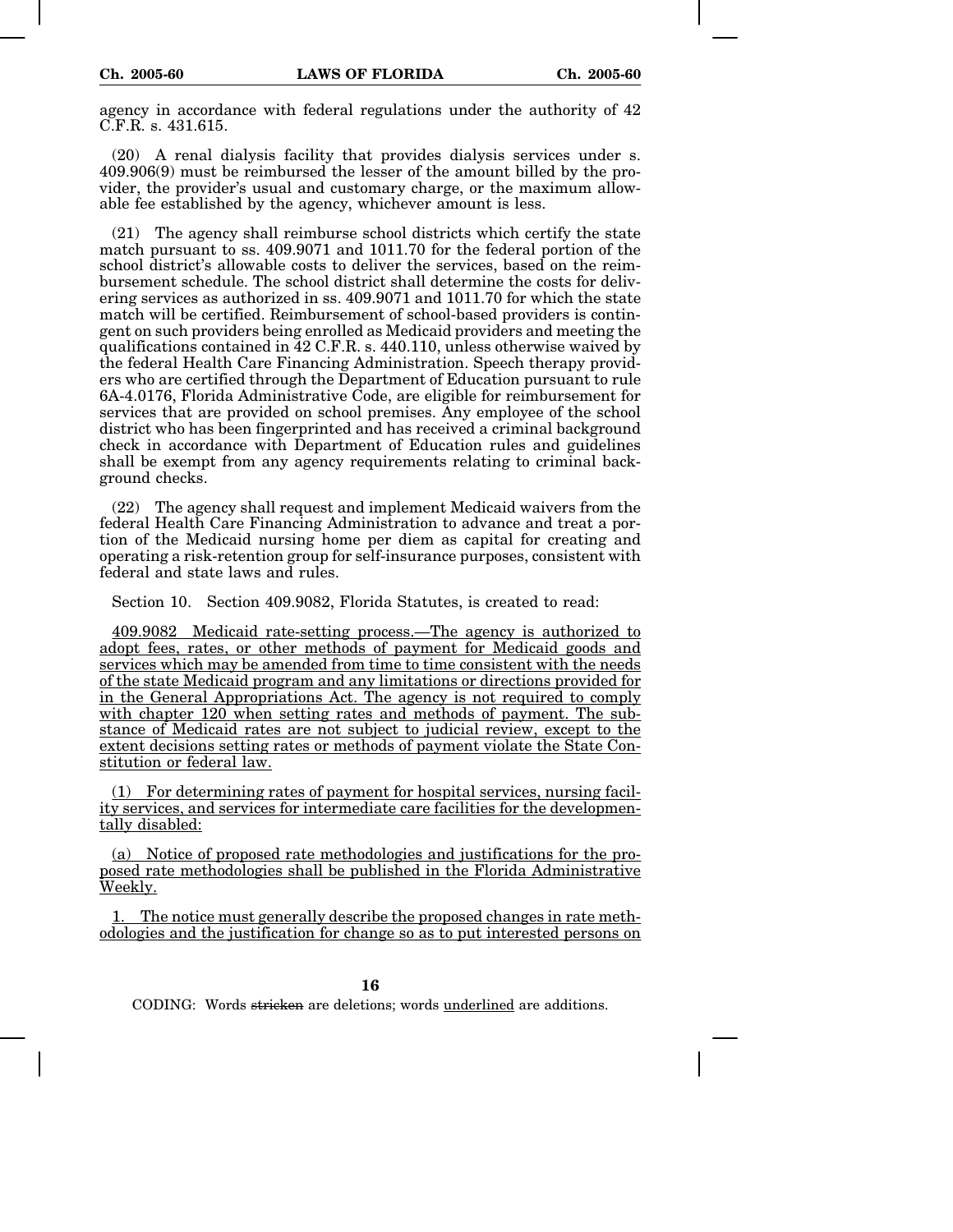reasonable notice of proposed changes of rates and methodologies and their justification.

2. The notice must state how or where proposed rate methodologies and justifications can be obtained.

The notice must state that comments will be received, the period of time during which they will be received, and the person to whom they should be sent.

(b) Providers, beneficiaries and their representatives, and other concerned state residents shall be given a reasonable opportunity to review and comment on the proposed rate methodologies and justifications.

(c) Notice of final rate methodologies and justifications for such final rate methodologies shall be published in the Florida Administrative Weekly. The notice must generally describe the final rate methodologies and the justification for change so as to put interested persons on reasonable notice of the substance of final rate methodologies and their justification.

(d) The notice must state how or where final rate methodologies and justifications can be obtained.

(2) For determining all other rates or methods of payment:

(a) Notice shall be published in the Florida Administrative Weekly at least 48 hours before the effective date of the rate.

(b) The notice must:

1. Generally describe the proposed changes in rates or methodologies and the justification for change so as to put interested persons on reasonable notice of proposed changes of rates and methodologies and their justification;

2. Estimate any changes in annual aggregate expenditures caused or anticipated by the change;

3. State how or where the proposed changes in rates or methodologies and the justification may be obtained; and

4. State where comments may be sent.

Section 11. Paragraphs (a) and (b) of subsection  $(2)$  and paragraph (b) of subsection (4) of section 409.911, Florida Statutes, are amended to read:

409.911 Disproportionate share program.—Subject to specific allocations established within the General Appropriations Act and any limitations established pursuant to chapter 216, the agency shall distribute, pursuant to this section, moneys to hospitals providing a disproportionate share of Medicaid or charity care services by making quarterly Medicaid payments as required. Notwithstanding the provisions of s. 409.915, counties are exempt from contributing toward the cost of this special reimbursement for hospitals serving a disproportionate share of low-income patients.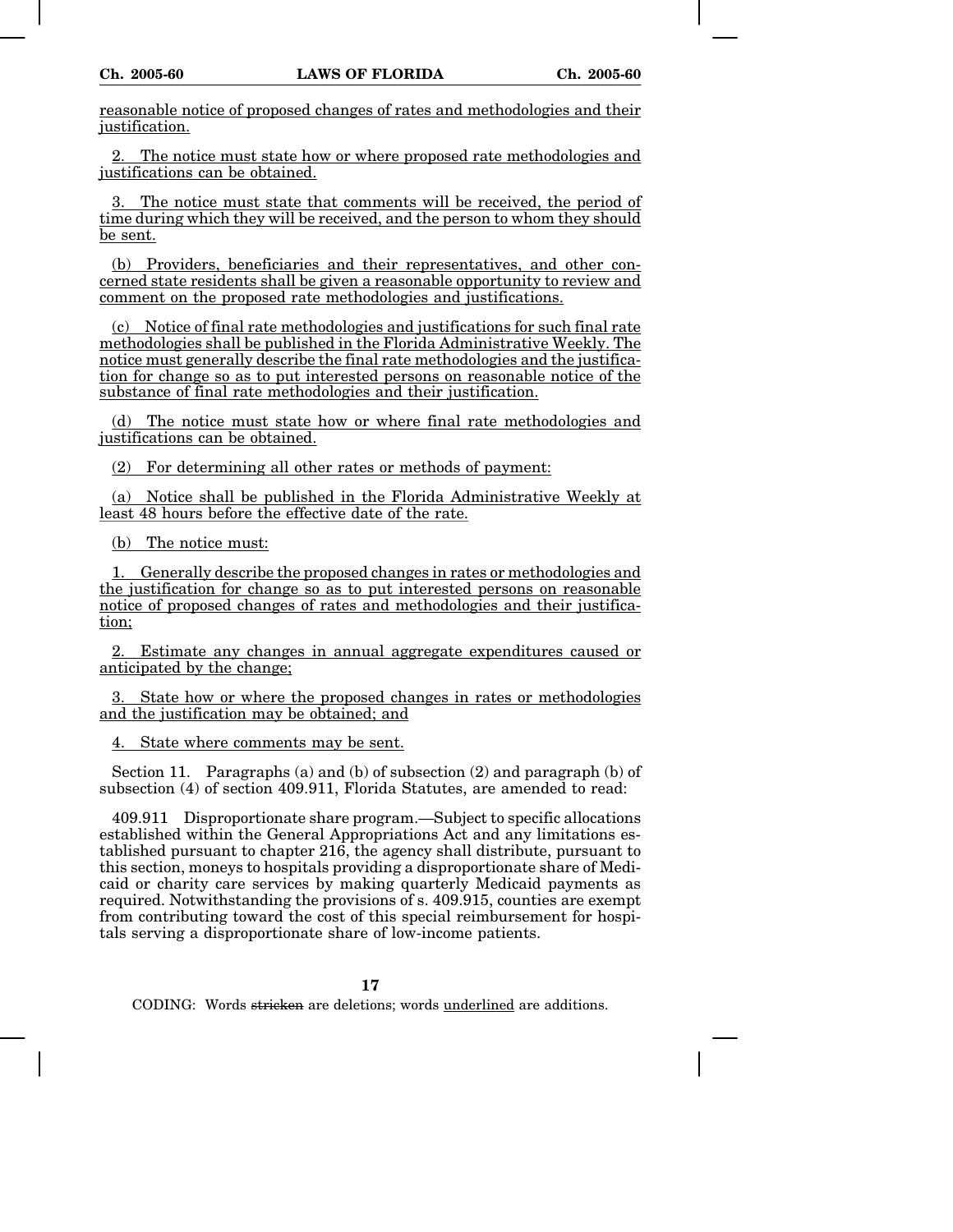(2) The Agency for Health Care Administration shall use the following actual audited data to determine the Medicaid days and charity care to be used in calculating the disproportionate share payment:

(a) The average of the 1998, 1999, and 2000 audited disproportionate share data to determine each hospital's Medicaid days and charity care for the 2004-2005 state fiscal year and the average of the 1999, 2000, and 2001 audited disproportionate share data to determine the Medicaid days and charity care for the 2005-2006 state fiscal year.

(b) If the Agency for Health Care Administration does not have the prescribed 3 years of audited disproportionate share data as noted in paragraph (a) for a hospital, the agency shall use the average of the years of the audited disproportionate share data as noted in paragraph (a) which is available. The average of the audited disproportionate share data for the years available if the Agency for Health Care Administration does not have the prescribed 3 years of audited disproportionate share data for a hospital.

(4) The following formulas shall be used to pay disproportionate share dollars to public hospitals:

(b) For non-state government owned or operated hospitals with 3,300 or more Medicaid days:

> $DSHP = [(.82 \times HCCD/TCCD) + (.18 \times HMD/TMD)]$ x TAAPH  $TAAPH = TAA - TAAMH$

Where:

TAA = total available appropriation.

TAAPH = total amount available for public hospitals.

DSHP = disproportionate share hospital payments.

HMD = hospital Medicaid days.

TMD = total state Medicaid days for public hospitals.

HCCD = hospital charity care dollars.

TCCD = total state charity care dollars for public non-state hospitals.

1. For the 2005-2006 state fiscal year only, the DSHP for the public nonstate hospitals shall be computed using a weighted average of the disproportionate share payments for the 2004-2005 state fiscal year which uses an average of the 1998, 1999, and 2000 audited disproportionate share data and the disproportionate share payments for the 2005-2006 state fiscal year as computed using the formula above and using the average of the 1999, 2000, and 2001 audited disproportionate share data. The final DSHP for the public nonstate hospitals shall be computed as an average using the calculated payments for the 2005-2006 state fiscal year weighted at 65 percent and the disproportionate share payments for the 2004-2005 state fiscal year weighted at 35 percent.

**18**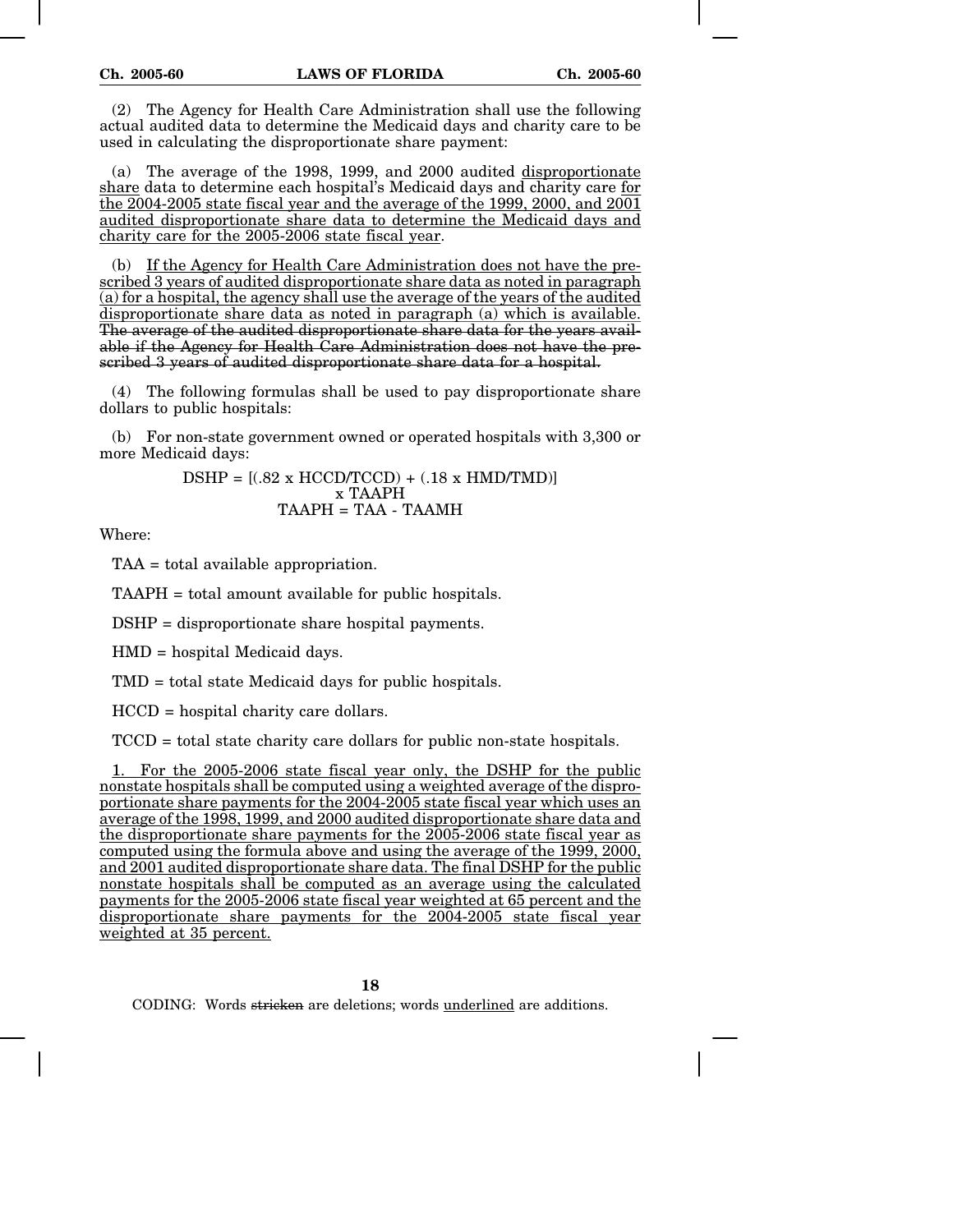2. The TAAPH shall be reduced by \$6,365,257 before computing the DSHP for each public hospital. The \$6,365,257 shall be distributed equally between the public hospitals that are also designated statutory teaching hospitals.

Section 12. Section 409.9112, Florida Statutes, is amended to read:

409.9112 Disproportionate share program for regional perinatal intensive care centers.—In addition to the payments made under s. 409.911, the Agency for Health Care Administration shall design and implement a system of making disproportionate share payments to those hospitals that participate in the regional perinatal intensive care center program established pursuant to chapter 383. This system of payments shall conform with federal requirements and shall distribute funds in each fiscal year for which an appropriation is made by making quarterly Medicaid payments. Notwithstanding the provisions of s. 409.915, counties are exempt from contributing toward the cost of this special reimbursement for hospitals serving a disproportionate share of low-income patients. For the state fiscal year 2005-2006 2004-2005, the agency shall not distribute moneys under the regional perinatal intensive care centers disproportionate share program, except as noted in subsection (2). In the event the Centers for Medicare and Medicaid Services do not approve Florida's inpatient hospital state plan amendment for the public disproportionate share program by January 1, 2005, the agency may make payments to hospitals under the regional perinatal intensive care centers disproportionate share program.

(1) The following formula shall be used by the agency to calculate the total amount earned for hospitals that participate in the regional perinatal intensive care center program:

## TAE = HDSP/THDSP

Where:

TAE = total amount earned by a regional perinatal intensive care center.

HDSP = the prior state fiscal year regional perinatal intensive care center disproportionate share payment to the individual hospital.

THDSP = the prior state fiscal year total regional perinatal intensive care center disproportionate share payments to all hospitals.

(2) The total additional payment for hospitals that participate in the regional perinatal intensive care center program shall be calculated by the agency as follows:

$$
TAP = TAE \times TA
$$

Where:

TAP = total additional payment for a regional perinatal intensive care center.

TAE = total amount earned by a regional perinatal intensive care center.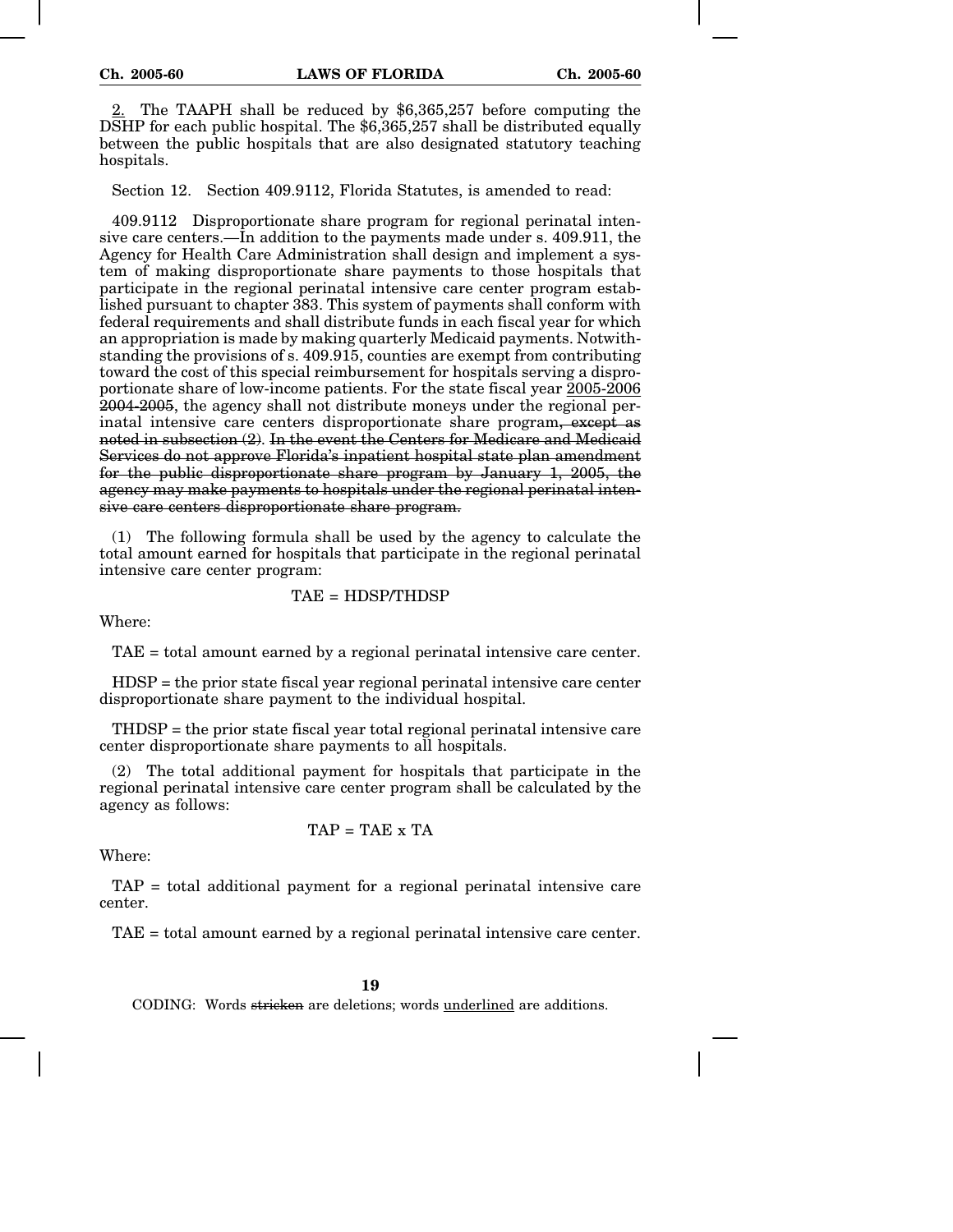TA = total appropriation for the regional perinatal intensive care center disproportionate share program.

(3) In order to receive payments under this section, a hospital must be participating in the regional perinatal intensive care center program pursuant to chapter 383 and must meet the following additional requirements:

(a) Agree to conform to all departmental and agency requirements to ensure high quality in the provision of services, including criteria adopted by departmental and agency rule concerning staffing ratios, medical records, standards of care, equipment, space, and such other standards and criteria as the department and agency deem appropriate as specified by rule.

(b) Agree to provide information to the department and agency, in a form and manner to be prescribed by rule of the department and agency, concerning the care provided to all patients in neonatal intensive care centers and high-risk maternity care.

(c) Agree to accept all patients for neonatal intensive care and high-risk maternity care, regardless of ability to pay, on a functional space-available basis.

(d) Agree to develop arrangements with other maternity and neonatal care providers in the hospital's region for the appropriate receipt and transfer of patients in need of specialized maternity and neonatal intensive care services.

(e) Agree to establish and provide a developmental evaluation and services program for certain high-risk neonates, as prescribed and defined by rule of the department.

(f) Agree to sponsor a program of continuing education in perinatal care for health care professionals within the region of the hospital, as specified by rule.

(g) Agree to provide backup and referral services to the department's county health departments and other low-income perinatal providers within the hospital's region, including the development of written agreements between these organizations and the hospital.

(h) Agree to arrange for transportation for high-risk obstetrical patients and neonates in need of transfer from the community to the hospital or from the hospital to another more appropriate facility.

(4) Hospitals which fail to comply with any of the conditions in subsection (3) or the applicable rules of the department and agency shall not receive any payments under this section until full compliance is achieved. A hospital which is not in compliance in two or more consecutive quarters shall not receive its share of the funds. Any forfeited funds shall be distributed by the remaining participating regional perinatal intensive care center program hospitals.

Section 13. Section 409.9113, Florida Statutes, is amended to read: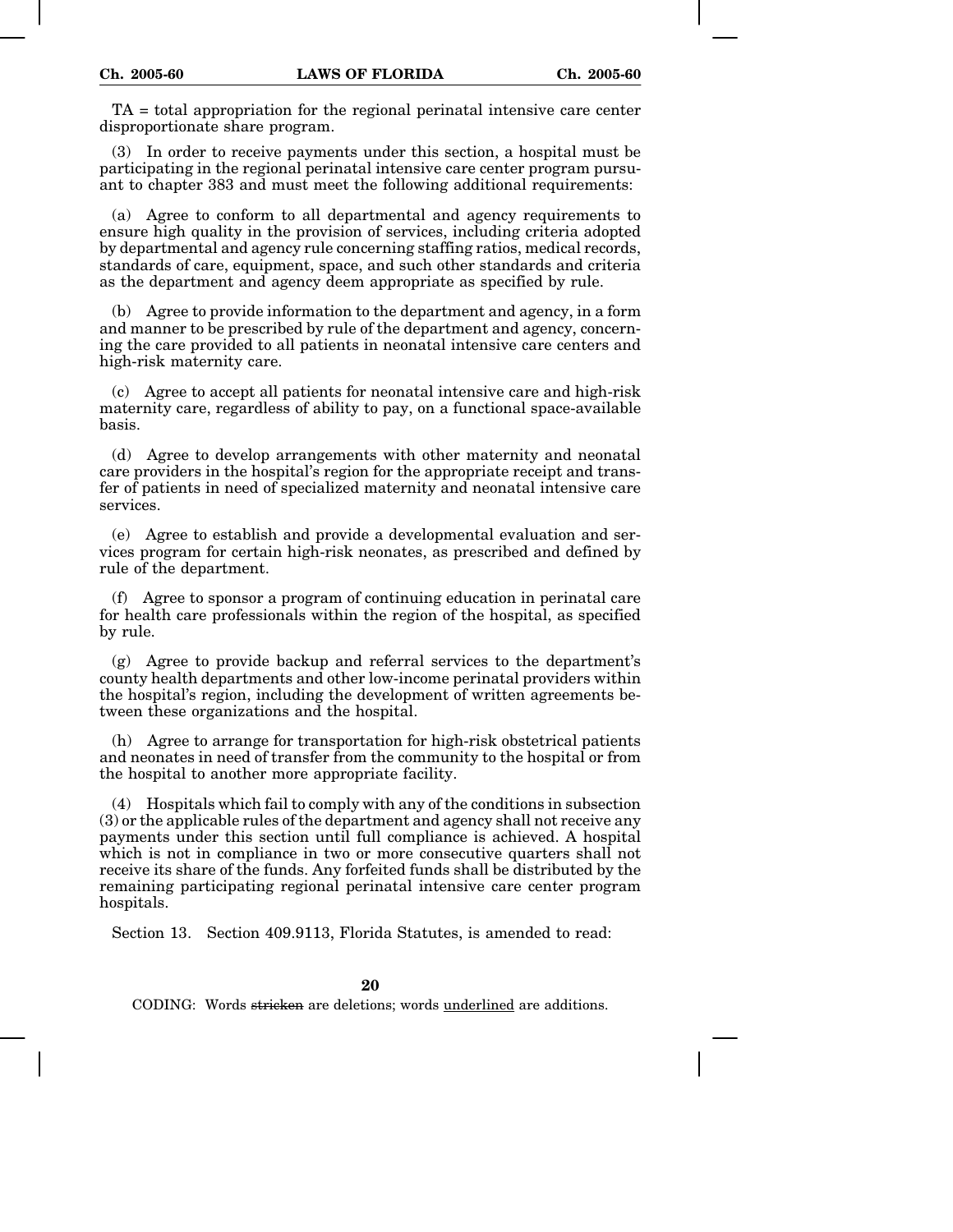409.9113 Disproportionate share program for teaching hospitals.—In addition to the payments made under ss. 409.911 and 409.9112, the Agency for Health Care Administration shall make disproportionate share payments to statutorily defined teaching hospitals for their increased costs associated with medical education programs and for tertiary health care services provided to the indigent. This system of payments shall conform with federal requirements and shall distribute funds in each fiscal year for which an appropriation is made by making quarterly Medicaid payments. Notwithstanding s. 409.915, counties are exempt from contributing toward the cost of this special reimbursement for hospitals serving a disproportionate share of low-income patients. For the state fiscal year 2005-2006 2004-2005, the agency shall not distribute moneys under the teaching hospital disproportionate share program, except as noted in subsection (2). In the event the Centers for Medicare and Medicaid Services do not approve Florida's inpatient hospital state plan amendment for the public disproportionate share program by January 1, 2005, the agency may make payments to hospitals under the teaching hospital disproportionate share program.

(1) On or before September 15 of each year, the Agency for Health Care Administration shall calculate an allocation fraction to be used for distributing funds to state statutory teaching hospitals. Subsequent to the end of each quarter of the state fiscal year, the agency shall distribute to each statutory teaching hospital, as defined in s. 408.07, an amount determined by multiplying one-fourth of the funds appropriated for this purpose by the Legislature times such hospital's allocation fraction. The allocation fraction for each such hospital shall be determined by the sum of three primary factors, divided by three. The primary factors are:

(a) The number of nationally accredited graduate medical education programs offered by the hospital, including programs accredited by the Accreditation Council for Graduate Medical Education and the combined Internal Medicine and Pediatrics programs acceptable to both the American Board of Internal Medicine and the American Board of Pediatrics at the beginning of the state fiscal year preceding the date on which the allocation fraction is calculated. The numerical value of this factor is the fraction that the hospital represents of the total number of programs, where the total is computed for all state statutory teaching hospitals.

(b) The number of full-time equivalent trainees in the hospital, which comprises two components:

1. The number of trainees enrolled in nationally accredited graduate medical education programs, as defined in paragraph (a). Full-time equivalents are computed using the fraction of the year during which each trainee is primarily assigned to the given institution, over the state fiscal year preceding the date on which the allocation fraction is calculated. The numerical value of this factor is the fraction that the hospital represents of the total number of full-time equivalent trainees enrolled in accredited graduate programs, where the total is computed for all state statutory teaching hospitals.

2. The number of medical students enrolled in accredited colleges of medicine and engaged in clinical activities, including required clinical clerkships and clinical electives. Full-time equivalents are computed using the

**21**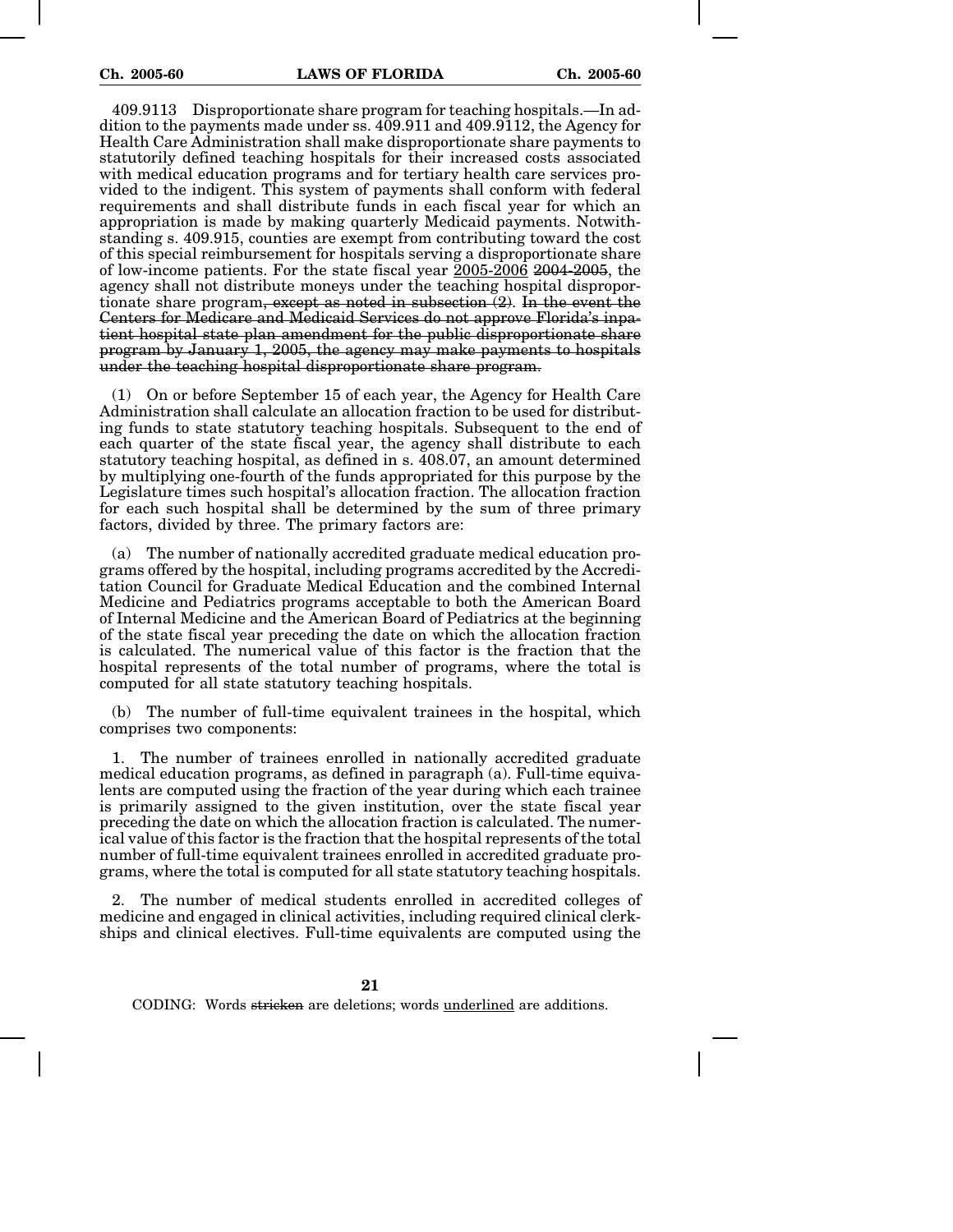fraction of the year during which each trainee is primarily assigned to the given institution, over the course of the state fiscal year preceding the date on which the allocation fraction is calculated. The numerical value of this factor is the fraction that the given hospital represents of the total number of full-time equivalent students enrolled in accredited colleges of medicine, where the total is computed for all state statutory teaching hospitals.

The primary factor for full-time equivalent trainees is computed as the sum of these two components, divided by two.

(c) A service index that comprises three components:

1. The Agency for Health Care Administration Service Index, computed by applying the standard Service Inventory Scores established by the Agency for Health Care Administration to services offered by the given hospital, as reported on Worksheet A-2 for the last fiscal year reported to the agency before the date on which the allocation fraction is calculated. The numerical value of this factor is the fraction that the given hospital represents of the total Agency for Health Care Administration Service Index values, where the total is computed for all state statutory teaching hospitals.

2. A volume-weighted service index, computed by applying the standard Service Inventory Scores established by the Agency for Health Care Administration to the volume of each service, expressed in terms of the standard units of measure reported on Worksheet A-2 for the last fiscal year reported to the agency before the date on which the allocation factor is calculated. The numerical value of this factor is the fraction that the given hospital represents of the total volume-weighted service index values, where the total is computed for all state statutory teaching hospitals.

3. Total Medicaid payments to each hospital for direct inpatient and outpatient services during the fiscal year preceding the date on which the allocation factor is calculated. This includes payments made to each hospital for such services by Medicaid prepaid health plans, whether the plan was administered by the hospital or not. The numerical value of this factor is the fraction that each hospital represents of the total of such Medicaid payments, where the total is computed for all state statutory teaching hospitals.

The primary factor for the service index is computed as the sum of these three components, divided by three.

(2) By October 1 of each year, the agency shall use the following formula to calculate the maximum additional disproportionate share payment for statutorily defined teaching hospitals:

$$
TAP = THAF \times A
$$

Where:

TAP = total additional payment.

THAF = teaching hospital allocation factor.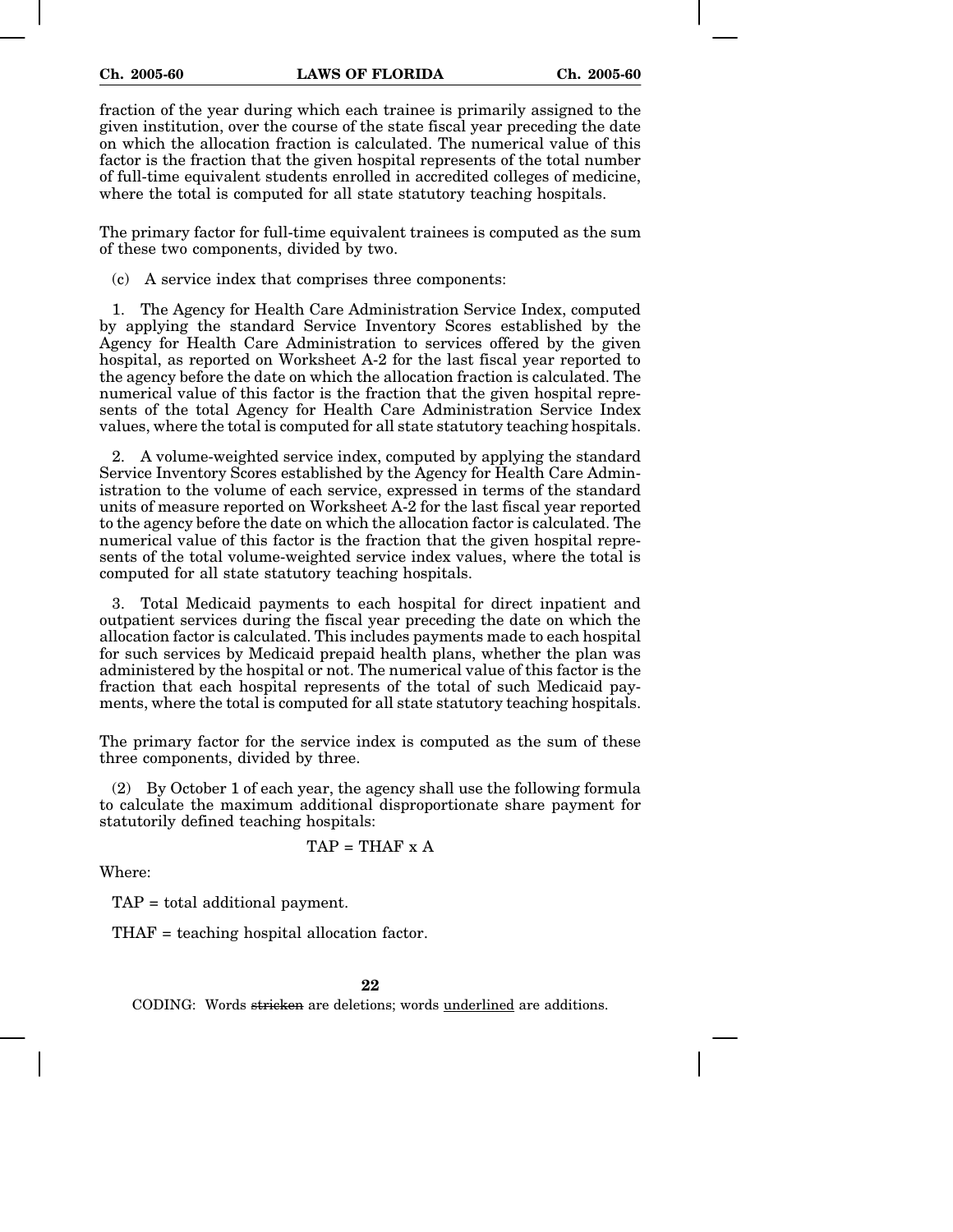$A =$  amount appropriated for a teaching hospital disproportionate share program.

Section 14. Section 409.9117, Florida Statutes, is amended to read:

409.9117 Primary care disproportionate share program.—For the state fiscal year 2005-2006 2004-2005, the agency shall not distribute moneys under the primary care disproportionate share program, except as noted in subsection (2). In the event the Centers for Medicare and Medicaid Services do not approve Florida's inpatient hospital state plan amendment for the public disproportionate share program by January 1, 2005, the agency may make payments to hospitals under the primary care disproportionate share program.

(1) If federal funds are available for disproportionate share programs in addition to those otherwise provided by law, there shall be created a primary care disproportionate share program.

(2) The following formula shall be used by the agency to calculate the total amount earned for hospitals that participate in the primary care disproportionate share program:

$$
TAE = HDSP/THDSP
$$

Where:

TAE = total amount earned by a hospital participating in the primary care disproportionate share program.

HDSP = the prior state fiscal year primary care disproportionate share payment to the individual hospital.

THDSP = the prior state fiscal year total primary care disproportionate share payments to all hospitals.

(3) The total additional payment for hospitals that participate in the primary care disproportionate share program shall be calculated by the agency as follows:

$$
TAP = TAE \times TA
$$

Where:

TAP = total additional payment for a primary care hospital.

TAE = total amount earned by a primary care hospital.

TA = total appropriation for the primary care disproportionate share program.

(4) In the establishment and funding of this program, the agency shall use the following criteria in addition to those specified in s. 409.911, payments may not be made to a hospital unless the hospital agrees to:

(a) Cooperate with a Medicaid prepaid health plan, if one exists in the community.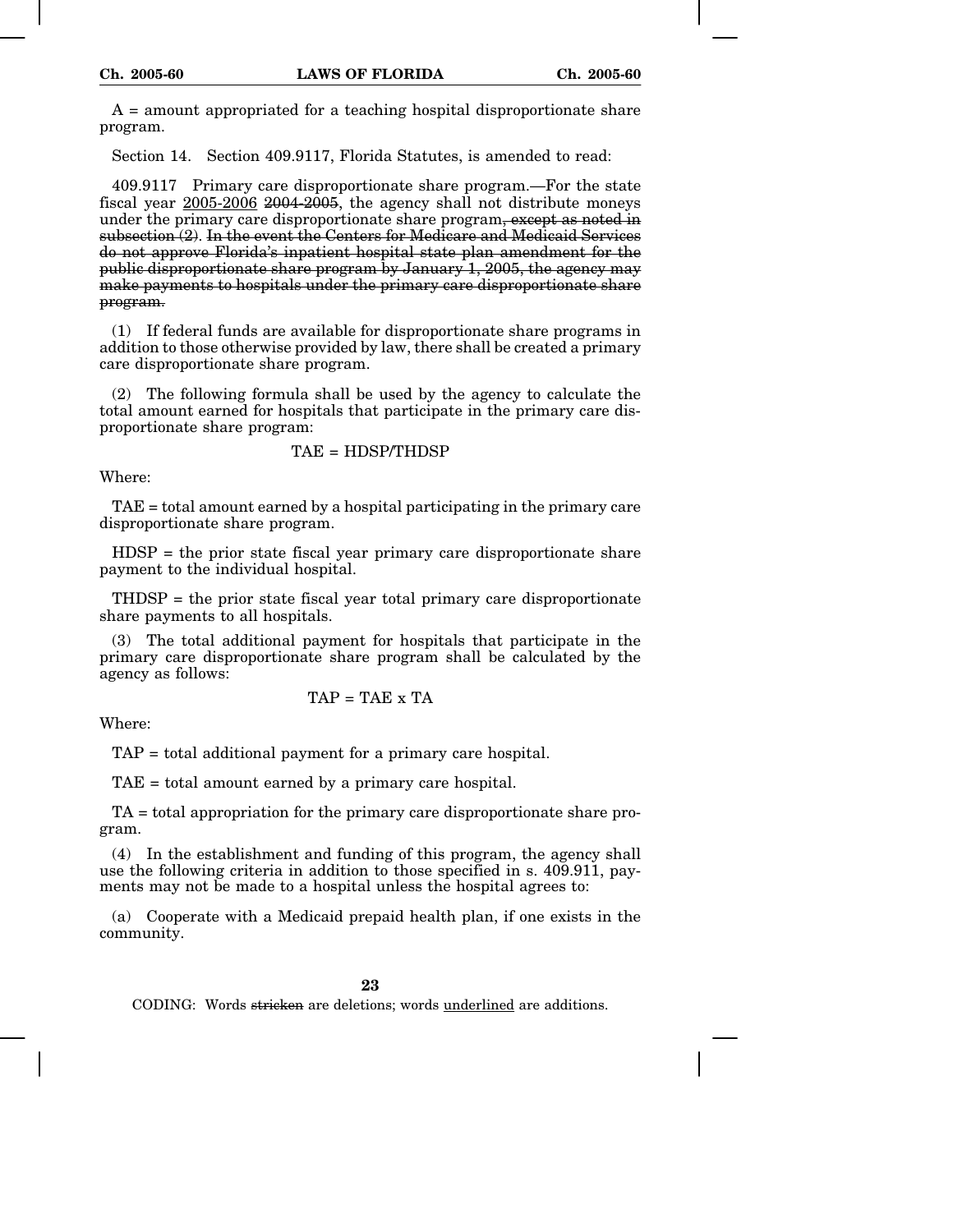(b) Ensure the availability of primary and specialty care physicians to Medicaid recipients who are not enrolled in a prepaid capitated arrangement and who are in need of access to such physicians.

(c) Coordinate and provide primary care services free of charge, except copayments, to all persons with incomes up to 100 percent of the federal poverty level who are not otherwise covered by Medicaid or another program administered by a governmental entity, and to provide such services based on a sliding fee scale to all persons with incomes up to 200 percent of the federal poverty level who are not otherwise covered by Medicaid or another program administered by a governmental entity, except that eligibility may be limited to persons who reside within a more limited area, as agreed to by the agency and the hospital.

(d) Contract with any federally qualified health center, if one exists within the agreed geopolitical boundaries, concerning the provision of primary care services, in order to guarantee delivery of services in a nonduplicative fashion, and to provide for referral arrangements, privileges, and admissions, as appropriate. The hospital shall agree to provide at an onsite or offsite facility primary care services within 24 hours to which all Medicaid recipients and persons eligible under this paragraph who do not require emergency room services are referred during normal daylight hours.

(e) Cooperate with the agency, the county, and other entities to ensure the provision of certain public health services, case management, referral and acceptance of patients, and sharing of epidemiological data, as the agency and the hospital find mutually necessary and desirable to promote and protect the public health within the agreed geopolitical boundaries.

(f) In cooperation with the county in which the hospital resides, develop a low-cost, outpatient, prepaid health care program to persons who are not eligible for the Medicaid program, and who reside within the area.

(g) Provide inpatient services to residents within the area who are not eligible for Medicaid or Medicare, and who do not have private health insurance, regardless of ability to pay, on the basis of available space, except that nothing shall prevent the hospital from establishing bill collection programs based on ability to pay.

(h) Work with the Florida Healthy Kids Corporation, the Florida Health Care Purchasing Cooperative, and business health coalitions, as appropriate, to develop a feasibility study and plan to provide a low-cost comprehensive health insurance plan to persons who reside within the area and who do not have access to such a plan.

(i) Work with public health officials and other experts to provide community health education and prevention activities designed to promote healthy lifestyles and appropriate use of health services.

(j) Work with the local health council to develop a plan for promoting access to affordable health care services for all persons who reside within the area, including, but not limited to, public health services, primary care services, inpatient services, and affordable health insurance generally.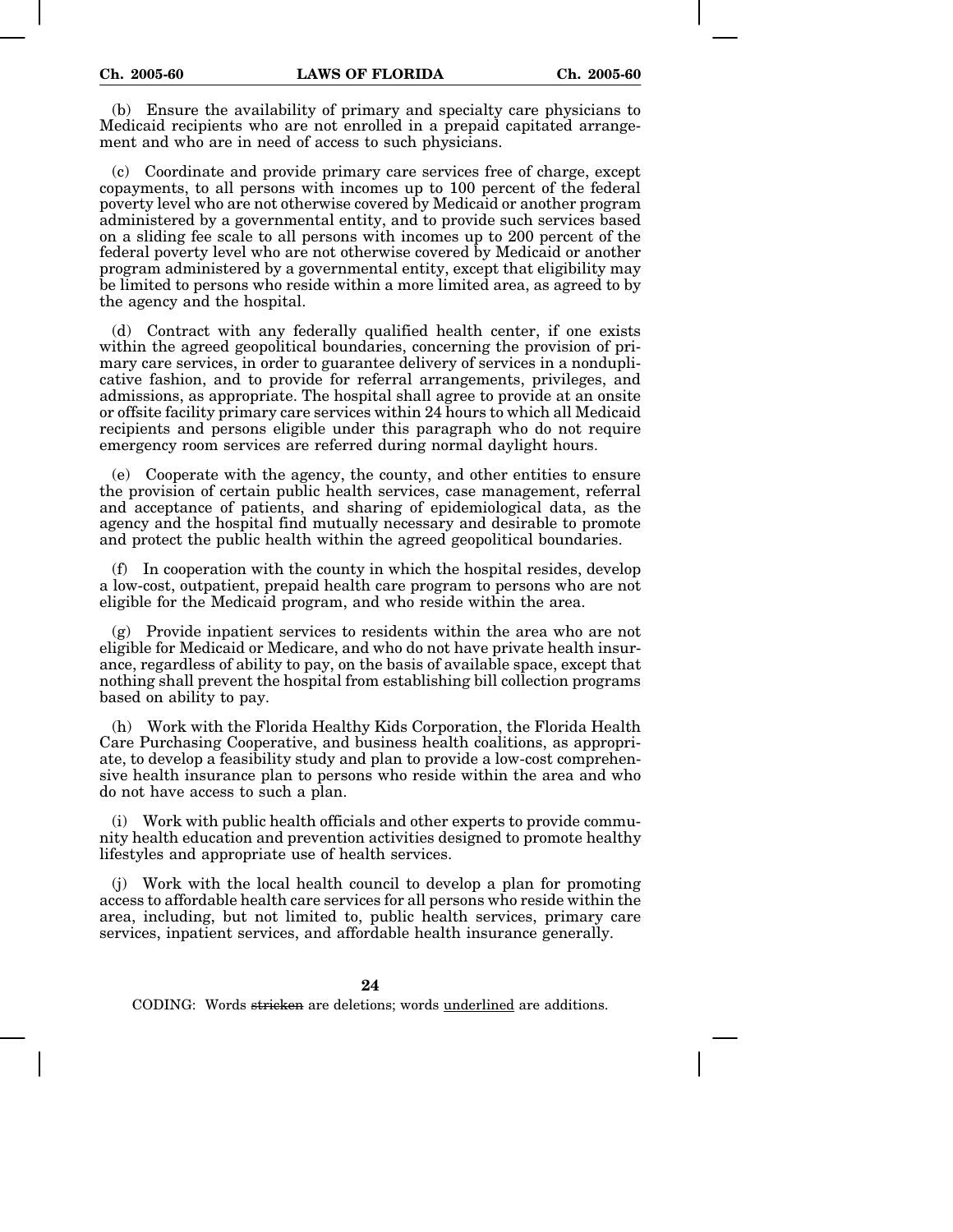Any hospital that fails to comply with any of the provisions of this subsection, or any other contractual condition, may not receive payments under this section until full compliance is achieved.

Section 15. Section 409.91195, Florida Statutes, is amended to read:

409.91195 Medicaid Pharmaceutical and Therapeutics Committee.— There is created a Medicaid Pharmaceutical and Therapeutics Committee within the agency for Health Care Administration for the purpose of developing a Medicaid preferred drug list formulary pursuant to 42 U.S.C. s. 1396r-8.

(1) The Medicaid Pharmaceutical and Therapeutics committee shall be composed comprised as specified in 42 U.S.C. s. 1396r-8 and consist of 11 members appointed by the Governor. Four members shall be physicians, licensed under chapter 458; one member licensed under chapter 459; five members shall be pharmacists licensed under chapter 465; and one member shall be a consumer representative. The members shall be appointed to serve for terms of 2 years from the date of their appointment. Members may be appointed to more than one term. The agency for Health Care Administration shall serve as staff for the committee and assist them with all ministerial duties. The Governor shall ensure that at least some of the members of the Medicaid Pharmaceutical and Therapeutics committee represent Medicaid participating physicians and pharmacies serving all segments and diversity of the Medicaid population, and have experience in either developing or practicing under a preferred drug list formulary. At least one of the members shall represent the interests of pharmaceutical manufacturers.

(2) Committee members shall select a chairperson and a vice chairperson each year from the committee membership.

(3) The committee shall meet at least quarterly and may meet at other times at the discretion of the chairperson and members. The committee shall comply with rules adopted by the agency, including notice of any meeting of the committee pursuant to the requirements of the Administrative Procedure Act.

(4) Upon recommendation of the Medicaid Pharmaceutical and Therapeutics committee, the agency shall adopt a preferred drug list as described in s. 409.912(39). To the extent feasible, the committee shall review all drug classes included on in the preferred drug list formulary at least every 12 months, and may recommend additions to and deletions from the preferred drug list formulary, such that the preferred drug list formulary provides for medically appropriate drug therapies for Medicaid patients which achieve cost savings contained in the General Appropriations Act.

(5) Except for mental health-related drugs, antiretroviral drugs, and drugs for nursing home residents and other institutional residents, reimbursement of drugs not included <u>on the preferred drug list</u> in the formulary is subject to prior authorization.

 $(5)(6)$  The agency for Health Care Administration shall publish and disseminate the preferred drug list formulary to all Medicaid providers in the state by Internet posting on the agency's website or in other media.

**25**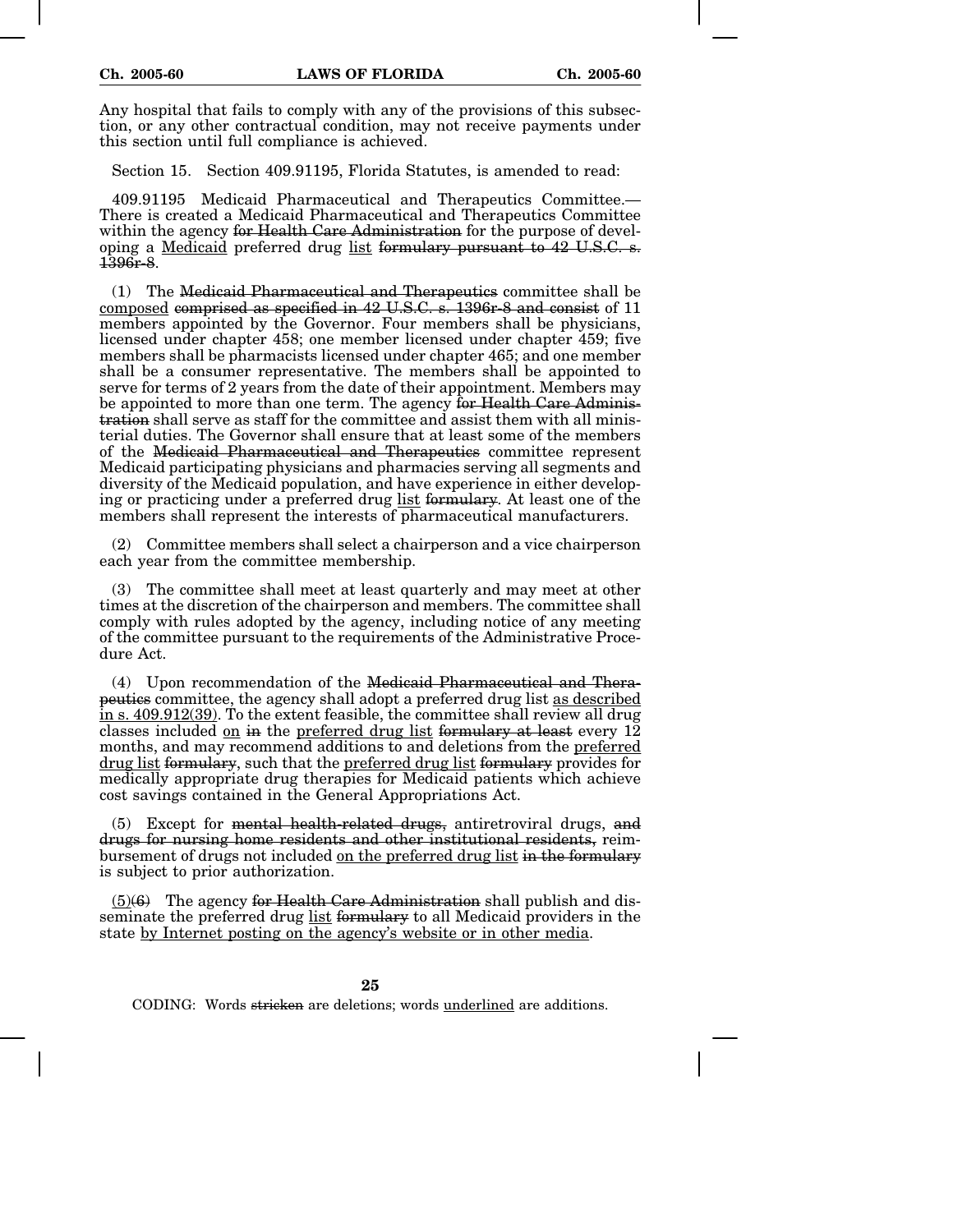$(6)(7)$  The committee shall ensure that interested parties, including pharmaceutical manufacturers agreeing to provide a supplemental rebate as outlined in this chapter, have an opportunity to present public testimony to the committee with information or evidence supporting inclusion of a product on the preferred drug list. Such public testimony shall occur prior to any recommendations made by the committee for inclusion or exclusion from the preferred drug list. Upon timely notice, the agency shall ensure that any drug that has been approved or had any of its particular uses approved by the United States Food and Drug Administration under a priority review classification will be reviewed by the Medicaid Pharmaceutical and Therapeutics committee at the next regularly scheduled meeting following 3 months of distribution of the drug to the general public. To the extent possible, upon notice by a manufacturer the agency shall also schedule a product review for any new product at the next regularly scheduled Medicaid Pharmaceutical and Therapeutics Committee.

(8) Until the Medicaid Pharmaceutical and Therapeutics Committee is appointed and a preferred drug list adopted by the agency, the agency shall use the existing voluntary preferred drug list adopted pursuant to s. 72, chapter 2000-367, Laws of Florida. Drugs not listed on the voluntary preferred drug list will require prior authorization by the agency or its contractor.

 $(7)(9)$  The Medicaid Pharmaceutical and Therapeutics committee shall develop its preferred drug list recommendations by considering the clinical efficacy, safety, and cost-effectiveness of a product. When the preferred drug formulary is adopted by the agency, if a product on the formulary is one of the first four brand-name drugs used by a recipient in a month the drug shall not require prior authorization.

(8) Upon timely notice, the agency shall ensure that any therapeutic class of drugs which includes a drug that has been removed from distribution to the public by its manufacturer or the United States Food and Drug Administration or has been required to carry a black box warning label by the United States Food and Drug Administration because of safety concerns is reviewed by the committee at the next regularly scheduled meeting. After such review, the committee must recommend whether to retain the therapeutic class of drugs or subcategories of drugs within a therapeutic class on the preferred drug list and whether to institute prior authorization requirements necessary to ensure patient safety.

 $(9)(10)$  The Medicaid Pharmaceutical and Therapeutics Committee may also make recommendations to the agency regarding the prior authorization of any prescribed drug covered by Medicaid.

 $(10)(11)$  Medicaid recipients may appeal agency preferred drug formulary decisions using the Medicaid fair hearing process administered by the Department of Children and Family Services.

Section 16. Paragraph (b) of subsection (4), paragraphs (e) and (f) of subsection (15), paragraph (a) of subsection (39), and subsections (44) and (49) of section 409.912, Florida Statutes, are amended, and subsection (50) is added to that section, to read: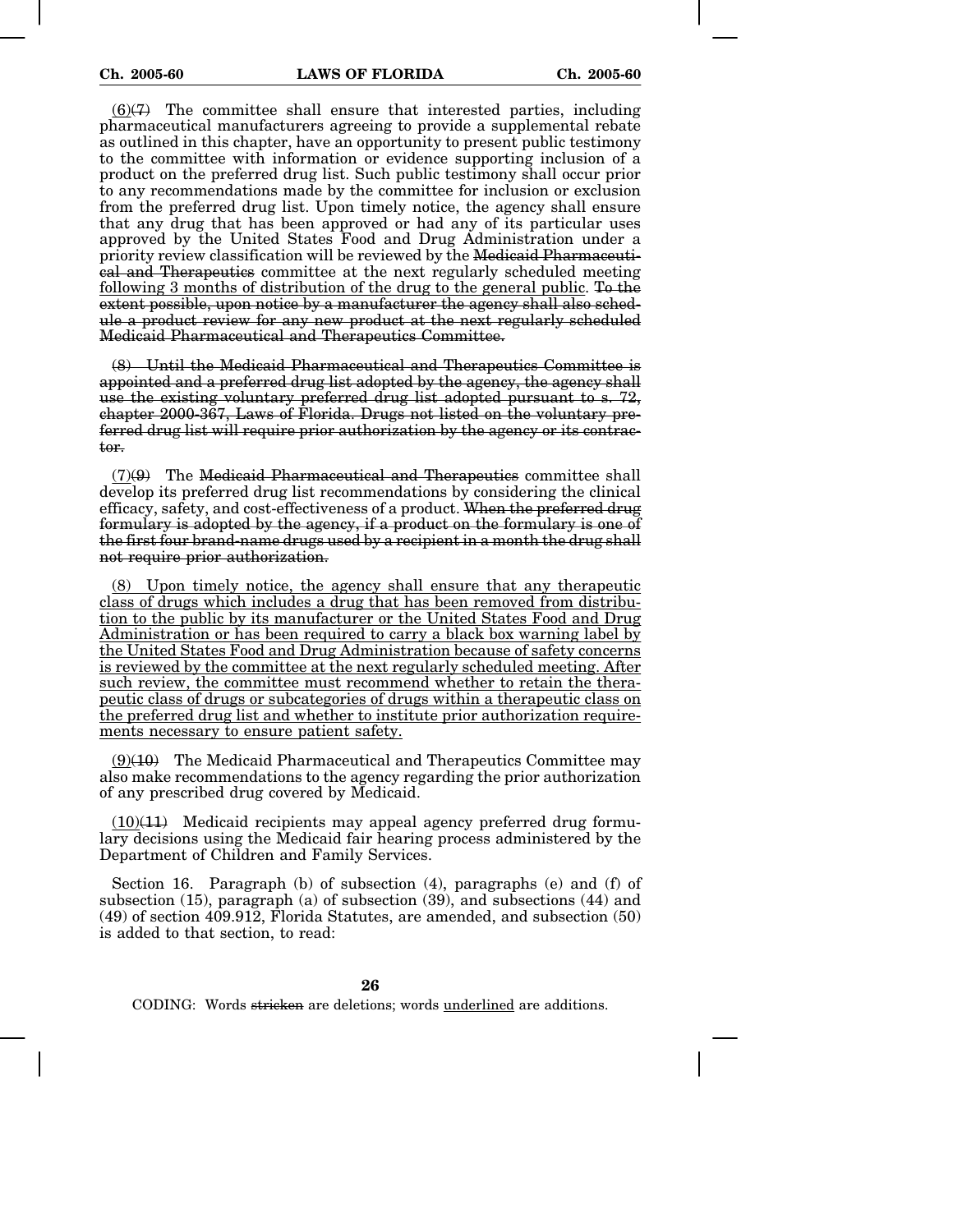409.912 Cost-effective purchasing of health care.—The agency shall purchase goods and services for Medicaid recipients in the most cost-effective manner consistent with the delivery of quality medical care. To ensure that medical services are effectively utilized, the agency may, in any case, require a confirmation or second physician's opinion of the correct diagnosis for purposes of authorizing future services under the Medicaid program. This section does not restrict access to emergency services or poststabilization care services as defined in 42 C.F.R. part 438.114. Such confirmation or second opinion shall be rendered in a manner approved by the agency. The agency shall maximize the use of prepaid per capita and prepaid aggregate fixed-sum basis services when appropriate and other alternative service delivery and reimbursement methodologies, including competitive bidding pursuant to s. 287.057, designed to facilitate the cost-effective purchase of a case-managed continuum of care. The agency shall also require providers to minimize the exposure of recipients to the need for acute inpatient, custodial, and other institutional care and the inappropriate or unnecessary use of high-cost services. The agency may mandate prior authorization, drug therapy management, or disease management participation for certain populations of Medicaid beneficiaries, certain drug classes, or particular drugs to prevent fraud, abuse, overuse, and possible dangerous drug interactions. The Pharmaceutical and Therapeutics Committee shall make recommendations to the agency on drugs for which prior authorization is required. The agency shall inform the Pharmaceutical and Therapeutics Committee of its decisions regarding drugs subject to prior authorization. The agency is authorized to limit the entities it contracts with or enrolls as Medicaid providers by developing a provider network through provider credentialing. The agency may limit its network based on the assessment of beneficiary access to care, provider availability, provider quality standards, time and distance standards for access to care, the cultural competence of the provider network, demographic characteristics of Medicaid beneficiaries, practice and provider-to-beneficiary standards, appointment wait times, beneficiary use of services, provider turnover, provider profiling, provider licensure history, previous program integrity investigations and findings, peer review, provider Medicaid policy and billing compliance records, clinical and medical record audits, and other factors. Providers shall not be entitled to enrollment in the Medicaid provider network. The agency is authorized to seek federal waivers necessary to implement this policy.

(4) The agency may contract with:

(b) An entity that is providing comprehensive behavioral health care services to certain Medicaid recipients through a capitated, prepaid arrangement pursuant to the federal waiver provided for by s. 409.905(5). Such an entity must be licensed under chapter 624, chapter 636, or chapter 641 and must possess the clinical systems and operational competence to manage risk and provide comprehensive behavioral health care to Medicaid recipients. As used in this paragraph, the term "comprehensive behavioral health care services" means covered mental health and substance abuse treatment services that are available to Medicaid recipients. The secretary of the Department of Children and Family Services shall approve provisions of procurements related to children in the department's care or custody prior to enrolling such children in a prepaid behavioral health plan. Any contract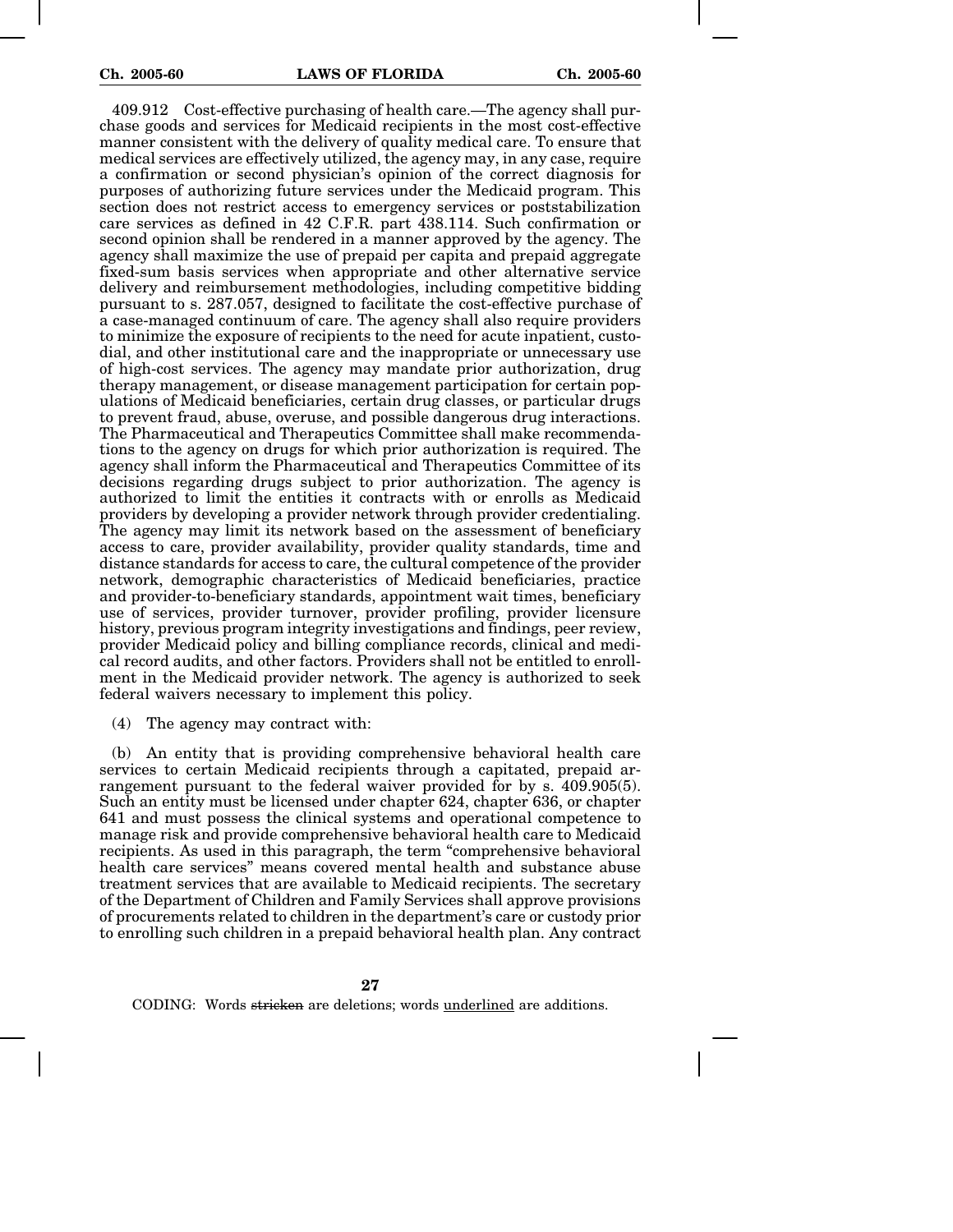awarded under this paragraph must be competitively procured. In developing the behavioral health care prepaid plan procurement document, the agency shall ensure that the procurement document requires the contractor to develop and implement a plan to ensure compliance with s. 394.4574 related to services provided to residents of licensed assisted living facilities that hold a limited mental health license. Except as provided in subparagraph 8., the agency shall seek federal approval to contract with a single entity meeting these requirements to provide comprehensive behavioral health care services to all Medicaid recipients not enrolled in a managed care plan in an AHCA area. Each entity must offer sufficient choice of providers in its network to ensure recipient access to care and the opportunity to select a provider with whom they are satisfied. The network shall include all public mental health hospitals. To ensure unimpaired access to behavioral health care services by Medicaid recipients, all contracts issued pursuant to this paragraph shall require 80 percent of the capitation paid to the managed care plan, including health maintenance organizations, to be expended for the provision of behavioral health care services. In the event the managed care plan expends less than 80 percent of the capitation paid pursuant to this paragraph for the provision of behavioral health care services, the difference shall be returned to the agency. The agency shall provide the managed care plan with a certification letter indicating the amount of capitation paid during each calendar year for the provision of behavioral health care services pursuant to this section. The agency may reimburse for substance abuse treatment services on a fee-for-service basis until the agency finds that adequate funds are available for capitated, prepaid arrangements.

1. By January 1, 2001, the agency shall modify the contracts with the entities providing comprehensive inpatient and outpatient mental health care services to Medicaid recipients in Hillsborough, Highlands, Hardee, Manatee, and Polk Counties, to include substance abuse treatment services.

2. By July 1, 2003, the agency and the Department of Children and Family Services shall execute a written agreement that requires collaboration and joint development of all policy, budgets, procurement documents, contracts, and monitoring plans that have an impact on the state and Medicaid community mental health and targeted case management programs.

3. Except as provided in subparagraph 8., by July 1, 2006, the agency and the Department of Children and Family Services shall contract with managed care entities in each AHCA area except area 6 or arrange to provide comprehensive inpatient and outpatient mental health and substance abuse services through capitated prepaid arrangements to all Medicaid recipients who are eligible to participate in such plans under federal law and regulation. In AHCA areas where eligible individuals number less than 150,000, the agency shall contract with a single managed care plan to provide comprehensive behavioral health services to all recipients who are not enrolled in a Medicaid health maintenance organization. The agency may contract with more than one comprehensive behavioral health provider to provide care to recipients who are not enrolled in a Medicaid health maintenance organization in AHCA areas where the eligible population exceeds 150,000. Contracts for comprehensive behavioral health providers awarded pursuant

**28**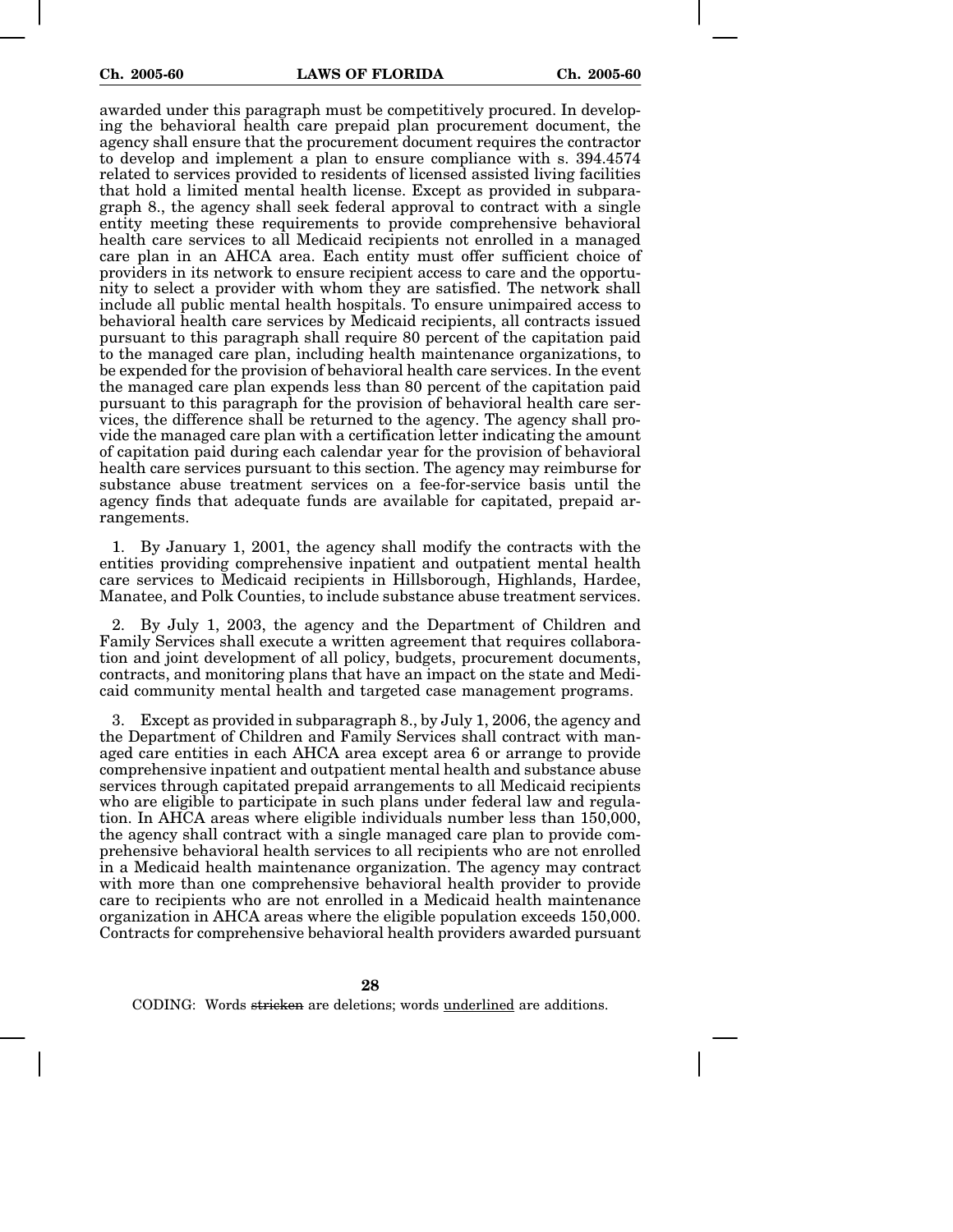to this section shall be competitively procured. Both for-profit and not-forprofit corporations shall be eligible to compete. Managed care plans contracting with the agency under subsection (3) shall provide and receive payment for the same comprehensive behavioral health benefits as provided in AHCA rules, including handbooks incorporated by reference. In AHCA Area 11, the agency shall contract with at least two comprehensive behavioral health care providers to provide behavioral health care to recipients in that area who are enrolled in, or assigned to, the MediPass program. One of the behavioral health care contracts shall be with the existing provider service network pilot project, as described in paragraph (d), for the purpose of demonstrating the cost-effectiveness of the provision of quality mental health services through a public hospital-operated managed care model. Payment shall be at an agreed-upon capitated rate to ensure cost savings. Of the recipients in Area 11 who are assigned to MediPass under the provisions of s.  $409.9122(2)(k)$ , a minimum of 50,000 of those MediPass-enrolled recipients shall be assigned to the existing provider service network in Area 11 for their behavioral care.

4. By October 1, 2003, the agency and the department shall submit a plan to the Governor, the President of the Senate, and the Speaker of the House of Representatives which provides for the full implementation of capitated prepaid behavioral health care in all areas of the state.

a. Implementation shall begin in 2003 in those AHCA areas of the state where the agency is able to establish sufficient capitation rates.

b. If the agency determines that the proposed capitation rate in any area is insufficient to provide appropriate services, the agency may adjust the capitation rate to ensure that care will be available. The agency and the department may use existing general revenue to address any additional required match but may not over-obligate existing funds on an annualized basis.

c. Subject to any limitations provided for in the General Appropriations Act, the agency, in compliance with appropriate federal authorization, shall develop policies and procedures that allow for certification of local and state funds.

5. Children residing in a statewide inpatient psychiatric program, or in a Department of Juvenile Justice or a Department of Children and Family Services residential program approved as a Medicaid behavioral health overlay services provider shall not be included in a behavioral health care prepaid health plan or any other Medicaid managed care plan pursuant to this paragraph.

6. In converting to a prepaid system of delivery, the agency shall in its procurement document require an entity providing only comprehensive behavioral health care services to prevent the displacement of indigent care patients by enrollees in the Medicaid prepaid health plan providing behavioral health care services from facilities receiving state funding to provide indigent behavioral health care, to facilities licensed under chapter 395 which do not receive state funding for indigent behavioral health care, or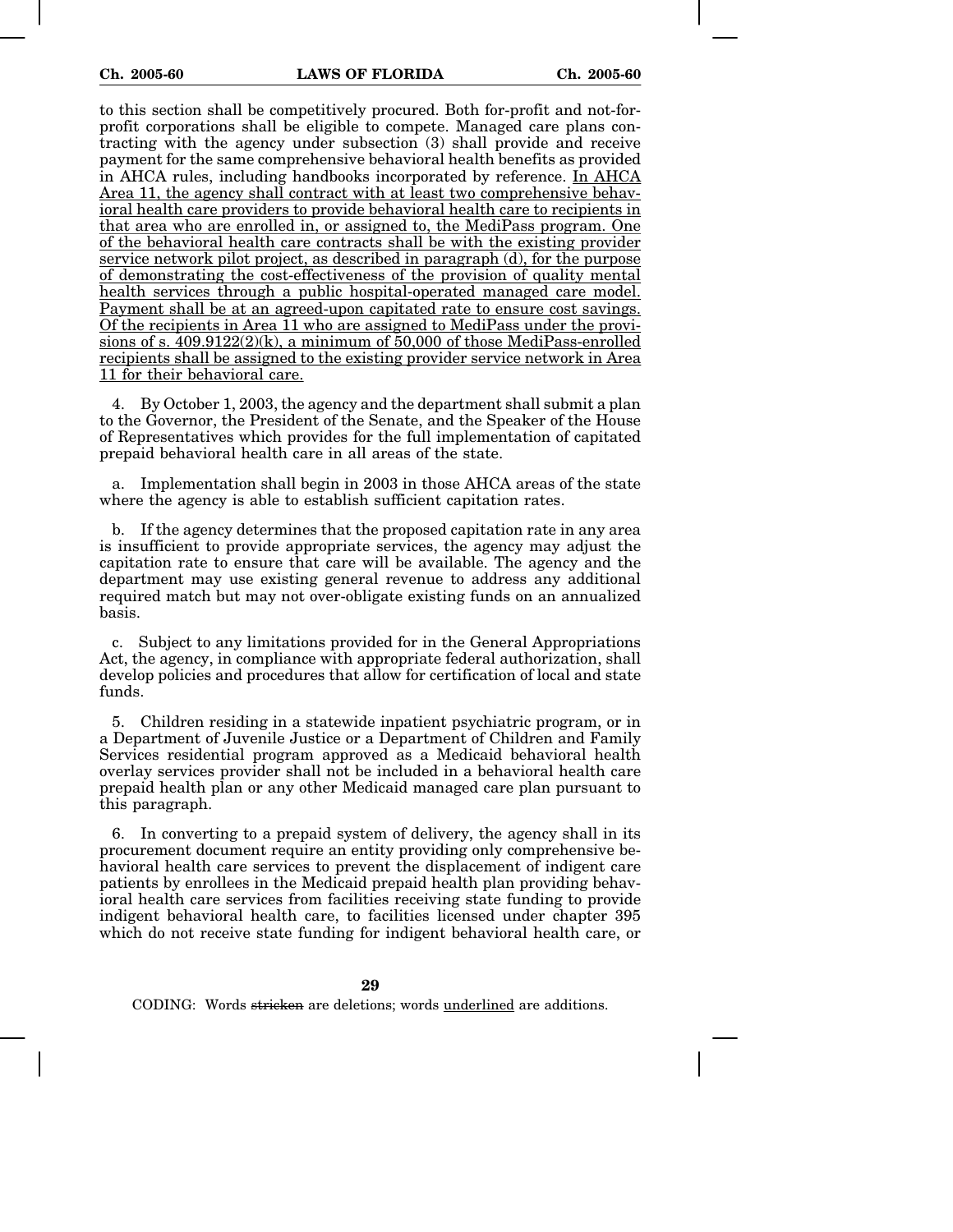reimburse the unsubsidized facility for the cost of behavioral health care provided to the displaced indigent care patient.

7. Traditional community mental health providers under contract with the Department of Children and Family Services pursuant to part IV of chapter 394, child welfare providers under contract with the Department of Children and Family Services in areas 1 and 6, and inpatient mental health providers licensed pursuant to chapter 395 must be offered an opportunity to accept or decline a contract to participate in any provider network for prepaid behavioral health services.

8. For fiscal year 2004-2005, all Medicaid eligible children, except children in areas 1 and 6, whose cases are open for child welfare services in the HomeSafeNet system, shall be enrolled in MediPass or in Medicaid fee-forservice and all their behavioral health care services including inpatient, outpatient psychiatric, community mental health, and case management shall be reimbursed on a fee-for-service basis. Beginning July 1, 2005, such children, who are open for child welfare services in the HomeSafeNet system, shall receive their behavioral health care services through a specialty prepaid plan operated by community-based lead agencies either through a single agency or formal agreements among several agencies. The specialty prepaid plan must result in savings to the state comparable to savings achieved in other Medicaid managed care and prepaid programs. Such plan must provide mechanisms to maximize state and local revenues. The specialty prepaid plan shall be developed by the agency and the Department of Children and Family Services. The agency is authorized to seek any federal waivers to implement this initiative.

(15)

(e) By January 15 of each year, the agency shall submit a report to the Legislature and the Office of Long-Term-Care Policy describing the operations of the CARES program. The report must describe:

1. Rate of diversion to community alternative programs;

2. CARES program staffing needs to achieve additional diversions;

3. Reasons the program is unable to place individuals in less restrictive settings when such individuals desired such services and could have been served in such settings;

4. Barriers to appropriate placement, including barriers due to policies or operations of other agencies or state-funded programs; and

5. Statutory changes necessary to ensure that individuals in need of longterm care services receive care in the least restrictive environment.

(f) The Department of Elderly Affairs shall track individuals over time who are assessed under the CARES program and who are diverted from nursing home placement. By January 15 of each year, the department shall submit to the Legislature and the Office of Long-Term-Care Policy a longitudinal study of the individuals who are diverted from nursing home placement. The study must include: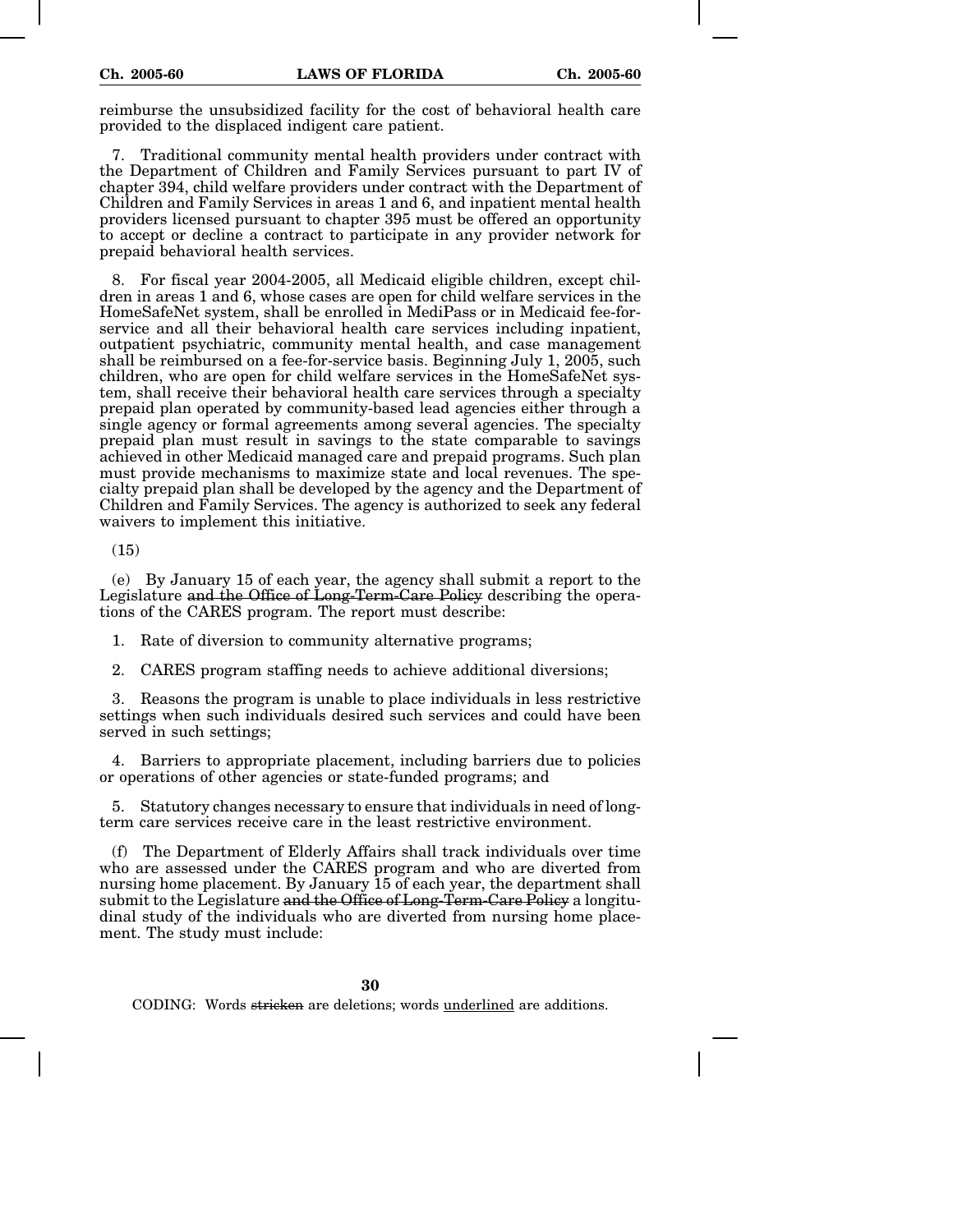1. The demographic characteristics of the individuals assessed and diverted from nursing home placement, including, but not limited to, age, race, gender, frailty, caregiver status, living arrangements, and geographic location;

2. A summary of community services provided to individuals for 1 year after assessment and diversion;

3. A summary of inpatient hospital admissions for individuals who have been diverted; and

4. A summary of the length of time between diversion and subsequent entry into a nursing home or death.

 $(39)(a)$  The agency shall implement a Medicaid prescribed-drug spending-control program that includes the following components:

1. A Medicaid preferred drug list, which shall be a listing of cost-effective therapeutic options recommended by the Medicaid Pharmacy and Therapeutics Committee established pursuant to s. 409.91195 and adopted by the agency for each therapeutic class on the preferred drug list. At the discretion of the committee, and when feasible, the preferred drug list should include at least two products in a therapeutic class. Medicaid prescribed-drug coverage for brand-name drugs for adult Medicaid recipients is limited to the dispensing of four brand-name drugs per month per recipient. Children are exempt from this restriction. Antiretroviral agents are excluded from the preferred drug list this limitation. No requirements for prior authorization or other restrictions on medications used to treat mental illnesses such as schizophrenia, severe depression, or bipolar disorder may be imposed on Medicaid recipients. Medications that will be available without restriction for persons with mental illnesses include atypical antipsychotic medications, conventional antipsychotic medications, selective serotonin reuptake inhibitors, and other medications used for the treatment of serious mental illnesses. The agency shall also limit the amount of a prescribed drug dispensed to no more than a 34-day supply unless the drug products' smallest marketed package is greater than a  $34$ -day supply, or the drug is determined by the agency to be a maintenance drug in which case a 100-day maximum supply may be authorized. The agency is authorized to seek any federal waivers necessary to implement these cost-control programs and to continue participation in the federal Medicaid rebate program, or alternatively to negotiate state-only manufacturer rebates. The agency may adopt rules to implement this subparagraph. The agency shall continue to provide unlimited generic drugs, contraceptive drugs and items, and diabetic supplies. Although a drug may be included on the preferred drug formulary, it would not be exempt from the four-brand limit. The agency may authorize exceptions to the brand-name-drug restriction based upon the treatment needs of the patients, only when such exceptions are based on prior consultation provided by the agency or an agency contractor, but The agency must establish procedures to ensure that:

a. There will be a response to a request for prior consultation by telephone or other telecommunication device within 24 hours after receipt of a request for prior consultation; and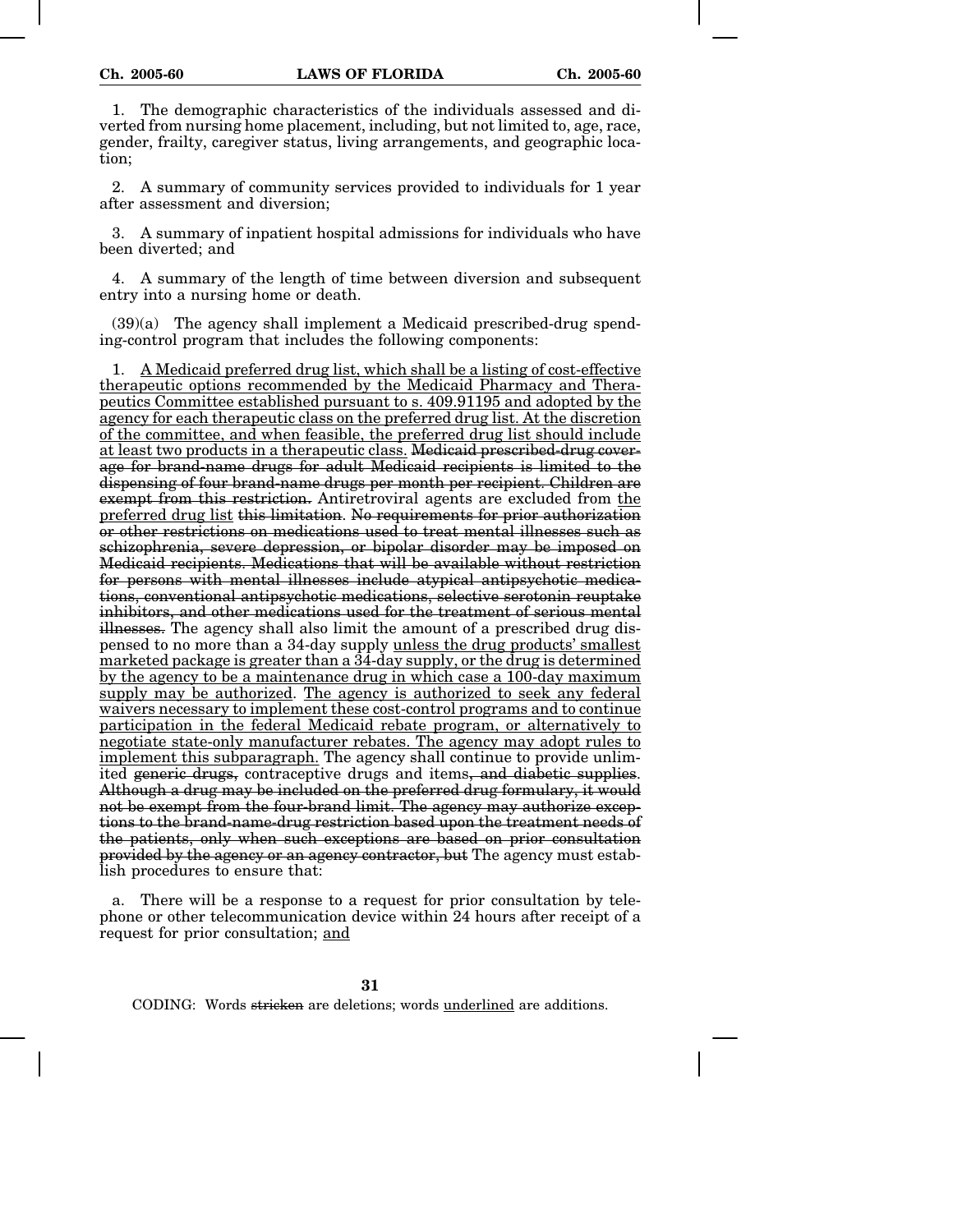b. A 72-hour supply of the drug prescribed will be provided in an emergency or when the agency does not provide a response within 24 hours as required by sub-subparagraph a.; and

c. Except for the exception for nursing home residents and other institutionalized adults and except for drugs on the restricted formulary for which prior authorization may be sought by an institutional or community pharmacy, prior authorization for an exception to the brand-name-drug restriction is sought by the prescriber and not by the pharmacy. When prior authorization is granted for a patient in an institutional setting beyond the brandname-drug restriction, such approval is authorized for 12 months and monthly prior authorization is not required for that patient.

2. Reimbursement to pharmacies for Medicaid prescribed drugs shall be set at the lesser of: the average wholesale price (AWP) minus 15.4 percent, the wholesaler acquisition cost (WAC) plus 5.75 percent, the federal upper limit (FUL), the state maximum allowable cost (SMAC), or the usual and customary (UAC) charge billed by the provider.

3. The agency shall develop and implement a process for managing the drug therapies of Medicaid recipients who are using significant numbers of prescribed drugs each month. The management process may include, but is not limited to, comprehensive, physician-directed medical-record reviews, claims analyses, and case evaluations to determine the medical necessity and appropriateness of a patient's treatment plan and drug therapies. The agency may contract with a private organization to provide drug-programmanagement services. The Medicaid drug benefit management program shall include initiatives to manage drug therapies for HIV/AIDS patients, patients using 20 or more unique prescriptions in a 180-day period, and the top 1,000 patients in annual spending. The agency shall enroll any Medicaid recipient in the drug benefit management program if he or she meets the specifications of this provision and is not enrolled in a Medicaid health maintenance organization.

4. The agency may limit the size of its pharmacy network based on need, competitive bidding, price negotiations, credentialing, or similar criteria. The agency shall give special consideration to rural areas in determining the size and location of pharmacies included in the Medicaid pharmacy network. A pharmacy credentialing process may include criteria such as a pharmacy's full-service status, location, size, patient educational programs, patient consultation, disease-management services, and other characteristics. The agency may impose a moratorium on Medicaid pharmacy enrollment when it is determined that it has a sufficient number of Medicaid-participating providers.

5. The agency shall develop and implement a program that requires Medicaid practitioners who prescribe drugs to use a counterfeit-proof prescription pad for Medicaid prescriptions. The agency shall require the use of standardized counterfeit-proof prescription pads by Medicaidparticipating prescribers or prescribers who write prescriptions for Medicaid recipients. The agency may implement the program in targeted geographic areas or statewide.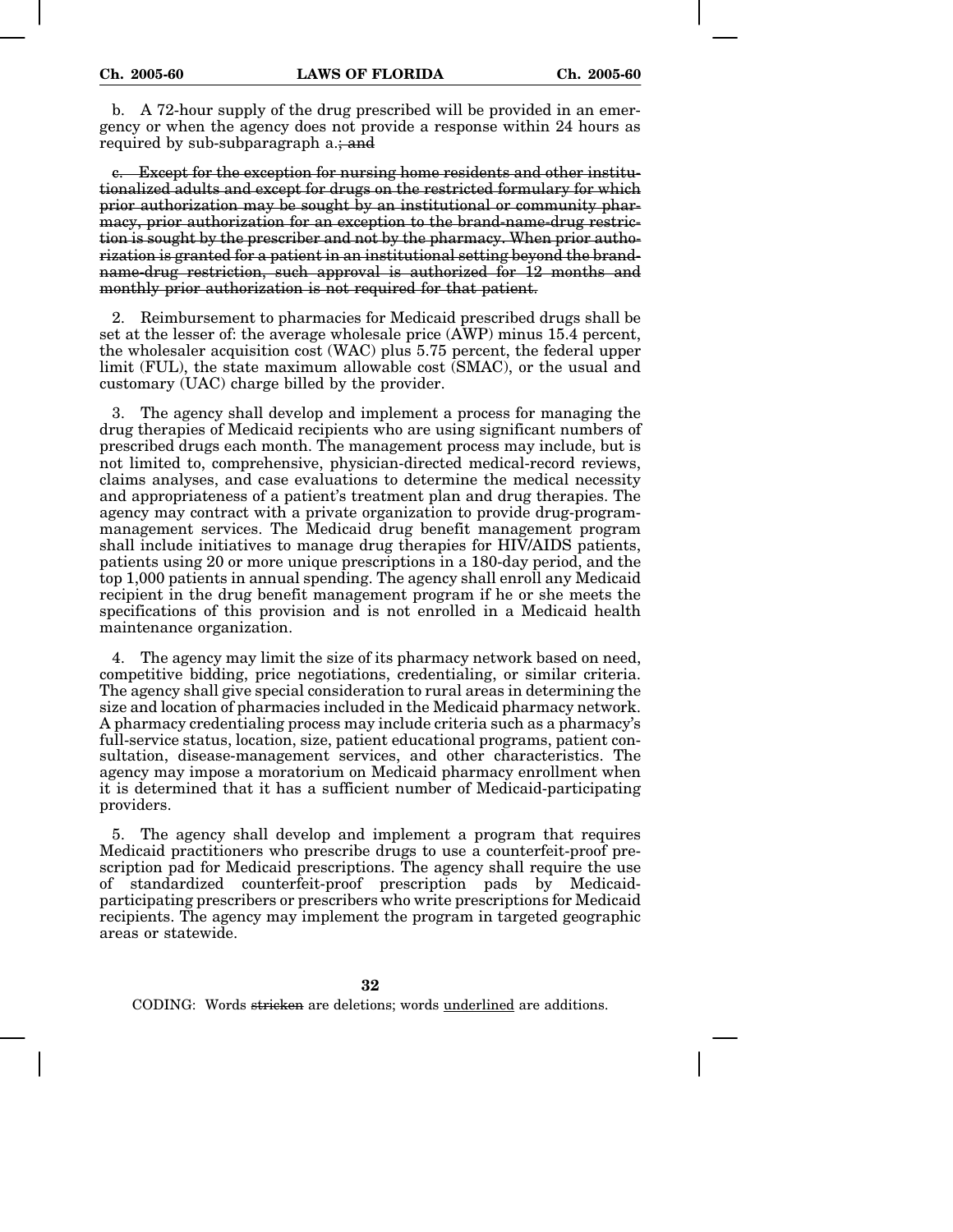6. The agency may enter into arrangements that require manufacturers of generic drugs prescribed to Medicaid recipients to provide rebates of at least 15.1 percent of the average manufacturer price for the manufacturer's generic products. These arrangements shall require that if a generic-drug manufacturer pays federal rebates for Medicaid-reimbursed drugs at a level below 15.1 percent, the manufacturer must provide a supplemental rebate to the state in an amount necessary to achieve a 15.1-percent rebate level.

7. The agency may establish a preferred drug list as described in this subsection formulary in accordance with 42 U.S.C. s. 1396 r-8, and, pursuant to the establishment of such preferred drug list formulary, it is authorized to negotiate supplemental rebates from manufacturers that are in addition to those required by Title XIX of the Social Security Act and at no less than 14 percent of the average manufacturer price as defined in 42 U.S.C. s. 1936 on the last day of a quarter unless the federal or supplemental rebate, or both, equals or exceeds 29 percent. There is no upper limit on the supplemental rebates the agency may negotiate. The agency may determine that specific products, brand-name or generic, are competitive at lower rebate percentages. Agreement to pay the minimum supplemental rebate percentage will guarantee a manufacturer that the Medicaid Pharmaceutical and Therapeutics Committee will consider a product for inclusion on the preferred drug list formulary. However, a pharmaceutical manufacturer is not guaranteed placement on the preferred drug list formulary by simply paying the minimum supplemental rebate. Agency decisions will be made on the clinical efficacy of a drug and recommendations of the Medicaid Pharmaceutical and Therapeutics Committee, as well as the price of competing products minus federal and state rebates. The agency is authorized to contract with an outside agency or contractor to conduct negotiations for supplemental rebates. For the purposes of this section, the term "supplemental rebates" means cash rebates. Effective July 1, 2004, value-added programs as a substitution for supplemental rebates are prohibited. The agency is authorized to seek any federal waivers to implement this initiative.

The agency shall establish an advisory committee for the purposes of studying the feasibility of using a restricted drug formulary for nursing home residents and other institutionalized adults. The committee shall be comprised of seven members appointed by the Secretary of Health Care Administration. The committee members shall include two physicians licensed under chapter 458 or chapter 459; three pharmacists licensed under chapter 465 and appointed from a list of recommendations provided by the Florida Long-Term Care Pharmacy Alliance; and two pharmacists licensed under chapter 465.

8.9. The Agency for Health Care Administration shall expand home delivery of pharmacy products. To assist Medicaid patients in securing their prescriptions and reduce program costs, the agency shall expand its current mail-order-pharmacy diabetes-supply program to include all generic and brand-name drugs used by Medicaid patients with diabetes. Medicaid recipients in the current program may obtain nondiabetes drugs on a voluntary basis. This initiative is limited to the geographic area covered by the current contract. The agency may seek and implement any federal waivers necessary to implement this subparagraph.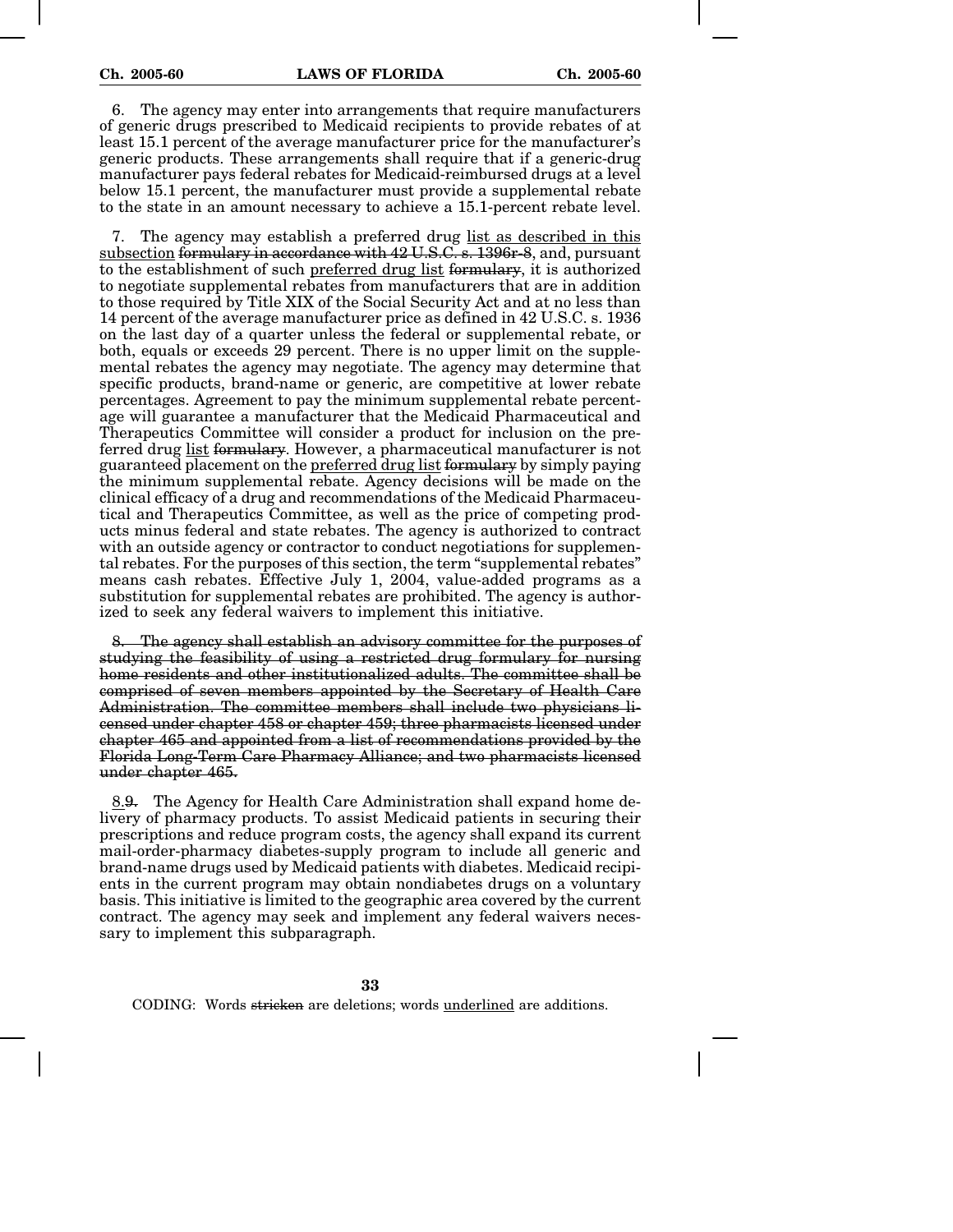9.10. The agency shall limit to one dose per month any drug prescribed to treat erectile dysfunction.

10.a.11.a. The agency may shall implement a Medicaid behavioral drug management system. The agency may contract with a vendor that has experience in operating behavioral drug management systems to implement this program. The agency is authorized to seek federal waivers to implement this program.

b. The agency, in conjunction with the Department of Children and Family Services, may implement the Medicaid behavioral drug management system that is designed to improve the quality of care and behavioral health prescribing practices based on best practice guidelines, improve patient adherence to medication plans, reduce clinical risk, and lower prescribed drug costs and the rate of inappropriate spending on Medicaid behavioral drugs. The program may shall include the following elements:

(I) Provide for the development and adoption of best practice guidelines for behavioral health-related drugs such as antipsychotics, antidepressants, and medications for treating bipolar disorders and other behavioral conditions; translate them into practice; review behavioral health prescribers and compare their prescribing patterns to a number of indicators that are based on national standards; and determine deviations from best practice guidelines.

(II) Implement processes for providing feedback to and educating prescribers using best practice educational materials and peer-to-peer consultation.

(III) Assess Medicaid beneficiaries who are outliers in their use of behavioral health drugs with regard to the numbers and types of drugs taken, drug dosages, combination drug therapies, and other indicators of improper use of behavioral health drugs.

(IV) Alert prescribers to patients who fail to refill prescriptions in a timely fashion, are prescribed multiple same-class behavioral health drugs, and may have other potential medication problems.

(V) Track spending trends for behavioral health drugs and deviation from best practice guidelines.

(VI) Use educational and technological approaches to promote best practices, educate consumers, and train prescribers in the use of practice guidelines.

(VII) Disseminate electronic and published materials.

(VIII) Hold statewide and regional conferences.

(IX) Implement a disease management program with a model qualitybased medication component for severely mentally ill individuals and emotionally disturbed children who are high users of care.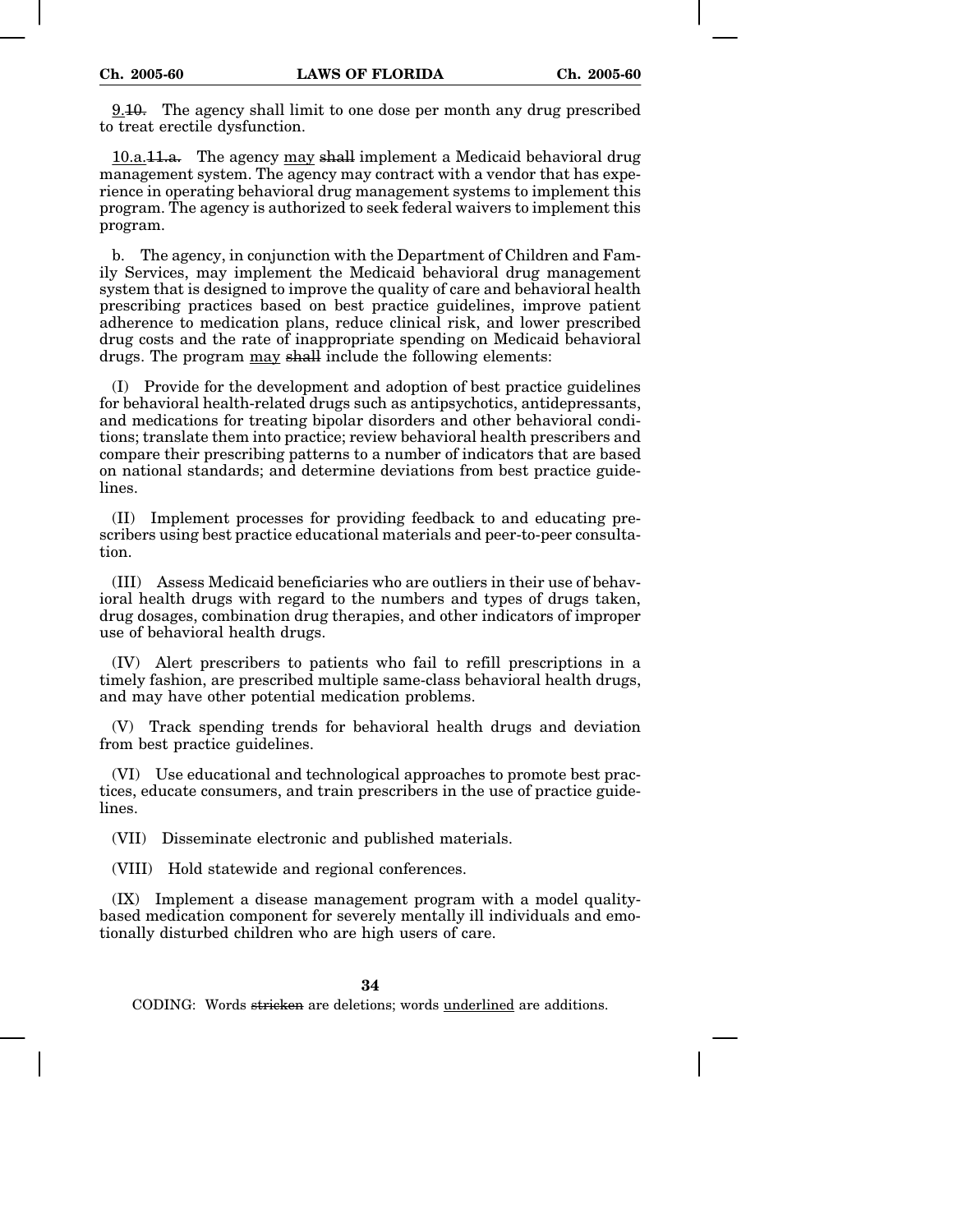c. If the agency is unable to negotiate a contract with one or more manufacturers to finance and guarantee savings associated with a behavioral  $d$ rug management program by September  $\overline{1}$ , 2004, the four-brand drug limit and preferred drug list prior-authorization requirements shall apply to mental health-related drugs, notwithstanding any provision in subparagraph 1. The agency is authorized to seek federal waivers to implement this policy.

11.12. The agency is authorized to contract for drug rebate administration, including, but not limited to, calculating rebate amounts, invoicing manufacturers, negotiating disputes with manufacturers, and maintaining a database of rebate collections.

12.13. The agency may specify the preferred daily dosing form or strength for the purpose of promoting best practices with regard to the prescribing of certain drugs as specified in the General Appropriations Act and ensuring cost-effective prescribing practices.

13.14. The agency may require prior authorization for the off-label use of Medicaid-covered prescribed drugs as specified in the General Appropriations Act. The agency may, but is not required to, prior-authorize preauthorize the use of a product:

a. For an indication not approved in labeling;

b. To comply with certain clinical guidelines; or

c. If the product has the potential for overuse, misuse, or abuse for an indication not in the approved labeling.

The agency Prior authorization may require the prescribing professional to provide information about the rationale and supporting medical evidence for the off-label use of a drug. The agency may post prior-authorization criteria and protocol and updates to the list of drugs that are subject to prior authorization on an Internet website without amending its rule or engaging in additional rulemaking.

14. The agency, in conjunction with the Pharmaceutical and Therapeutics Committee, may require age-related prior authorizations for certain prescribed drugs. The agency may preauthorize the use of a drug for a recipient who may not meet the age requirement or may exceed the length of therapy for use of this product as recommended by the manufacturer and approved by the Food and Drug Administration. Prior authorization may require the prescribing professional to provide information about the rationale and supporting medical evidence for the use of a drug.

15. The agency shall implement a step-therapy-prior authorizationapproval process for medications excluded from the preferred drug list. Medications listed on the preferred drug list must be used within the previous 12 months prior to the alternative medications that are not listed. The step-therapy-prior authorization may require the prescriber to use the medications of a similar drug class or for a similar medical indication unless contraindicated in the Food and Drug Administration labeling. The trial

**35**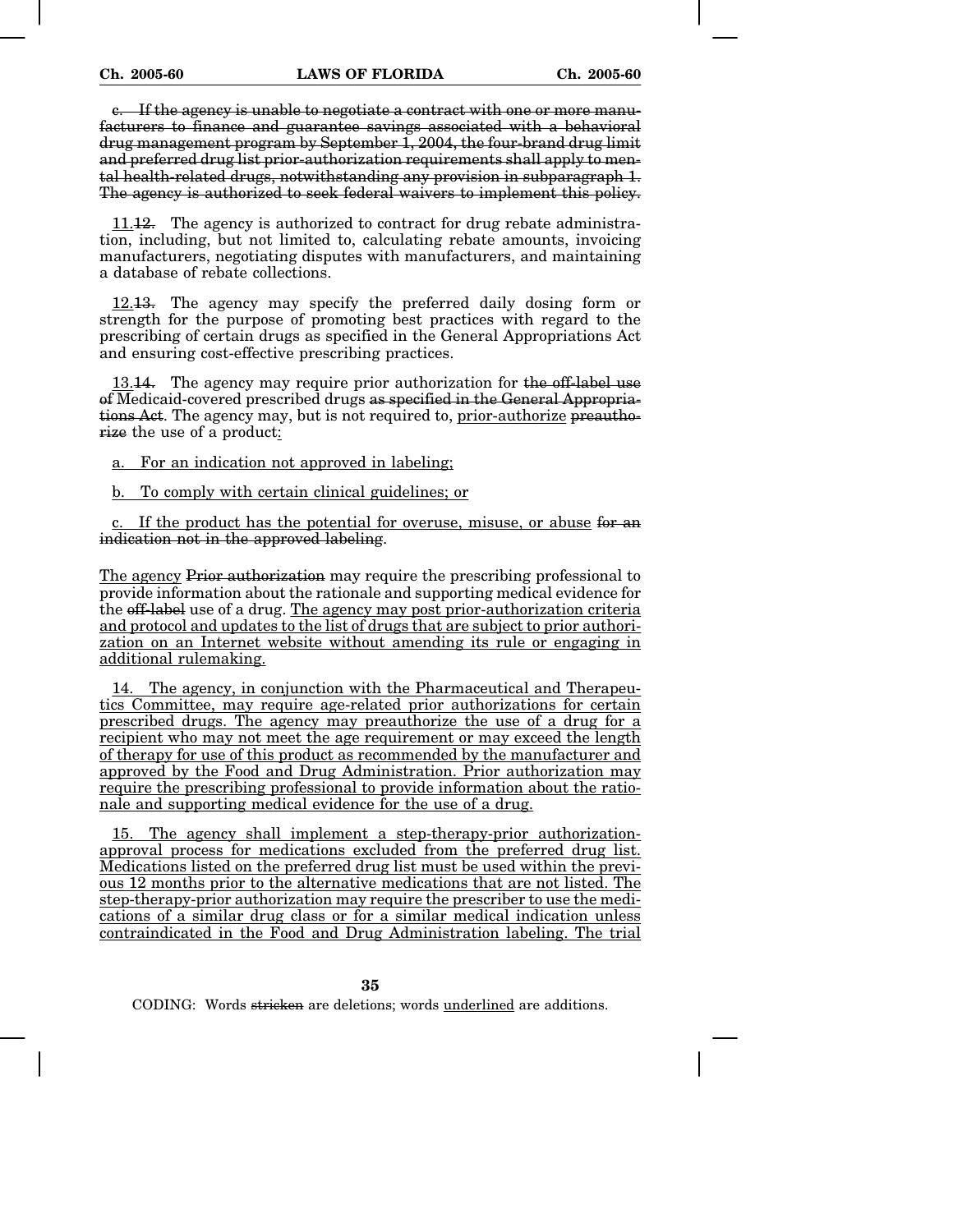period between the specified steps may vary according to the medical indication. The step-therapy-approval process shall be developed in accordance with the committee as stated in s.  $409.91195(7)$  and (8). A drug product may be approved without meeting the step-therapy-prior-authorization criteria if the prescribing physician provides the agency with additional written medical or clinical documentation that the product is medically necessary because:

a. There is not a drug on the preferred drug list to treat the disease or medical condition which is an acceptable clinical alternative;

b. The alternatives have been ineffective in the treatment of the beneficiary's disease; or

c. Based on historic evidence and known characteristics of the patient and the drug, the drug is likely to be ineffective, or the number of doses have been ineffective.

The agency shall work with the physician to determine the best alternative for the patient. The agency may adopt rules waiving the requirements for written clinical documentation for specific drugs in limited clinical situations.

16.15. The agency shall implement a return and reuse program for drugs dispensed by pharmacies to institutional recipients, which includes payment of a \$5 restocking fee for the implementation and operation of the program. The return and reuse program shall be implemented electronically and in a manner that promotes efficiency. The program must permit a pharmacy to exclude drugs from the program if it is not practical or costeffective for the drug to be included and must provide for the return to inventory of drugs that cannot be credited or returned in a cost-effective manner.

(44) The Agency for Health Care Administration shall ensure that any Medicaid managed care plan as defined in s.  $409.9122(2)(h)$ , whether paid on a capitated basis or a shared savings basis, is cost-effective. For purposes of this subsection, the term "cost-effective" means that a network's permember, per-month costs to the state, including, but not limited to, fee-forservice costs, administrative costs, and case-management fees, if any, must be no greater than the state's costs associated with contracts for Medicaid services established under subsection (3), which shall be actuarially adjusted for case mix, model, and service area. The agency shall conduct actuarially sound audits adjusted for case mix and model in order to ensure such cost-effectiveness and shall publish the audit results on its Internet website and submit the audit results annually to the Governor, the President of the Senate, and the Speaker of the House of Representatives no later than December 31 of each year. Contracts established pursuant to this subsection which are not cost-effective may not be renewed.

(49) The agency shall contract with established minority physician networks that provide services to historically underserved minority patients. The networks must provide cost-effective Medicaid services, comply with the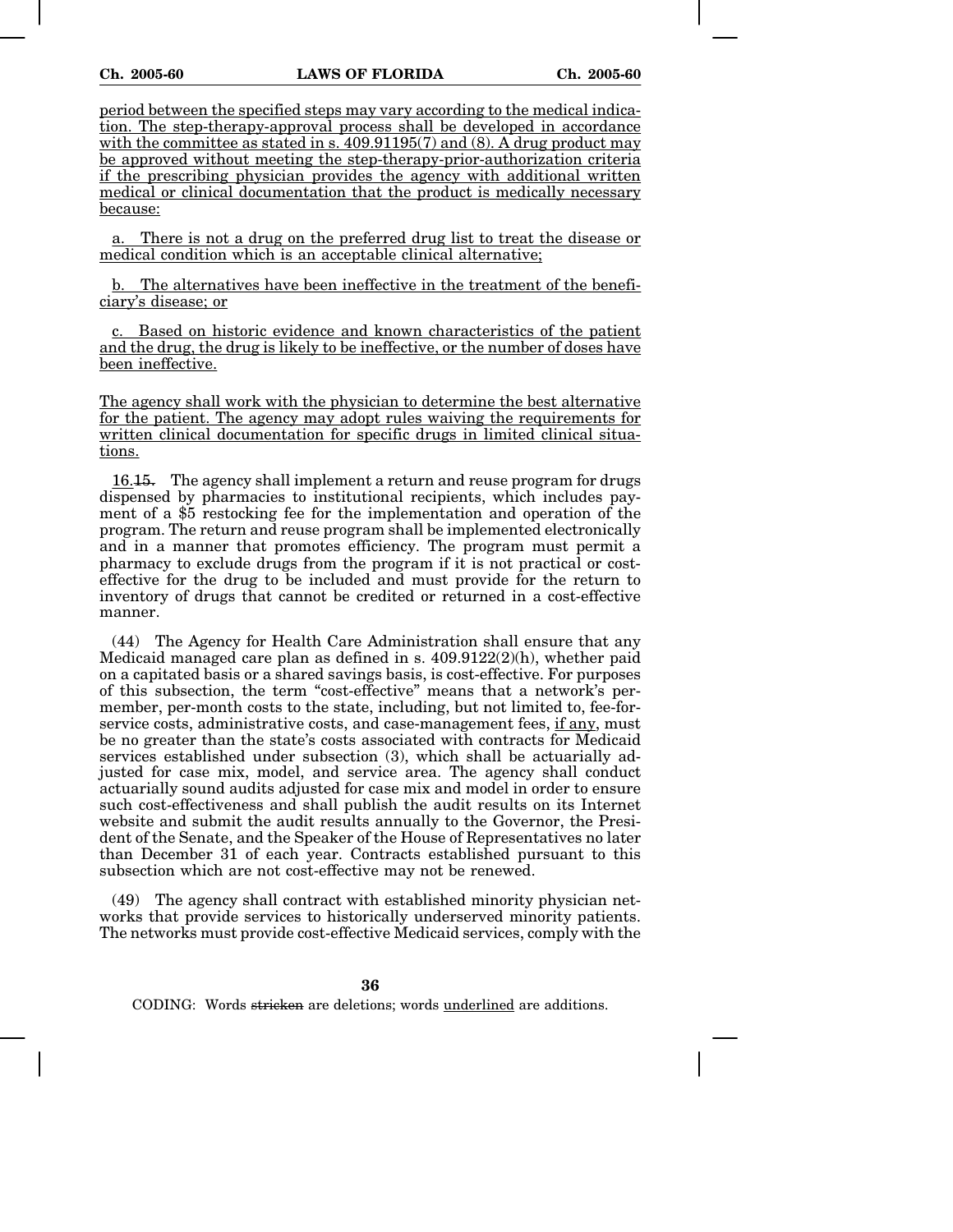requirements to be a MediPass provider, and provide their primary care physicians with access to data and other management tools necessary to assist them in ensuring the appropriate use of services, including inpatient hospital services and pharmaceuticals.

(a) The agency shall provide for the development and expansion of minority physician networks in each service area to provide services to Medicaid recipients who are eligible to participate under federal law and rules.

(b) The agency shall reimburse each minority physician network as a feefor-service provider, including the case management fee for primary care, if any, or as a capitated rate provider for Medicaid services. Any savings shall be shared with the minority physician networks pursuant to the contract.

(c) For purposes of this subsection, the term "cost-effective" means that a network's per-member, per-month costs to the state, including, but not limited to, fee-for-service costs, administrative costs, and case-management fees, if any, must be no greater than the state's costs associated with contracts for Medicaid services established under subsection (3), which shall be actuarially adjusted for case mix, model, and service area. The agency shall conduct actuarially sound audits adjusted for case mix and model in order to ensure such cost-effectiveness and shall publish the audit results on its Internet website and submit the audit results annually to the Governor, the President of the Senate, and the Speaker of the House of Representatives no later than December 31. Contracts established pursuant to this subsection which are not cost-effective may not be renewed.

(d) The agency may apply for any federal waivers needed to implement this subsection.

(50) The agency shall implement a program of all-inclusive care for children. The program of all-inclusive care for children shall be established to provide in-home hospice-like support services to children diagnosed with a life-threatening illness and enrolled in the Children's Medical Services network to reduce hospitalizations as appropriate. The agency, in consultation with the Department of Health, may implement the program of all-inclusive care for children after obtaining approval from the Centers for Medicare and Medicaid Services.

Section 17. Paragraph (k) of subsection (2) of section 409.9122, Florida Statutes, is amended to read:

409.9122 Mandatory Medicaid managed care enrollment; programs and procedures.—

(2)

(k) When a Medicaid recipient does not choose a managed care plan or MediPass provider, the agency shall assign the Medicaid recipient to a managed care plan, except in those counties in which there are fewer than two managed care plans accepting Medicaid enrollees, in which case assignment shall be to a managed care plan or a MediPass provider. Medicaid recipients in counties with fewer than two managed care plans accepting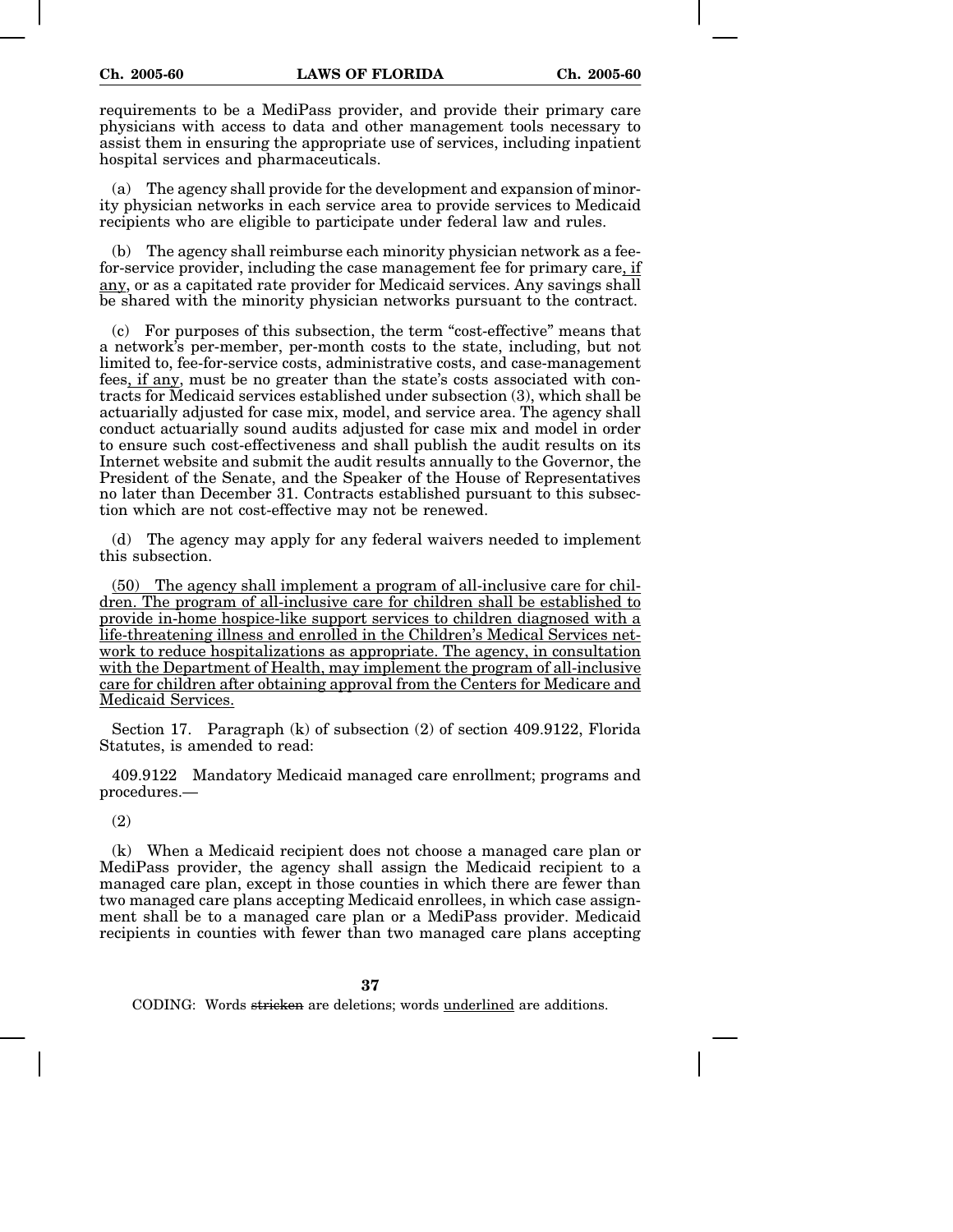Medicaid enrollees who are subject to mandatory assignment but who fail to make a choice shall be assigned to managed care plans until an enrollment of 40 percent in MediPass and 60 percent in managed care plans is achieved. Once that enrollment is achieved, the assignments shall be divided in order to maintain an enrollment in MediPass and managed care plans which is in a 40 percent and 60 percent proportion, respectively. In service areas 1 and 6 of the Agency for Health Care Administration geographic areas where the agency is contracting for the provision of comprehensive behavioral health services through a capitated prepaid arrangement, recipients who fail to make a choice shall be assigned equally to MediPass or a managed care plan. For purposes of this paragraph, when referring to assignment, the term "managed care plans" includes exclusive provider organizations, provider service networks, Children's Medical Services Network, minority physician networks, and pediatric emergency department diversion programs authorized by this chapter or the General Appropriations Act. When making assignments, the agency shall take into account the following criteria:

1. A managed care plan has sufficient network capacity to meet the need of members.

2. The managed care plan or MediPass has previously enrolled the recipient as a member, or one of the managed care plan's primary care providers or MediPass providers has previously provided health care to the recipient.

3. The agency has knowledge that the member has previously expressed a preference for a particular managed care plan or MediPass provider as indicated by Medicaid fee-for-service claims data, but has failed to make a choice.

4. The managed care plan's or MediPass primary care providers are geographically accessible to the recipient's residence.

5. The agency has authority to make mandatory assignments based on quality of service and performance of managed care plans.

Section 18. Section 409.9124, Florida Statutes, is amended to read:

409.9124 Managed care reimbursement.—

 $(1)$  The agency shall develop and adopt by rule a methodology for reimbursing managed care plans.

 $(1)(2)$  Final managed care rates shall be published annually prior to September 1 of each year, based on methodology that:

(a) Uses Medicaid's fee-for-service expenditures.

(b) Is certified as an actuarially sound computation of Medicaid fee-forservice expenditures for comparable groups of Medicaid recipients and includes all fee-for-service expenditures, including those fee-for-service expenditures attributable to recipients who are enrolled for a portion of a year in a managed care plan or waiver program.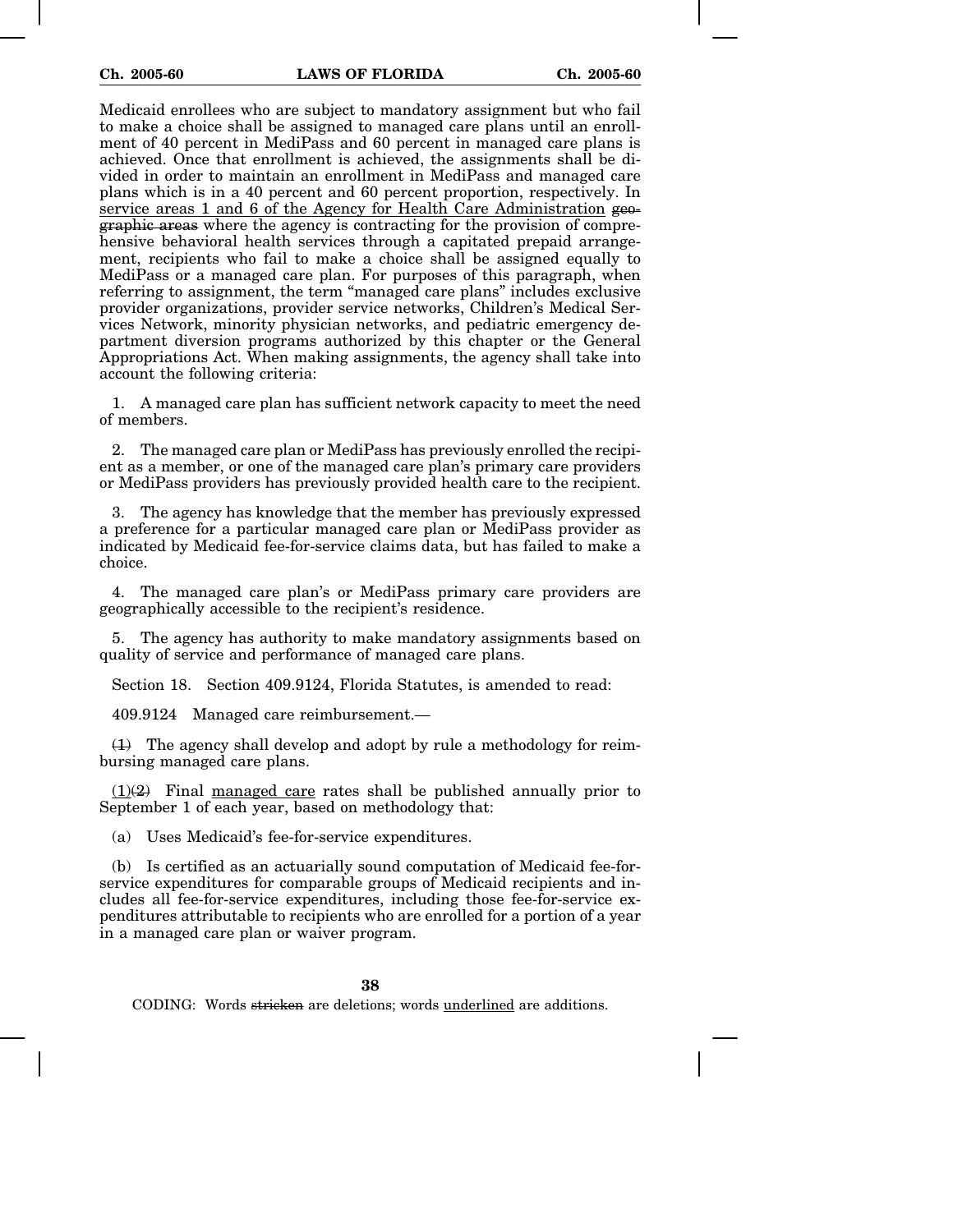(c) Is compliant with applicable federal laws and regulations, including, but not limited to, the requirements to include an allowance for administrative expenses and to account for all fee-for-service expenditures, including fee-for-service expenditures for those groups enrolled for part of a year.

(2)(3) Each year prior to establishing new managed care rates, the agency shall review all prior year adjustments for changes in trend, and shall reduce or eliminate those adjustments which are not reasonable and which reflect policies or programs which are not in effect. In addition, the agency shall apply only those policy reductions applicable to the fiscal year for which the rates are being set, which can be accurately estimated and verified by an independent actuary, and which have been implemented prior to or will be implemented during the fiscal year. The agency shall pay rates at per-member, per-month averages that equal, but do not exceed, the amounts allowed for in the General Appropriations Act applicable to the fiscal year for which the rates will be in effect.

 $(3)(4)$  The agency shall by rule prescribe those items of financial information which each managed care plan shall report to the agency, in the time periods prescribed by rule. In prescribing items for reporting and definitions of terms, the agency shall consult with the Office of Insurance Regulation of the Financial Services Commission wherever possible.

 $(4)(5)$  The agency shall quarterly examine the financial condition of each managed care plan, and its performance in serving Medicaid patients, and shall utilize examinations performed by the Office of Insurance Regulation wherever possible.

(5) The agency shall develop two rates for children under 1 year of age. One set of rates shall cover the month of birth through the second complete month subsequent to the month of birth, and a separate set of rates shall cover the third complete month subsequent to the month of birth through the eleventh complete month subsequent to the month of birth. The agency shall amend the payment methodology for participating Medicaid-managed health care plans to comply with this subsection.

Section 19. Section 430.041, Florida Statutes, is repealed.

Section 20. Subsection (1) of section 430.502, Florida Statutes, is amended to read:

430.502 Alzheimer's disease; memory disorder clinics and day care and respite care programs.—

(1) There is established:

(a) A memory disorder clinic at each of the three medical schools in this state;

(b) A memory disorder clinic at a major private nonprofit researchoriented teaching hospital, and may fund a memory disorder clinic at any of the other affiliated teaching hospitals;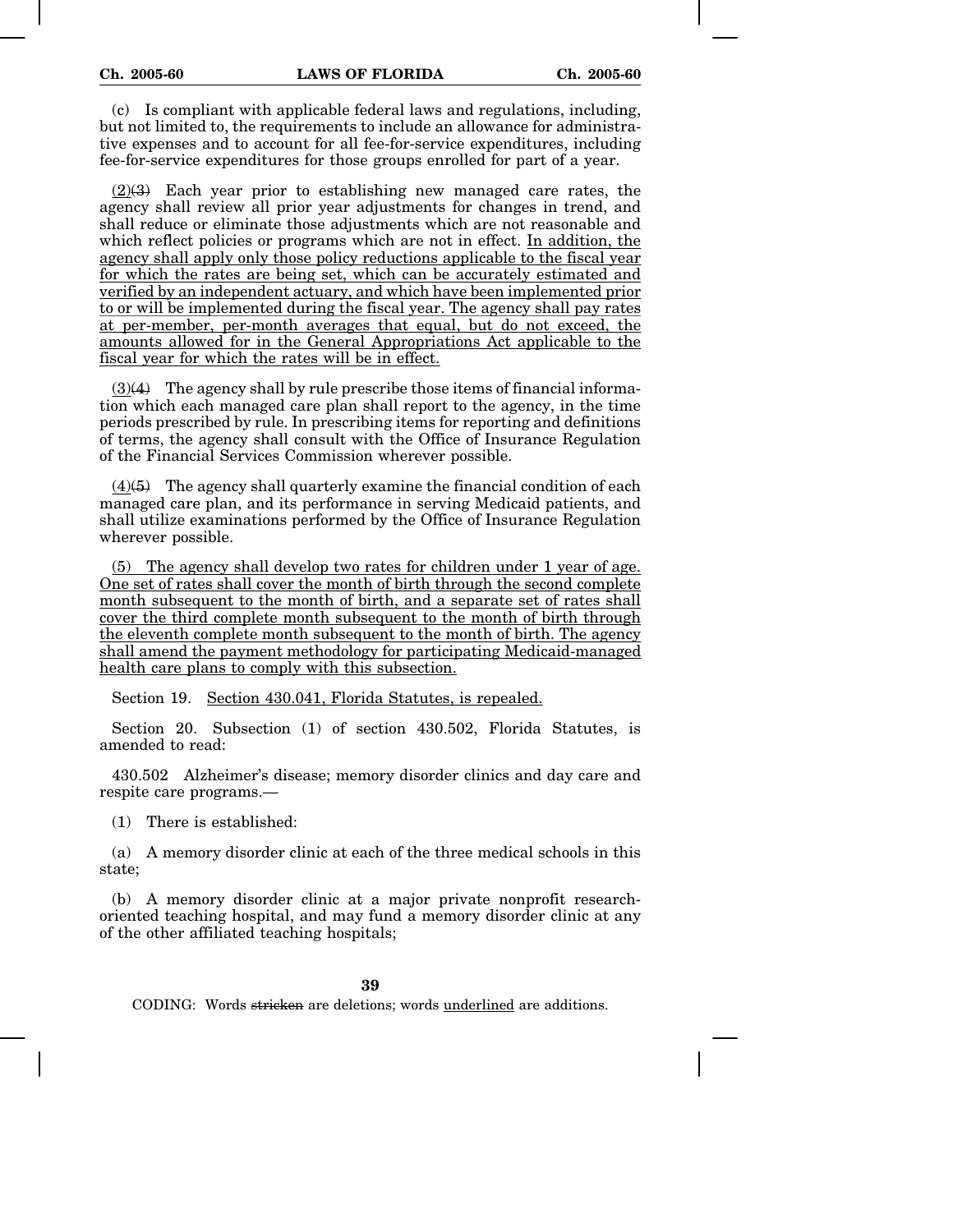(c) A memory disorder clinic at the Mayo Clinic in Jacksonville;

(d) A memory disorder clinic at the West Florida Regional Medical Center;

(e) The East Central Florida Memory Disorder Clinic at the Joint Center for Advanced Therapeutics and Biomedical Research of the Florida Institute of Technology and Holmes Regional Medical Center, Inc.;

(f) A memory disorder clinic at the Orlando Regional Healthcare System, Inc.;

(g) A memory disorder center located in a public hospital that is operated by an independent special hospital taxing district that governs multiple hospitals and is located in a county with a population greater than 800,000 persons;

(h) A memory disorder clinic at St. Mary's Medical Center in Palm Beach County;

(i) A memory disorder clinic at Tallahassee Memorial Healthcare;

(j) A memory disorder clinic at Lee Memorial Hospital created by chapter 63-1552, Laws of Florida, as amended;

(k) A memory disorder clinic at Sarasota Memorial Hospital in Sarasota County; and

(l) A memory disorder clinic at Morton Plant Hospital, Clearwater, in Pinellas County; and,

(m) A memory disorder clinic at Florida Atlantic University, Boca Raton, in Palm Beach County,

for the purpose of conducting research and training in a diagnostic and therapeutic setting for persons suffering from Alzheimer's disease and related memory disorders. However, memory disorder clinics funded as of June 30, 1995, shall not receive decreased funding due solely to subsequent additions of memory disorder clinics in this subsection.

Section 21. Paragraph (d) of subsection (15) of section 440.02, Florida Statutes, is amended to read:

440.02 Definitions.—When used in this chapter, unless the context clearly requires otherwise, the following terms shall have the following meanings:

(15)

(d) "Employee" does not include:

1. An independent contractor who is not engaged in the construction industry.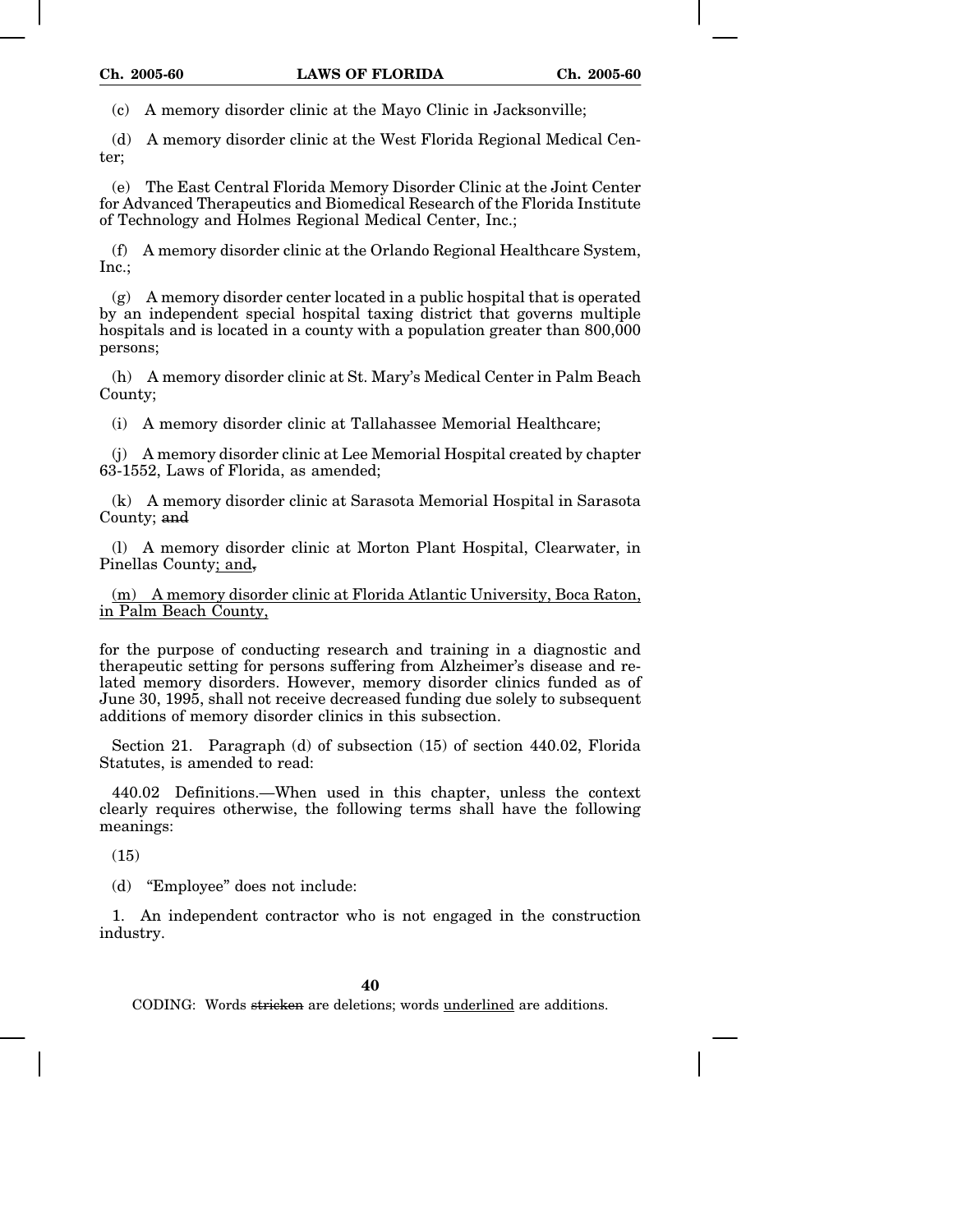a. In order to meet the definition of independent contractor, at least four of the following criteria must be met:

(I) The independent contractor maintains a separate business with his or her own work facility, truck, equipment, materials, or similar accommodations;

(II) The independent contractor holds or has applied for a federal employer identification number, unless the independent contractor is a sole proprietor who is not required to obtain a federal employer identification number under state or federal regulations;

(III) The independent contractor receives compensation for services rendered or work performed and such compensation is paid to a business rather than to an individual;

(IV) The independent contractor holds one or more bank accounts in the name of the business entity for purposes of paying business expenses or other expenses related to services rendered or work performed for compensation;

(V) The independent contractor performs work or is able to perform work for any entity in addition to or besides the employer at his or her own election without the necessity of completing an employment application or process; or

(VI) The independent contractor receives compensation for work or services rendered on a competitive-bid basis or completion of a task or a set of tasks as defined by a contractual agreement, unless such contractual agreement expressly states that an employment relationship exists.

b. If four of the criteria listed in sub-subparagraph a. do not exist, an individual may still be presumed to be an independent contractor and not an employee based on full consideration of the nature of the individual situation with regard to satisfying any of the following conditions:

(I) The independent contractor performs or agrees to perform specific services or work for a specific amount of money and controls the means of performing the services or work.

(II) The independent contractor incurs the principal expenses related to the service or work that he or she performs or agrees to perform.

(III) The independent contractor is responsible for the satisfactory completion of the work or services that he or she performs or agrees to perform.

(IV) The independent contractor receives compensation for work or services performed for a commission or on a per-job basis and not on any other basis.

(V) The independent contractor may realize a profit or suffer a loss in connection with performing work or services.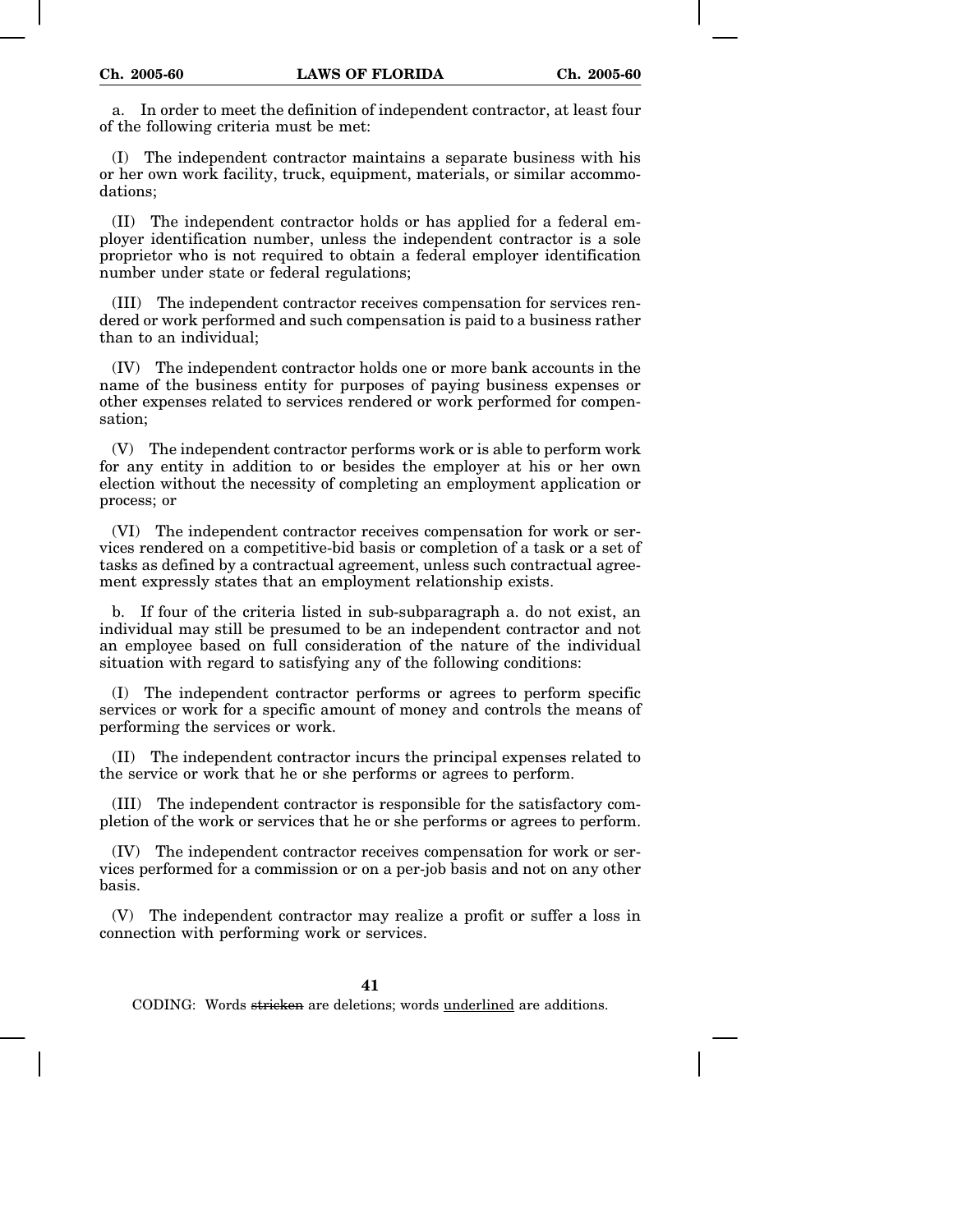(VI) The independent contractor has continuing or recurring business liabilities or obligations.

(VII) The success or failure of the independent contractor's business depends on the relationship of business receipts to expenditures.

c. Notwithstanding anything to the contrary in this subparagraph, an individual claiming to be an independent contractor has the burden of proving that he or she is an independent contractor for purposes of this chapter.

2. A real estate licensee, if that person agrees, in writing, to perform for remuneration solely by way of commission.

3. Bands, orchestras, and musical and theatrical performers, including disk jockeys, performing in licensed premises as defined in chapter 562, if a written contract evidencing an independent contractor relationship is entered into before the commencement of such entertainment.

4. An owner-operator of a motor vehicle who transports property under a written contract with a motor carrier which evidences a relationship by which the owner-operator assumes the responsibility of an employer for the performance of the contract, if the owner-operator is required to furnish the necessary motor vehicle equipment and all costs incidental to the performance of the contract, including, but not limited to, fuel, taxes, licenses, repairs, and hired help; and the owner-operator is paid a commission for transportation service and is not paid by the hour or on some other timemeasured basis.

5. A person whose employment is both casual and not in the course of the trade, business, profession, or occupation of the employer.

6. A volunteer, except a volunteer worker for the state or a county, municipality, or other governmental entity. A person who does not receive monetary remuneration for services is presumed to be a volunteer unless there is substantial evidence that a valuable consideration was intended by both employer and employee. For purposes of this chapter, the term "volunteer" includes, but is not limited to:

a. Persons who serve in private nonprofit agencies and who receive no compensation other than expenses in an amount less than or equivalent to the standard mileage and per diem expenses provided to salaried employees in the same agency or, if such agency does not have salaried employees who receive mileage and per diem, then such volunteers who receive no compensation other than expenses in an amount less than or equivalent to the customary mileage and per diem paid to salaried workers in the community as determined by the department; and

b. Volunteers participating in federal programs established under Pub. L. No. 93-113.

7. Unless otherwise prohibited by this chapter, any officer of a corporation who elects to be exempt from this chapter. Such officer is not an employee for any reason under this chapter until the notice of revocation of election filed pursuant to s. 440.05 is effective.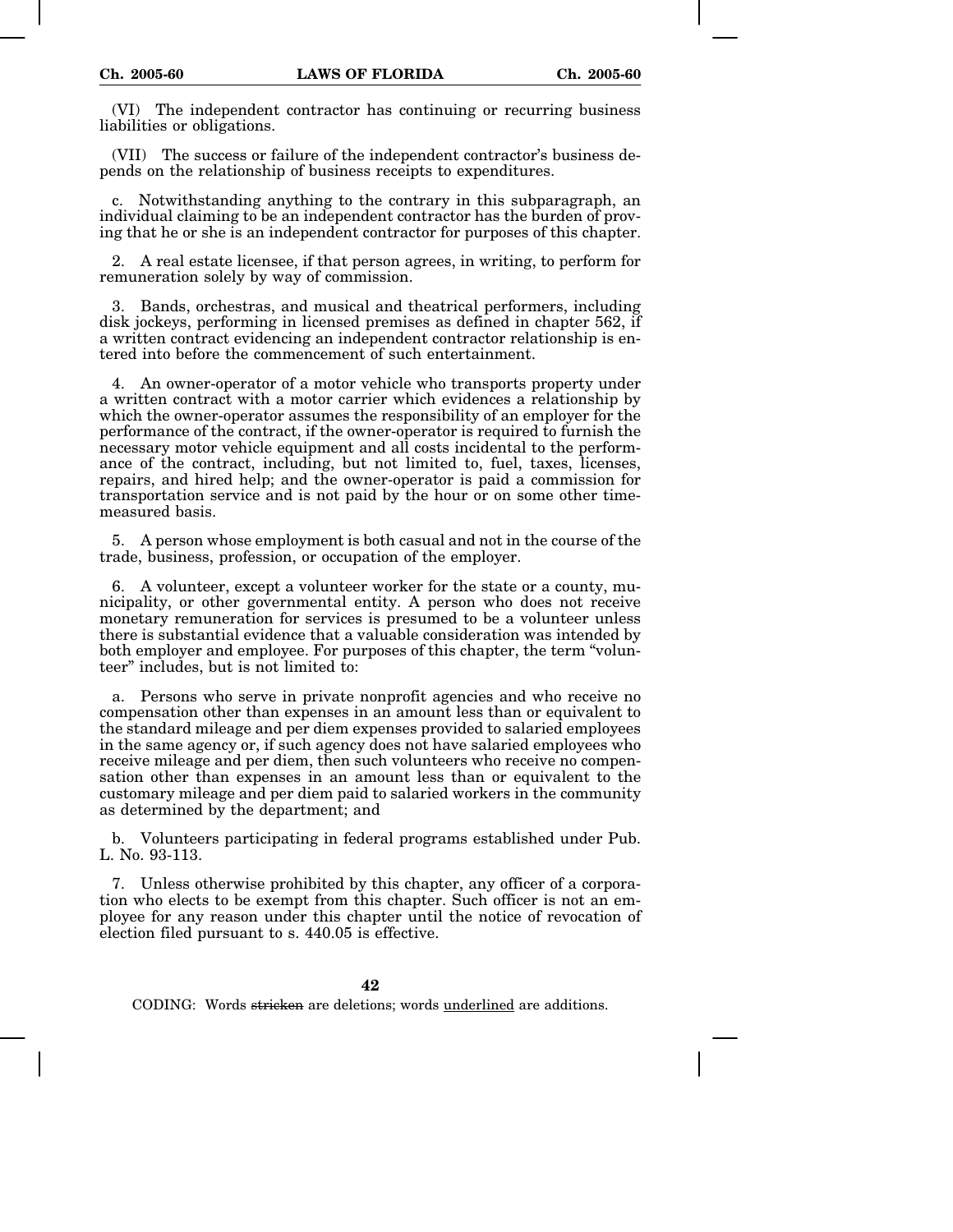8. An officer of a corporation that is engaged in the construction industry who elects to be exempt from the provisions of this chapter, as otherwise permitted by this chapter. Such officer is not an employee for any reason until the notice of revocation of election filed pursuant to s. 440.05 is effective.

9. An exercise rider who does not work for a single horse farm or breeder, and who is compensated for riding on a case-by-case basis, provided a written contract is entered into prior to the commencement of such activity which evidences that an employee/employer relationship does not exist.

10. A taxicab, limousine, or other passenger vehicle-for-hire driver who operates said vehicles pursuant to a written agreement with a company which provides any dispatch, marketing, insurance, communications, or other services under which the driver and any fees or charges paid by the driver to the company for such services are not conditioned upon, or expressed as a proportion of, fare revenues.

11. A person who performs services as a sports official for an entity sponsoring an interscholastic sports event or for a public entity or private, nonprofit organization that sponsors an amateur sports event. For purposes of this subparagraph, such a person is an independent contractor. For purposes of this subparagraph, the term "sports official" means any person who is a neutral participant in a sports event, including, but not limited to, umpires, referees, judges, linespersons, scorekeepers, or timekeepers. This subparagraph does not apply to any person employed by a district school board who serves as a sports official as required by the employing school board or who serves as a sports official as part of his or her responsibilities during normal school hours.

12. Medicaid-enrolled clients under chapter 393 who are excluded from the definition of employment under s.  $443.1216(4)(d)$  and served by Adult Day Training Services under the Home and Community-Based or the Family and Supported Living Medicaid Waiver program in a sheltered workshop setting licensed by the United States Department of Labor for the purpose of training and earning less than the federal hourly minimum wage.

Section 22. Section 21 of chapter 2004-270, Laws of Florida, is amended to read:

Section 21. Notwithstanding s. 430.707, Florida Statutes, no later than September 1, 2005, or subject to federal approval of the application to be a Program of All-inclusive Care for the Elderly site, the agency shall contract with one private, not-for-profit hospice organization located in Lee County and one such organization in Martin County, such an entity shall be exempt from the requirements of chapter 641 Florida Statutes, each of which provides comprehensive services, including hospice care for frail and elderly persons. The agency shall approve 100 initial enrollees in the Program of All-inclusive Care for the Elderly for the in Lee and Martin programs, subject to an appropriation by the Legislature counties. The organization in Lee County shall serve eligible residents in Lee County and in the counties contiguous to Lee County. The organization in Martin County shall serve eligible residents in Martin County and in the counties contiguous to Martin

**43**